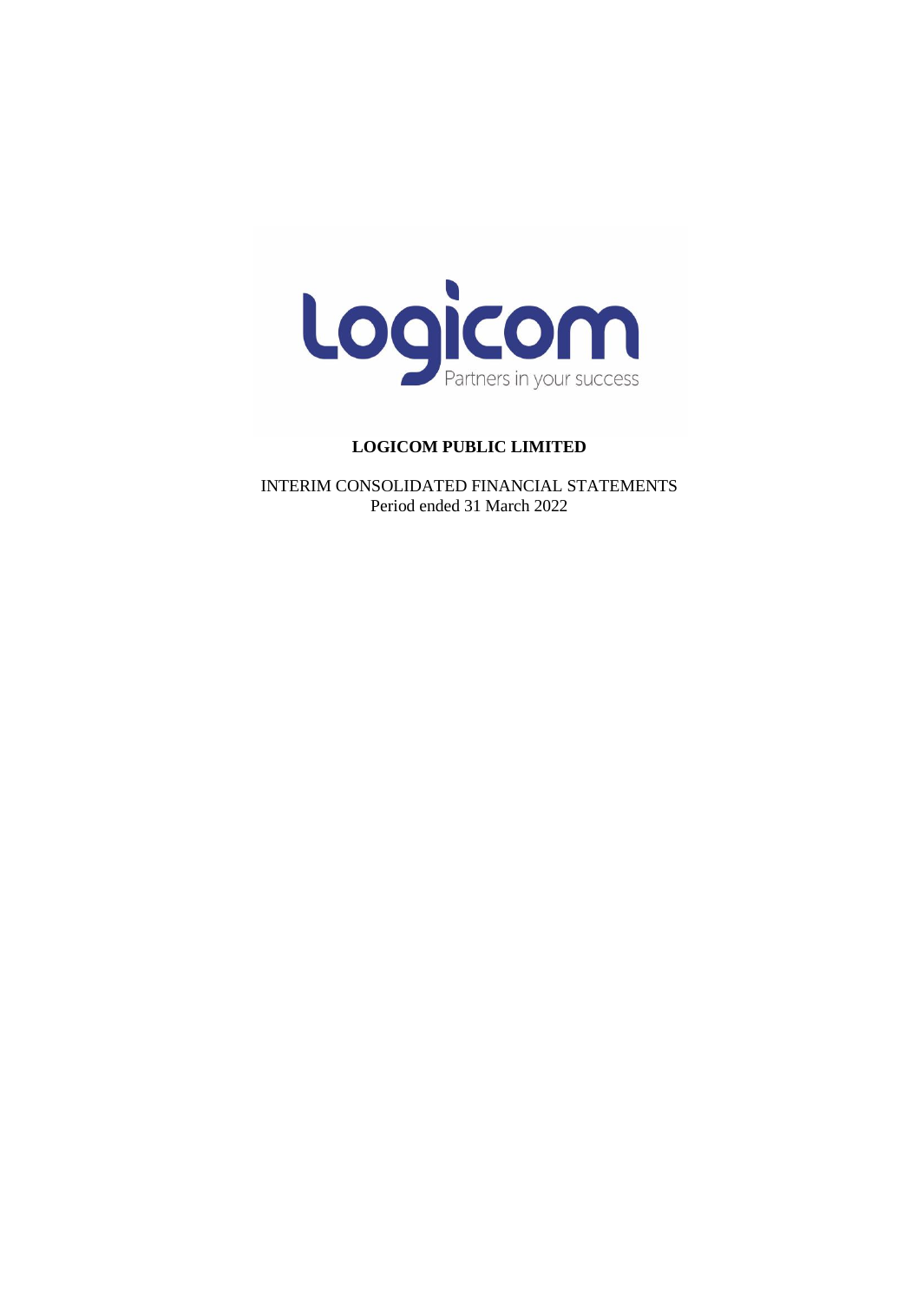## INTERIM CONSOLIDATED FINANCIAL STATEMENTS Period from 1 January 2022 to 31 March 2022

| <b>CONTENTS</b>                                                                                                                 | <b>PAGE</b>  |
|---------------------------------------------------------------------------------------------------------------------------------|--------------|
| Board of Directors and Professional Advisors                                                                                    | $\mathbf{1}$ |
| Statement of the members of the board of directors and the officials of the Company<br>responsible for the financial statements | 2            |
| <b>Management Report</b>                                                                                                        | $3 - 6$      |
| Consolidated statement of profit or loss and other comprehensive income                                                         | 7            |
| Consolidated statement of financial position                                                                                    | 8            |
| Consolidated statement of changes in equity                                                                                     | 9            |
| Consolidated cash flow statement                                                                                                | 10           |
| Statement of financial position                                                                                                 | 11           |
| Notes to the consolidated interim financial statements                                                                          | $12 - 54$    |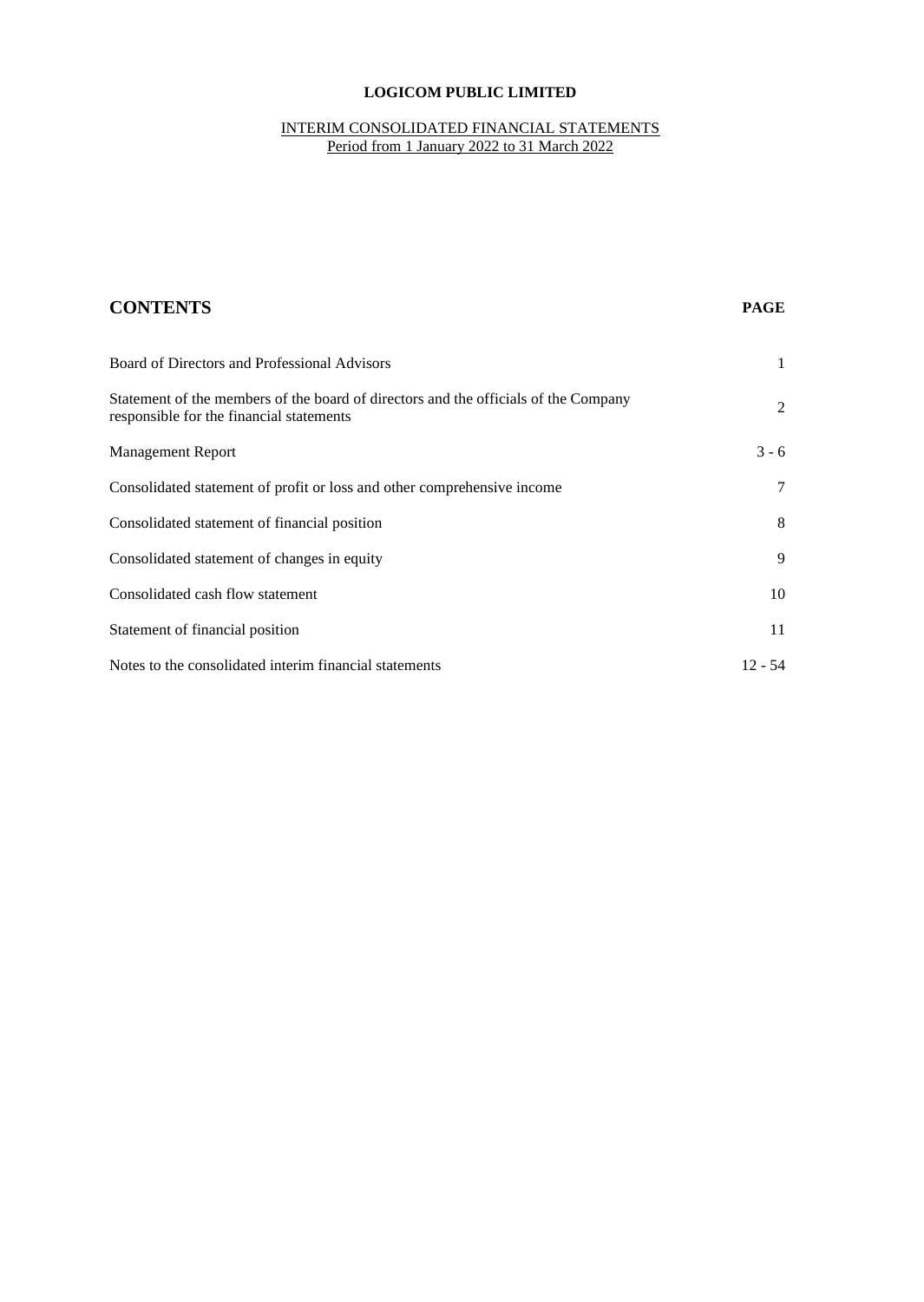#### BOARD OF DIRECTORS AND PROFESSIONAL ADVISERS

## **DIRECTORS**

**Takis Klerides**, Chairman **Varnavas Irinarchos**, Vice Chairman and Managing Director **Anthoulis Papachristoforou**, Deputy Managing Director **George Papaioannou**, Director **Anastasios Athanasiades**, Director **Andreas Constantinides**, Director **Christoforos Hadjikyprianou**, Director **Neoclis Nicolaou,** Director (appointed on 19 May 2022)

## **GROUP CHIEF FINANCIAL OFFICER**

Anthoulis Papachristoforou

#### **SECRETARY BANKERS**

**Adaminco Secretarial Limited 5 Adaminco Secretarial Limited 5 Adaminco Secretarial Limited 5 Adaminco Secretarial Limited 5 Adaminco Secretarial Limited 5 Adaminco Secretarial Limited 5 Adaminco Secretarial Limited 5 Adam** Zenonos Sozou 3, Alpha Bank S.A. 1st floor Piraeus Bank S.A. 3105 Limassol Eurobank Ergasias S.A.

2003 Strovolos, Nicosia Bank of Beirut (Oman)

# **INDEPENDENT AUDITORS** Banca Transilvania SA

**Scordis, Papapetrou & Co LLC** Credito Valtellinese spa Zenonos Sozou 3, Banco BPM S.p.A. 3105 Limassol Saudi British Bank

Hellenic Bank Public Company Limited Bank of Cyprus Public Company Limited Banque Marocaine Pour Le Commerce et L' Industrie<br>Eurobank EFG Eurobank EFG Alpha Bank Cyprus Ltd AstroBank Limited Societe Generale Bank - Cyprus Limited The Cyprus Development Bank Public Company Limited FIMBank PLC Ancoria Bank Limited National Bank of Greece (Cyprus) Ltd

Standard Chartered Bank (UAE) **REGISTERED OFFICE** National Bank of Fujairah PSC Zenonos Sozou 3, Mashreqbank PSC 1st floor National Bank of Kuwait SAK 3105 Limassol Emirates NBD Bank PJSC Standard Chartered Bank (Bahrain) **MANAGEMENT OFFICE** The Commercial Bank of Qatar (Q.S.C.) 26 Stasinou Street, Ayia Paraskevi Standard Chartered Bank (Qatar) Vista Bank (Romania) SA **KPMG Limited** Alpha Bank Romania SA<br>
14 Esperidon street Albaraka Turk Katilim Bank Romania SA Albaraka Turk Katilim Bankasi A.S. 1087 Nicosia Turkiye Garanti Bankasi A.S QNB Finansbank A.S. **LEGAL ADVISERS** Arab Bank PLC Jordan Unicredit Bank AG Emirates NBD (KSA) Abu Dhabi Commercial Bank First Abu Dhabi Bank **BANKERS** Bank Audi S.A.L<br>
Hellenic Bank Public Company Limited Societe Generale de Banque au Liban Emirates NBD (Egypt)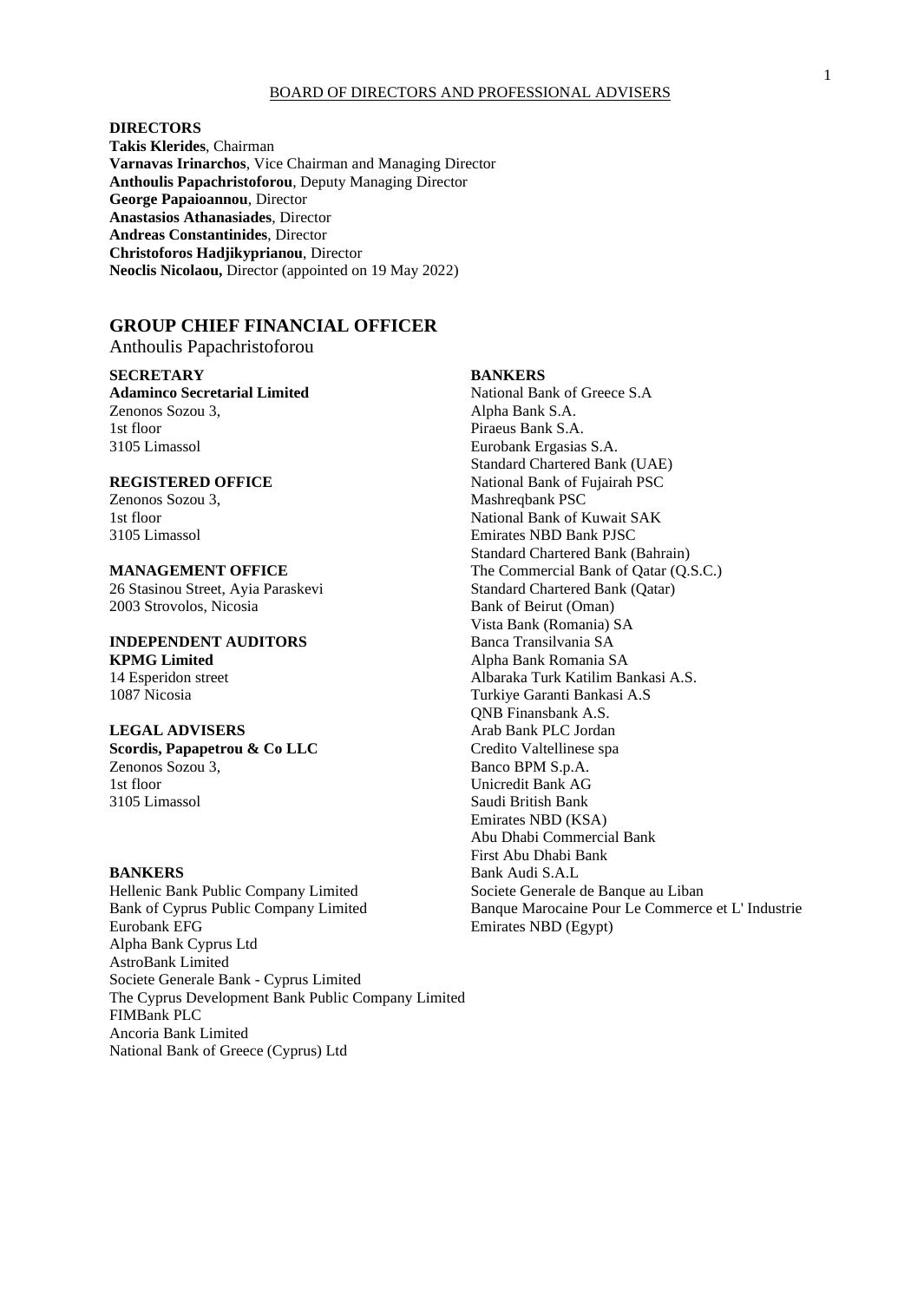## STATEMENT OF THE MEMBERS OF THE BOARD OF DIRECTORS AND THE OFFICIALS OF THE COMPANY RESPONSIBLE FOR THE FINANCIAL STATEMENTS

According to the articles of the Conditions for Transparency (Movable Securities for Trading in Controlled Market) Law of 2007 (''Law''), we the members of the Board of Directors and Anthoulis Papachristoforou, BA (Hons) FCCA, Group Financial Controller responsible for the preparation of the financial statements, of the Group and the Company Logicom Public Ltd, for the period ended 31 March 2022, we confirm that to the best of our knowledge:

(a) The Interim Consolidated Financial Statements which are presented on pages 7 to 54,

(i) were prepared in accordance with the International Financial Reporting Standard (IAS) 34 Interim Financial Statements. The Interim Consolidated Financial Statements have not been audited by the Group external auditors, and

(ii) give a true and fair view of the assets and liabilities, of the financial position and of the profit or losses of Logicom Public Limited and the businesses that are included in the Interim Consolidated Financial Statements as a whole, and

b) the management's report gives a fair review of the developments and the performance of the business as well as the position of Logicom Public Limited and the businesses that are included in the Interim Consolidated Financial Statements as a whole, together with a description of the main risks and uncertainties which are faced.

#### **Members of the Board of Directors:**

Takis Klerides, Chairman

Varnavas Irinarchos, Vice Chairman and Managing Director

Anthoulis Papachristoforou, Deputy Managing Director

George Papaioannou

Anastasios Athanasiades

Andreas Constantinides

Christoforos Hadjikyprianou

Neoclis Nicolaou

#### **Responsible for drafting the financial statements**

Anthoulis Papachristoforou (Group Chief Financial Officer)

Nicosia, 14 June 2022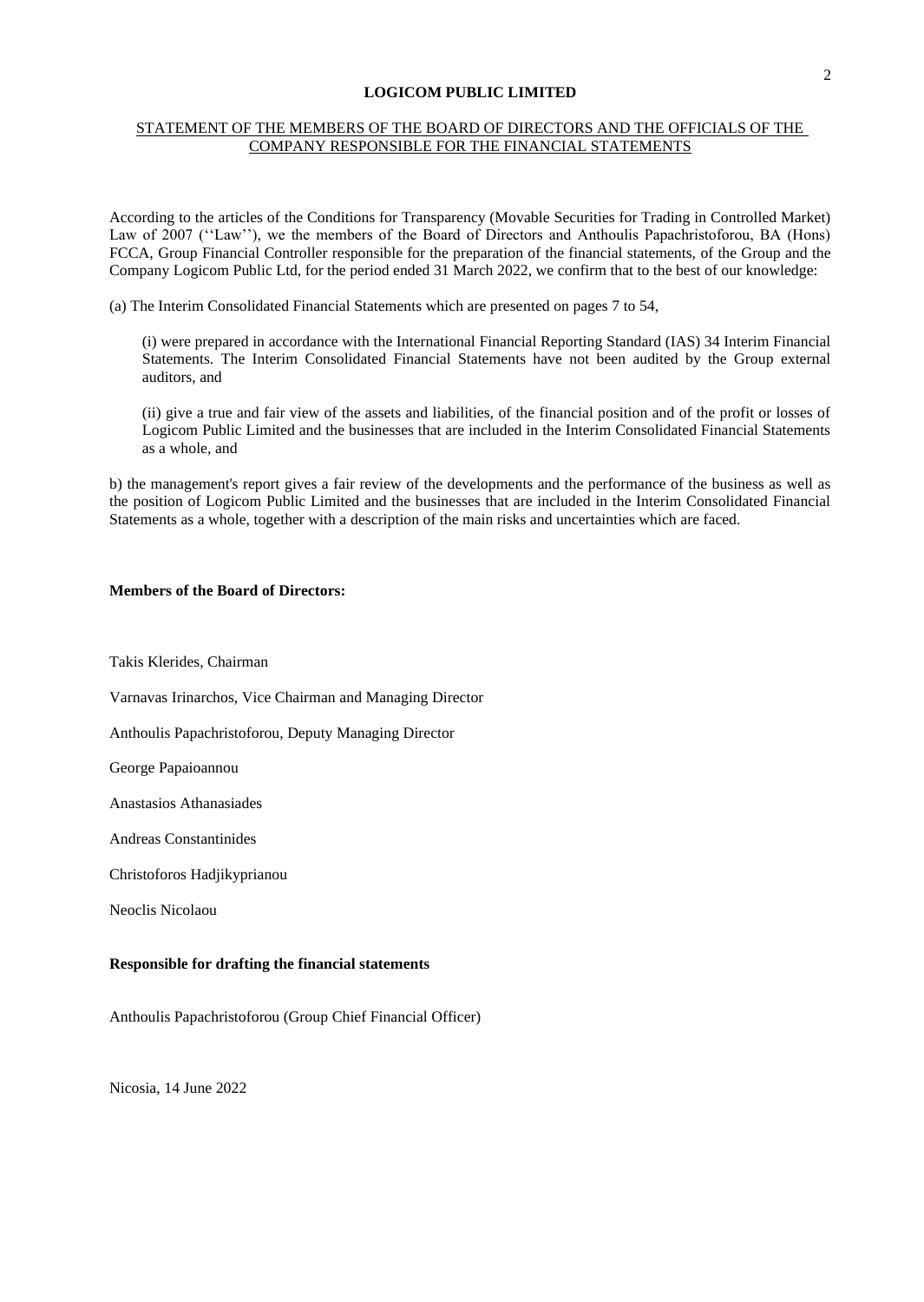#### BOARD OF DIRECTORS' INTERIM REPORT

## **ACCOUNTING STANDARDS FOR THE PREPARATION OF THE INTERIM CONSOLIDATED FINANCIAL STATEMENTS**

The Interim Consolidated Financial Statements were prepared according to the International Accounting Standard (IAS) No. 34 Interim Financial Reporting. The Interim Consolidated Financial Statements have not been audited by the statutory Group auditors.

## **DEVELOPMENT AND PERFORMANCE OF THE GROUP'S ACTIVITIES AND POSITION, RISKS AND UNCERTAINTIES**

## **DEVELOPMENT AND PERFORMANCE OF THE GROUP'S ACTIVITIES AND POSITION**

- 1. **The turnover** increased significantly by 23,1% in relation to the corresponding period in 2021. The Turnover of the Distribution Sector increased significantly by 24,3%, mainly due to the increased sales in the markets of Gulf region and Saudi Arabia, as well as, sales in the Moroccan market, compared to the first quarter of 2021. The turnover of the Software and Integrated Solutions Sector also increased by 3,6%, mainly due to the launch of new projects in the Cypriot market.
- 2. **The percentage of gross profit margin** decreased to 7,7% compared to 8,0% in the corresponding period of 2021 (2022: Gross profit: €20.857.481 to Sales: €271.003.077, 2021: Gross profit: €17.604.399 to Sales: €220.173.527 as reported in the Consolidated Statement of Profit or Loss and Other Comprehensive Income), mainly due to the increase in sales of the Distribution Sector during the A' quarter of 2022, where the gross profit margin is lower.
- 3. **Other Income** mainly relates to contributions from suppliers for the promotion of their products and income from collaborations with third parties.
- 4. **The Group's Expected Credit Losses** are increased compared to the A' quarter of 2021 and amounted to €39.877 from €32.437 in the corresponding period last year. The Expected Credit Losses were recognised in the results in accordance with the provisions of IFRS9.
- 5. The **Administration Expenses** increased by €1.842.847 and by 17,7% in percentage terms compared to the A' quarter of 2021, mainly due to the increase of personnel and infrastructure expenses, as a result of the Group's expansion plan to new markets and the expansion of the range of available products. Administration expenses include an amount of €76.331 concerning expenditures on prevention and hygiene measures directly related to the Coronavirus pandemic (COVID-19) (A' quarter of 2021: €58.644). The term 'Administration Expenses' encompasses all the operating expenses of the Group, including Administrative, Distribution and Operational expenses.
- 6. **The Profit from Operating Activities** increased significantly by 18,2% compared to the corresponding period of 2021 and amounts to €8.598.715 compared to €7.273.806 in the A' quarter of 2021, mainly due to the increase in turnover, despite the decrease in Gross Profit Margin and the increase in the Administration Expenses. The term 'Operating Activities' encompasses all the activities of the Group.
- 7. **The Net Bank Finance Cost**, including Interest Receivable and Payable, and related Bank Charges resulting from the banking facilities used for the execution of the Group's operations, increased to  $\epsilon$ 1.249.355 compared to €1.030.332 during the corresponding period of 2021 and by 21,3%, in percentage terms, due to the increased use of banking facilities used to finance the increased turnover, as well as, due to the gradual increase of the borrowing rates in US Dollars, compared to the corresponding period last year.
- 8. **The Foreign Exchange Difference** resulting mainly from the exchange rate fluctuation between the US Dollar and the Euro, had a negative impact on the Group's Results amounting to a loss of €738.488 (A' quarter of 2021 loss: €633.026). It is clarified that the provisions of IFRS 9 in relation to Hedge Accounting have been adopted, with the aim to reduce the effects of the exchange rate fluctuations between the US Dollar and the Euro in the Consolidated Statement of Profit or Loss and Other Comprehensive Income.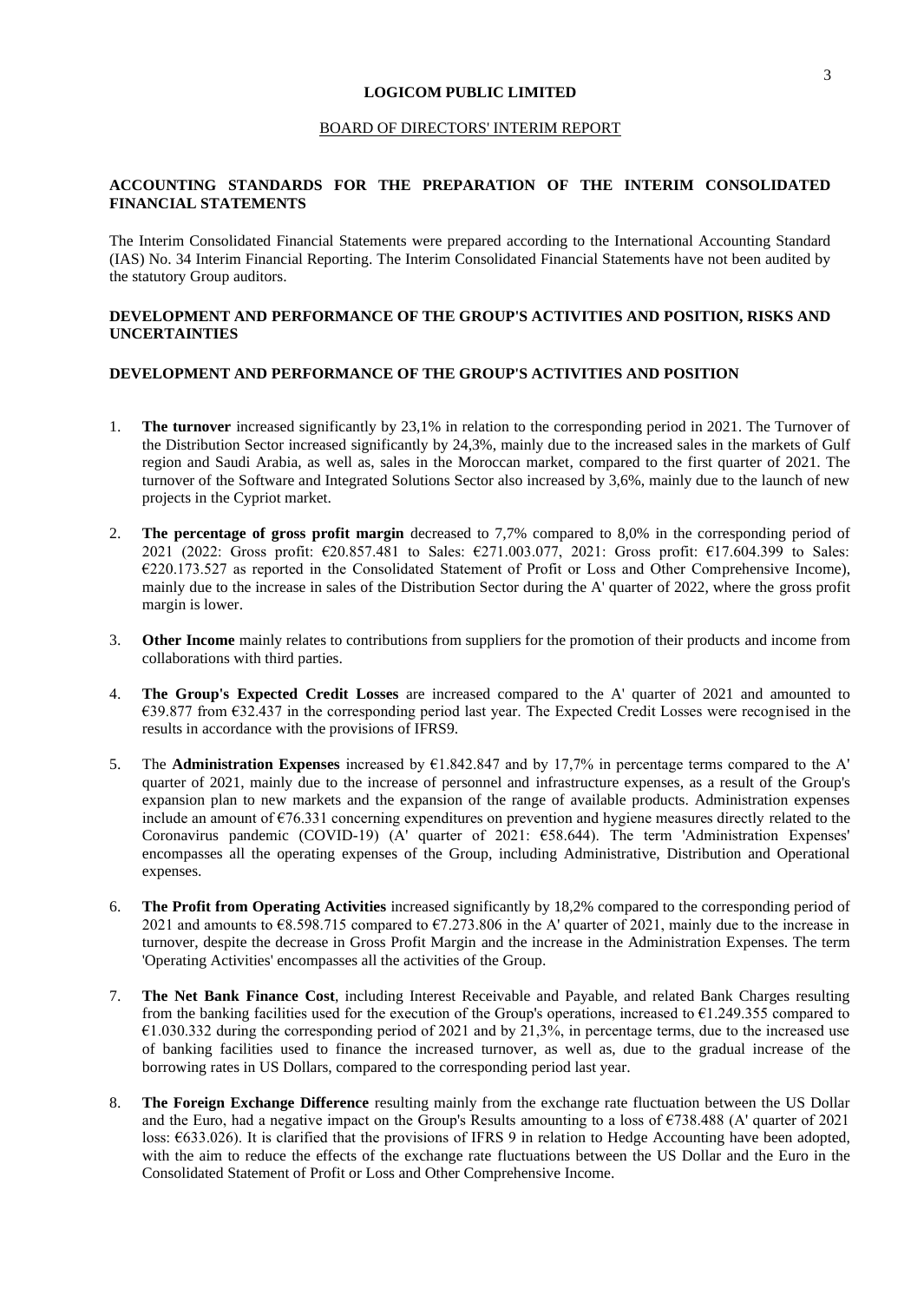#### BOARD OF DIRECTORS' INTERIM REPORT

### **DEVELOPMENT AND PERFORMANCE OF THE GROUP'S ACTIVITIES AND POSITION, RISKS AND UNCERTAINTIES** *(continued)*

According to the directives of the IAS21, the increase in the value of the Company's long term investments in its foreign subsidiaries, due to foreign exchange differences, amounting to  $\epsilon$ 193.217, is transferred to the Reserves until the date of liquidation, where any result will be transferred in the Consolidated Statement of Profit or Loss and Other Comprehensive Income.

- 9. References to the **Share of Profit from associated companies after tax** refer to the share of profit of €2.170.601 for the A' quarter of 2022 compared to share of profit of €801.050 for the prior year's corresponding period from the associated company Demetra Holdings Plc ('Demetra'). The financial results of Demetra include 21,02% of the results of Hellenic Bank Public Company Ltd ('Hellenic') in which Demetra acquired in 2019 a corresponding cumulative percentage of the shares and evaluated, based on the provisions of the International Financial Reporting Standards, that it exercises significant influence, which recognised the investment using the equity accounting method. References to the **Share of Profit from joint ventures and to the Profit attributable to Non-controlling Interest** refer to the net operating profit of the investments in the Desalination Plants in Larnaca and Episkopi.
- 10. **The Profit attributable to the Company's shareholders** increased significantly by 42,3% compared to the corresponding period of 2021, from  $\epsilon$ 5.843.808 to  $\epsilon$ 8.315.890, mainly due to the increase in turnover and the share of profit from associated companies, despite the increase of the administration expenses and net financing costs due to the increased interests payable and foreign exchange loss, in relation to the A' quarter of 2021.
- 11. **The Group's Cash and Cash Equivalent** compared to the bank overdrafts present a credit balance of €7.839.265 at the end of the A' quarter of 2022 compared to a credit balance of €699.548 at the end of 2021.**The short term loans** increased to €98.020.289 from €72.609.182. **The long term loans** decreased to €14.417.123 from €15.242.650.
- 12. Verendrya Ventures Limited, of which the Company holds 60% of its share capital, in a joint venture with a 50% share:

- Completed the construction of the Desalination plant in Episkopi based on the agreement with the Water Development Department dated 7 August 2009. As announced, as per the agreement dated 20 July 2011 Demetra Holdings Plc, participates indirectly to the execution and operation of the desalination project in Episkopi as a result of the indirect 40% share in Verendrya Ventures Limited. The construction of the project was completed in June 2012 and the desalination unit remained in stand by mode from1 July 2012 until 27 April 2014. The desalination unit started production on the 28th of April 2014. As of today, claims are pending in regards to the execution of this contract.

- On 26 January 2012, signed an agreement with the Water Development Department for the renovation and operation of the existing desalination unit in Larnaca. Demetra Holdings Plc participates indirectly in the implementation and operation of the desalination project in Larnaca with 40% share in Verendrya Ventures Limited. The renovation of the unit was completed in June 2015 and started operations on the 4th of July 2015. As of today, claims are pending in regards to the execution of this contract.

- 13. During the A' quarter of 2022, the Turnover and the Profit from Operations are significanly increased, and in connection with the increase in the share of profit from associated companies, despite the increase of the net financing costs, due to the increase in interests payable and foreign exchange loss, the Profit attributable to the Shareholders is significantly increased in comparison to the corresponding period of 2021.
- 14. During the A' quarter of 2022 there was not any income from non-recurring or extraordinary activities.
- 15. The economic performance measurement indicators used in the above report for the performance and position of the Group serve a better analysis and understanding of these results.
- 16. The results are within the estimations of the Board of Directors.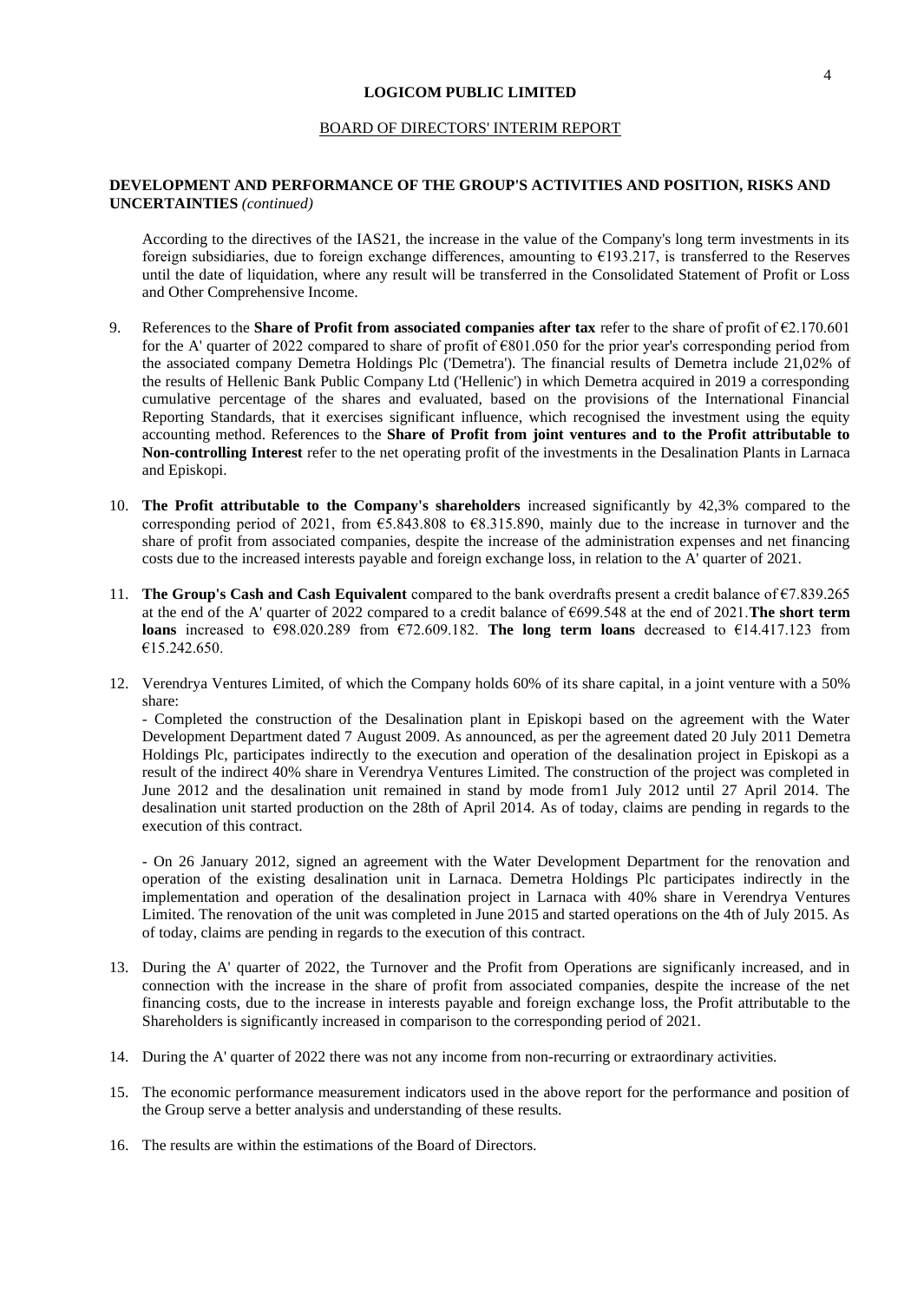#### BOARD OF DIRECTORS' INTERIM REPORT

#### **RISKS AND UNCERTAINTIES**

The main risks consist of credit risk, market risk which includes the interest rate risk, foreign exchange risk, and the other price market risks, liquidity risk, fair value risk and risk of capital management. These risks are analysed and the procedures of monitoring them are described in note 14 to the Interim Consolidated Financial Statements.

#### **OPERATIONS OF THE COMPANY AND ITS SUBSIDIARY COMPANIES**

During the A' quarter of 2022, the Group continued the distribution of high technology products, the supply of services and integrated information technology, telecommunication and software solutions, and the participation in large infrastructure projects in the water sector.

#### **FORESEEABLE DEVELOPMENT OF THE GROUP**

Despite the significant increase in turnover in the A' quarter of 2022, this has been restricted due to the slowdown in the global economic growth, to the rising inflation, the significant increases in energy costs and the residual effects of the Coronavirus pandemic (COVID-19), with the consequent effects on the production and supply chain, in combination with the geopolitical developments, the ongoing invasion of Russia to Ukraine since last February, as well as, the observed instability in the areas in which the Group operates.

During the A' quarter of 2022, despite the above, the turnover is significantly increased, the Group's profitability from ordinary activities (excluding the share of profit from associated company and joint venture) increased significantly compared to the corresponding period last year. Borrowing costs are increased, as a result of the gradual increase of the banks' borrowing rates, but also as a result of the increased utilisation of the banking facilities to finance the increased turnover.

The Management of the Group is closely monitoring the developments, in order to maintain and strengthen growth prospects without affecting the viability and strong financial position of the Group. The planning for 2022 has been formed on the basis of continuous effort for growth both in existing, but also in new markets, and by taking advantage of the opportunities offered by the market.

#### **RESEARCH AND DEVELOPMENT ACTIVITIES**

There were no significant activities in the sector of research and development from the Group's companies.

## **RELATED PARTIES TRANSACTIONS AND BALANCES**

The related parties' transactions and balances are analysed in the notes 19 and 20.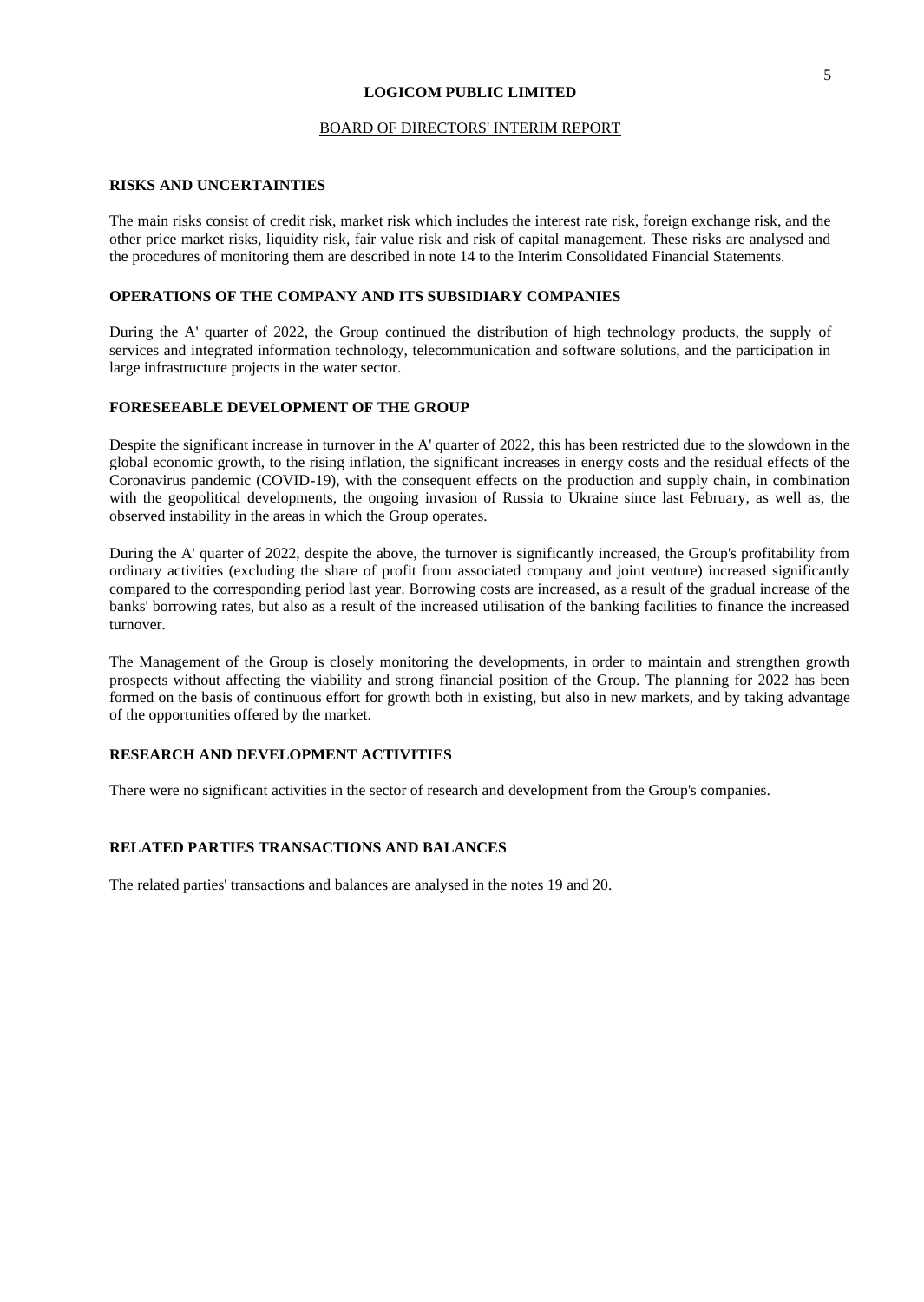#### BOARD OF DIRECTORS' INTERIM REPORT

#### **FOREIGN OPERATIONS - BRANCHES**

The Group operates through subsidiary companies in United Arab Emirates, Saudi Arabia, Lebanon, Jordan, Greece, Italy, Romania, Germany, Qatar, Kuwait, Oman, Bahrain, Egypt and Morocco. The Group operates a branch in Malta.

#### **USE OF FINANCIAL INSTRUMENTS**

The derivative financial instruments of the Group and the Company relate to foreign exchange hedging products to hedge the risk of fluctuations in foreign currencies. The Group's and the Company's management follow a policy to minimize the risk arising from the fluctuation in foreign exchange rates, as stated in the significant accounting policies.

The profit arising from the change in the fair value of derivative financial instruments for the period, that was recognised in the Group's results amounted to  $\epsilon$ 284.929 (A' quarter of 2021, profit:  $\epsilon$ 1.332.002).

#### **SHARE CAPITAL**

There was no change in the issued share capital of the company during the A' quarter of 2022. All shares are listed and traded in the Cyprus Stock Exchange, have the same and equal rights and have no limitations in their transfer. Detailed information in relation to the Company's share capital is presented in note 11.

#### **COMPOSITION, SEGRAGATION OF DUTIES AND REIMBURSEMENT OF THE BOARD OF DIRECTORS - SHARE CAPITAL PARTICIPATION - REELECTION**

The members of the Board of Directors as at 31 March 2022 and at the date of the present report are presented on page 2.

The percentages of participation in the Company's share capital that was held directly or indirectly by the members of the Board of Directors of the Company on 31 March 2022 and on 14 June 2022 are presented in notes 15 and 16 to the Interim Consolidated Financial Statements.

The remuneration of the executive directors is presented in note 17 to the Interim Consolidated Financial Statements.

## **SIGNIFICANT EVENTS AFTER THE REPORTING PERIOD**

The significant events after the reporting date that have a bearing on the understanding of the Interim Consolidated Financial Statements are presented in note 21.

#### **PUBLICATION**

- 1. The Interim Financial Report will not be sent to the shareholders but the Consolidated Statement of Profit or loss and Other Comprehensive Income will be published in the newspapers 'Politis' on 16/06/2022, 'o Phileleftheros' on 19/06/2022 and 'i Kathimerini' on 22/06/2022.
- 2. The whole content of the Interim Financial Report, is available, free of charge, from the Registered Office of the Company (Zenonos Sozou 3, 1st Floor, 3105 Limassol. P.O Box : 51094,3501 Limassol. Tel.: +357 25 818444, Fax: +357 25 372282, E mail: (log@adamides.com and from the Head Offices of the Company (Stasinou 26, Agia Paraskevi, 2003 Strovolos, Nicosia. P.O. Box.: 23472, 1683 Nicosia. Tel.: +357 22 551000, Fax: +357 22 514294) and it is uploaded in the Company's websites (www.logicom.net) and of the Cyprus Stock Exchange(www.cse.com.cy).

THE BOARD OF DIRECTORS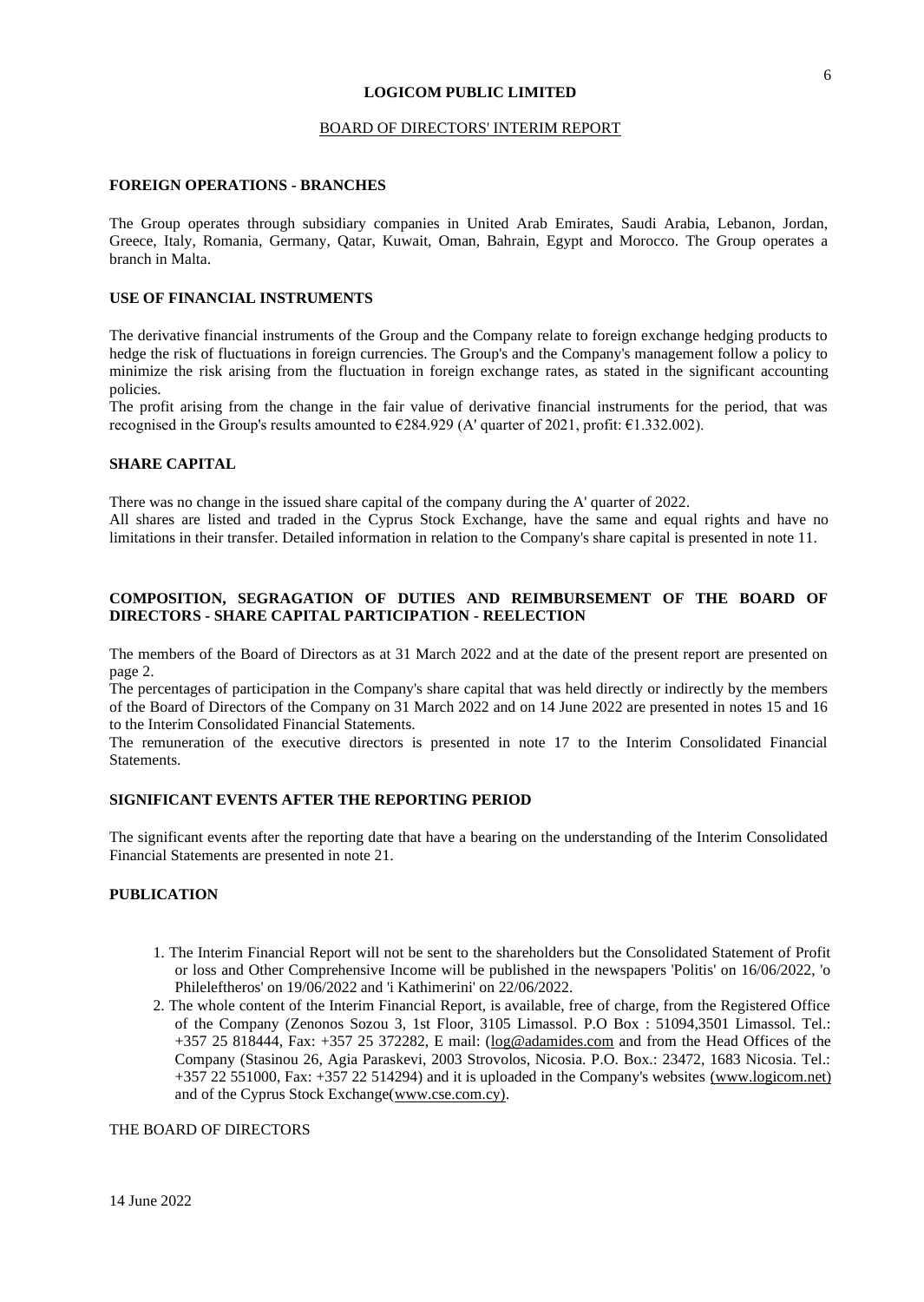## CONSOLIDATED STATEMENT OF PROFIT OR LOSS AND OTHER COMPREHENSIVE INCOME

| Period ended 31 March 2022                                                                                   |        |                      |                                               |                                |
|--------------------------------------------------------------------------------------------------------------|--------|----------------------|-----------------------------------------------|--------------------------------|
|                                                                                                              |        | March 2022           | Period ended 31 Period ended 31<br>March 2021 | Year ended 31<br>December 2021 |
|                                                                                                              | Note   | €                    | €                                             | €                              |
| <b>Revenue</b>                                                                                               |        | 271.003.077          | 220.173.527                                   | 949.209.173                    |
| Cost of sales                                                                                                |        | (250.145.596)        | (202.569.128)                                 | (874.252.247)                  |
| <b>Gross profit</b>                                                                                          |        | 20.857.481           | 17.604.399                                    | 74.956.926                     |
| Other income                                                                                                 |        | 37.053               | 114.939                                       | 899.612                        |
| Expected credit losses                                                                                       | 14.1   | (39.877)             | (32.437)                                      | (75.318)                       |
| Administrative expenses                                                                                      |        | (12.255.942)         | (10.413.095)                                  | (43.764.019)                   |
| <b>Profit from operations</b>                                                                                |        | 8.598.715            | 7.273.806                                     | 32.017.201                     |
| Net foreign exchange loss                                                                                    |        | (738.488)            | (633.026)                                     | (1.432.559)                    |
| Interest receivable                                                                                          |        | 133.149              | 158.795                                       | 595.992                        |
| Interest payable and bank charges                                                                            |        | (1.382.504)          | (1.189.127)                                   | (5.096.787)                    |
| Net finance costs                                                                                            |        | (1.987.843)          | (1.663.358)                                   | (5.933.354)                    |
|                                                                                                              |        |                      |                                               |                                |
| Net share of profit from associated companies after tax<br>Net share of profit from joint ventures after tax | 9<br>9 | 2.170.601<br>229.321 | 801.050<br>11.245                             | 1.581.313<br>107.298           |
| Profit before tax                                                                                            |        | 9.010.794            | 6.422.743                                     | 27.772.458                     |
| Tax                                                                                                          |        | (605.493)            | (576.284)                                     | (2.995.789)                    |
|                                                                                                              |        |                      |                                               |                                |
| Profit for the period/year                                                                                   |        | 8.405.301            | 5.846.459                                     | 24.776.669                     |
| Other comprehensive income that will not be reclassified to profit or loss in<br>future periods              |        |                      |                                               |                                |
| (Decrease)/increase from revaluation of investments at fair value through other                              |        |                      |                                               |                                |
| comprehensive income                                                                                         |        | (1.675.024)          | (293.374)                                     | 912.931                        |
| Deferred taxation arising from revaluation of land and buildings                                             |        | 827                  | (148)                                         | 3.309                          |
| Adjustment on remeasurement of obligation                                                                    |        | $\overline{a}$       |                                               | 595.970                        |
| Deferred taxation arising from the remeasurement of obligation                                               |        |                      |                                               | (48.679)                       |
|                                                                                                              |        | (1.674.197)          | (293.522)                                     | 1.463.531                      |
| Other comprehensive income that will be reclassified to profit or loss in future<br>periods                  |        |                      |                                               |                                |
| Exchange difference from translation and consolidation of financial statements from                          |        |                      |                                               |                                |
| foreign operations                                                                                           |        | 1.853.596            | 5.441.517                                     | 7.579.741                      |
| Exchange difference in relation to hedge of a net investment in a foreign operation                          |        | (805.298)            | (1.252.315)                                   | (2.633.110)                    |
| Share of loss from associated company                                                                        | 9      | (164.743)            | (84.635)                                      | (214.823)                      |
|                                                                                                              |        | 883.555              | 4.104.567                                     | 4.731.808                      |
| Other comprehensive (expenses)/income for the period/year                                                    |        | (790.642)            | 3.811.045                                     | 6.195.339                      |
| Total comprehensive income for the period/year                                                               |        | 7.614.659            | 9.657.504                                     | 30.972.008                     |
| Profit for the period/year attributable to:                                                                  |        |                      |                                               |                                |
| Company's shareholders                                                                                       |        | 8.315.890            | 5.843.808                                     | 24.745.689                     |
| Non-controlling interest                                                                                     |        | 89.411               | 2.651                                         | 30.980                         |
| Profit for the period/year                                                                                   |        | 8.405.301            | 5.846.459                                     | 24.776.669                     |
| Total comprehensive income for the period/year attributable to:                                              |        |                      |                                               |                                |
| Company's shareholders                                                                                       |        | 7.525.248            | 9.654.853                                     | 30.941.028                     |
| Non-controlling interest                                                                                     |        | 89.411               | 2.651                                         | 30.980                         |
| Total comprehensive income                                                                                   |        | 7.614.659            | 9.657.504                                     | 30.972.008                     |
| Basic earnings per share (cent)                                                                              | 5      | <u>11,23</u>         | 7,89                                          | 33,40                          |
|                                                                                                              |        |                      |                                               |                                |
| Diluted earnings per share (cent)                                                                            | 5      | 11,23                | 7,89                                          | 33,40                          |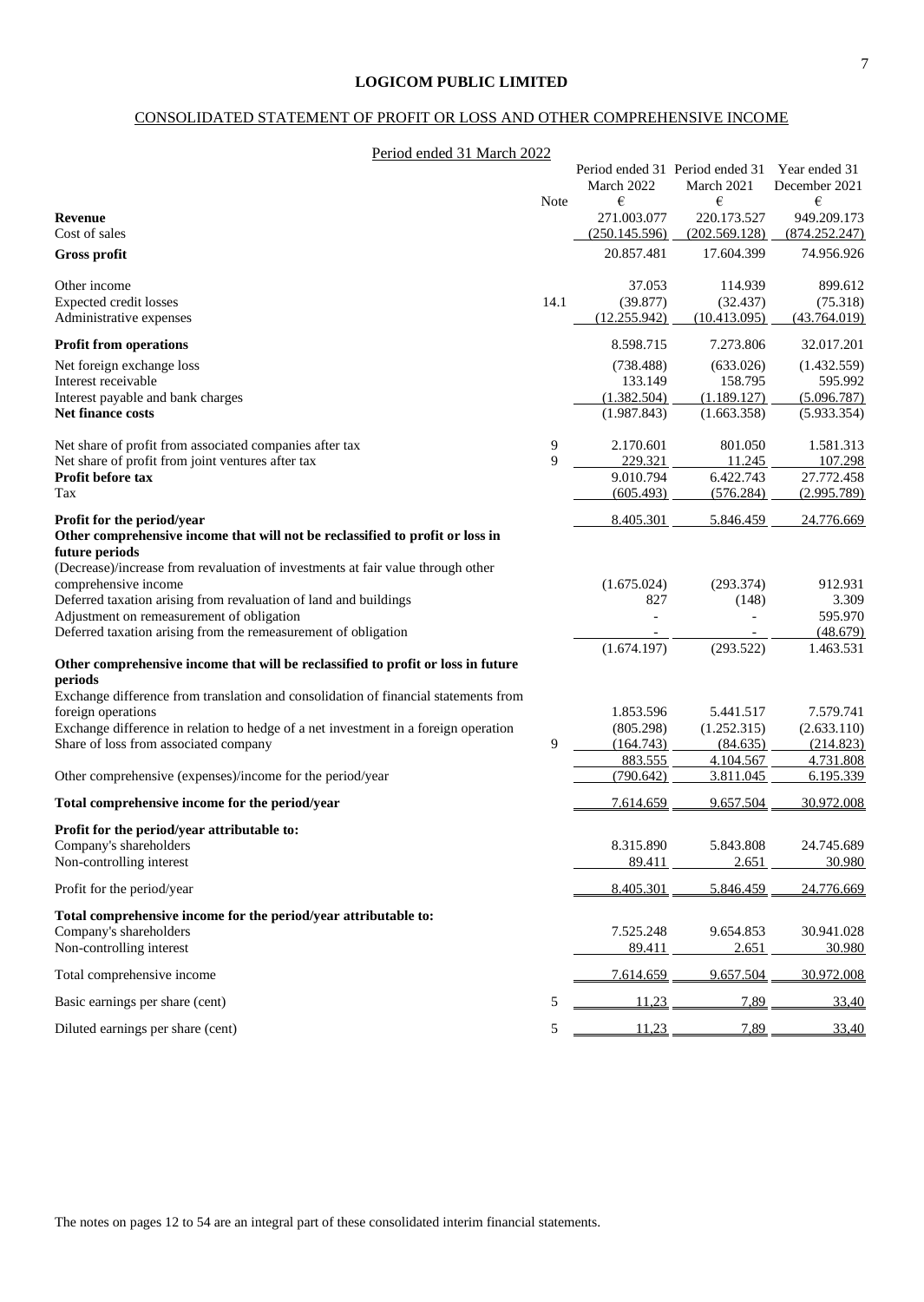#### CONSOLIDATED STATEMENT OF FINANCIAL POSITION

As at 31 March 2022

|                                                                        |      | 31 March<br>2022 | 31 December<br>2021 |
|------------------------------------------------------------------------|------|------------------|---------------------|
|                                                                        | Note | €                | €                   |
| <b>ASSETS</b><br>Property, plant and equipment                         | 6    | 22.135.608       | 22.246.895          |
| Right-of-use assets                                                    | 7    | 5.038.441        | 4.896.969           |
| Intangible assets and goodwill                                         |      | 8.563.974        | 8.697.465           |
| Investments in associated companies and joint ventures                 | 9    | 82.406.129       | 80.144.277          |
| Investments at fair value through other comprehensive income           |      | 10.050.143       | 11.725.167          |
| Trade and other receivables                                            |      | 23.476.803       | 24.174.092          |
| Deferred taxation                                                      |      | 1.180.720        | 1.179.785           |
| <b>Total non-current assets</b>                                        |      | 152.851.818      | 153.064.650         |
|                                                                        |      |                  |                     |
| Inventories                                                            |      | 105.951.145      | 79.362.639          |
| Trade and other receivables                                            |      | 251.685.230      | 241.847.813         |
| Investments at fair value through profit or loss<br>Current tax assets |      | 14.943           | 14.943<br>529.879   |
|                                                                        | 10   | 109.240          |                     |
| Cash and cash equivalents                                              |      | 33.302.131       | 40.515.953          |
| <b>Total current assets</b>                                            |      | 391.062.689      | 362.271.227         |
| <b>Total assets</b>                                                    |      | 543.914.507      | 515.335.877         |
| <b>Equity</b>                                                          |      |                  |                     |
| Share capital                                                          | 11   | 25.187.064       | 25.187.064          |
| Reserves                                                               |      | 183.765.312      | 176.240.064         |
| Equity attributable to shareholders of the Company                     |      | 208.952.376      | 201.427.128         |
| Non-controlling interest                                               |      | (2.505.336)      | (2.594.747)         |
| <b>Total equity</b>                                                    |      | 206.447.040      | 198.832.381         |
| <b>Liabilities</b>                                                     |      |                  |                     |
| Long-term loans                                                        | 12   | 10.701.171       | 11.509.386          |
| Obligations under finance leases                                       |      | 3.991.504        | 3.831.093           |
| Trade and other payables                                               |      | 11.910.626       | 11.863.763          |
| Deferred taxation                                                      |      | 462.236          | 462.236             |
| Provision for other liabilities and termination of employment          |      | 2.982.699        | 2.746.538           |
| <b>Total non-current liabilities</b>                                   |      | 30.048.236       | 30.413.016          |
| Trade and other payables                                               |      | 159.698.805      | 162.633.317         |
| <b>Bank</b> overdrafts                                                 | 12   | 41.141.396       | 41.185.501          |
| Short term loans                                                       | 12   | 98.020.289       | 72.609.182          |
| Current portion of long-term loans                                     | 12   | 3.715.952        | 3.733.264           |
| Obligations under finance leases                                       |      | 1.204.914        | 1.157.660           |
| Promissory notes                                                       |      | 2.000.000        | 1.997.842           |
| Derivative financial instruments                                       |      | 6.251            | 421.946             |
| Current tax liabilities                                                |      | 1.539.484        | 2.205.164           |
| Provision for other liabilities and termination of employment          |      | 92.140           | 146.604             |
| <b>Total current liabilities</b>                                       |      | 307.419.231      | 286.090.480         |
| <b>Total liabilities</b>                                               |      | 337.467.467      | 316.503.496         |
| <b>Total equity and liabilities</b>                                    |      | 543.914.507      | 515.335.877         |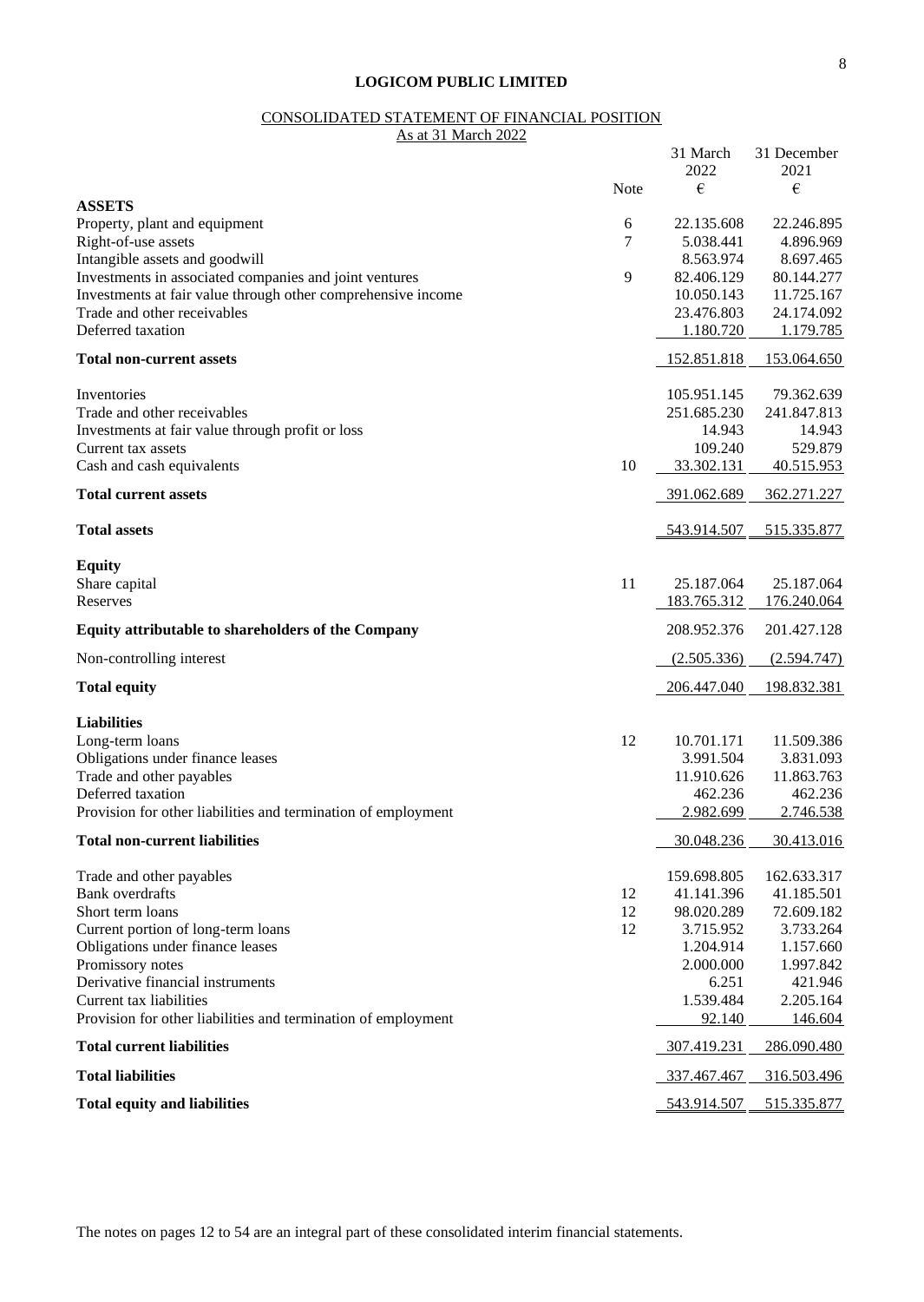|                                                           |                    |                  |                        |                    | CONSOLIDATED STATEMENT OF CHANGES IN EQUITY |                      |                        |                      |             |                         |                             |
|-----------------------------------------------------------|--------------------|------------------|------------------------|--------------------|---------------------------------------------|----------------------|------------------------|----------------------|-------------|-------------------------|-----------------------------|
|                                                           |                    |                  |                        |                    | Period ended 31 March 2022                  |                      |                        |                      |             |                         |                             |
|                                                           |                    |                  |                        | Difference         |                                             |                      |                        |                      |             |                         |                             |
|                                                           |                    |                  |                        | arising on the     |                                             |                      |                        |                      |             |                         |                             |
|                                                           |                    |                  |                        | conversion         |                                             |                      |                        |                      |             |                         |                             |
|                                                           |                    | Share<br>Premium |                        | the share          |                                             |                      |                        |                      |             | Non-                    |                             |
|                                                           |                    | Reserve          | Revaluation<br>Reserve | capital to<br>Euro |                                             | Statutory<br>reserve | Translation<br>reserve | Retained<br>earnings | Total       | controlling<br>interest | Total                       |
|                                                           | Share capital<br>€ | €                | €                      | €                  | Hedge reserve<br>€                          | €                    | €                      | €                    | €           | €                       | €                           |
| Balance at 1 January 2021                                 | 25.187.064         | 10.443.375       | 6.385.240              | 116.818            | (6.681.882)                                 | 2.774.277            | (9.437.395)            | 147.943.302          | 176.730.799 | (2.497.363)             | 174.233.436                 |
| Total comprehensive income                                |                    |                  |                        |                    |                                             |                      |                        |                      |             |                         |                             |
| Profit for the period                                     |                    |                  |                        |                    |                                             |                      |                        | 5.843.808            | 5.843.808   | 2.651                   | 5.846.459                   |
| Other comprehensive income                                |                    |                  | (148)                  |                    | (1.252.315)                                 |                      | 5.441.517              | (378.009)            | 3.811.045   | $\sim$                  | 3.811.045                   |
| <b>Transactions with owners recognized</b>                |                    |                  |                        |                    |                                             |                      |                        |                      |             |                         |                             |
| directly in equity                                        |                    |                  |                        |                    |                                             |                      |                        |                      |             |                         |                             |
| Share of other transactions with owners                   |                    |                  |                        |                    |                                             |                      |                        |                      |             |                         |                             |
| from an associated company                                |                    |                  |                        |                    |                                             |                      |                        | 99.571               | 99.571      |                         | 99.571                      |
| Proposed dividend for 2020 that was                       |                    |                  |                        |                    |                                             |                      |                        |                      |             |                         |                             |
| paid in 2021                                              |                    |                  |                        |                    |                                             |                      |                        | (5.926.368)          | (5.926.368) |                         | (5.926.368)                 |
| <b>Other movements</b>                                    |                    |                  |                        |                    |                                             |                      |                        |                      |             |                         |                             |
| Transfer to retained earnings                             |                    |                  |                        |                    |                                             | 9.762                |                        | (9.762)              |             |                         |                             |
| Balance at 31 March 2021                                  | 25.187.064         | 10.443.375       | 6.385.092              | 116.818            | (7.934.197)                                 | 2.784.039            | (3.995.878)            | 147.572.542          | 180.558.855 | (2.494.712)             | 178.064.143                 |
| Balance at 1 January 2022                                 | 25.187.064         | 10.443.375       | 6.388.549              | 116.818            | (9.314.992)                                 | 2.849.638            | (1.857.654)            | 167.614.330          | 201.427.128 | (2.594.747)             | 198.832.381                 |
| <b>Total comprehensive income</b>                         |                    |                  |                        |                    |                                             |                      |                        |                      |             |                         |                             |
| Profit for the period                                     |                    |                  |                        |                    |                                             |                      |                        | 8.315.890            | 8.315.890   | 89.411                  | 8.405.301                   |
| Other comprehensive income                                |                    |                  | 827                    |                    | (805.298)                                   |                      | 1.853.596              | (1.839.767)          | (790.642)   |                         | (790.642)                   |
| <b>Transactions with owners recognized</b>                |                    |                  |                        |                    |                                             |                      |                        |                      |             |                         |                             |
| directly in equity                                        |                    |                  |                        |                    |                                             |                      |                        |                      |             |                         |                             |
| Share of other transactions with owners                   |                    |                  |                        |                    |                                             |                      |                        |                      |             |                         |                             |
| from an associated company                                |                    |                  |                        |                    |                                             |                      |                        |                      |             |                         |                             |
| Proposed dividend for 2021 that was                       |                    |                  |                        |                    |                                             |                      |                        |                      |             |                         |                             |
| paid in 2022                                              |                    |                  |                        |                    |                                             |                      |                        |                      |             |                         |                             |
| <b>Other movements</b>                                    |                    |                  |                        |                    |                                             |                      |                        |                      |             |                         |                             |
| Transfer to retained earnings<br>Balance at 31 March 2022 | 25.187.064         | 10.443.375       | 6.389.376              |                    | 116.818 (10.120.290)                        | 2.849.638            | (4.058)                | 174.090.453          | 208.952.376 |                         | $(2.505.336)$ $206.447.040$ |
|                                                           |                    |                  |                        |                    |                                             |                      |                        |                      |             |                         |                             |

The notes on pages 12 to 54 are an integral part of these consolidated interim financial statements.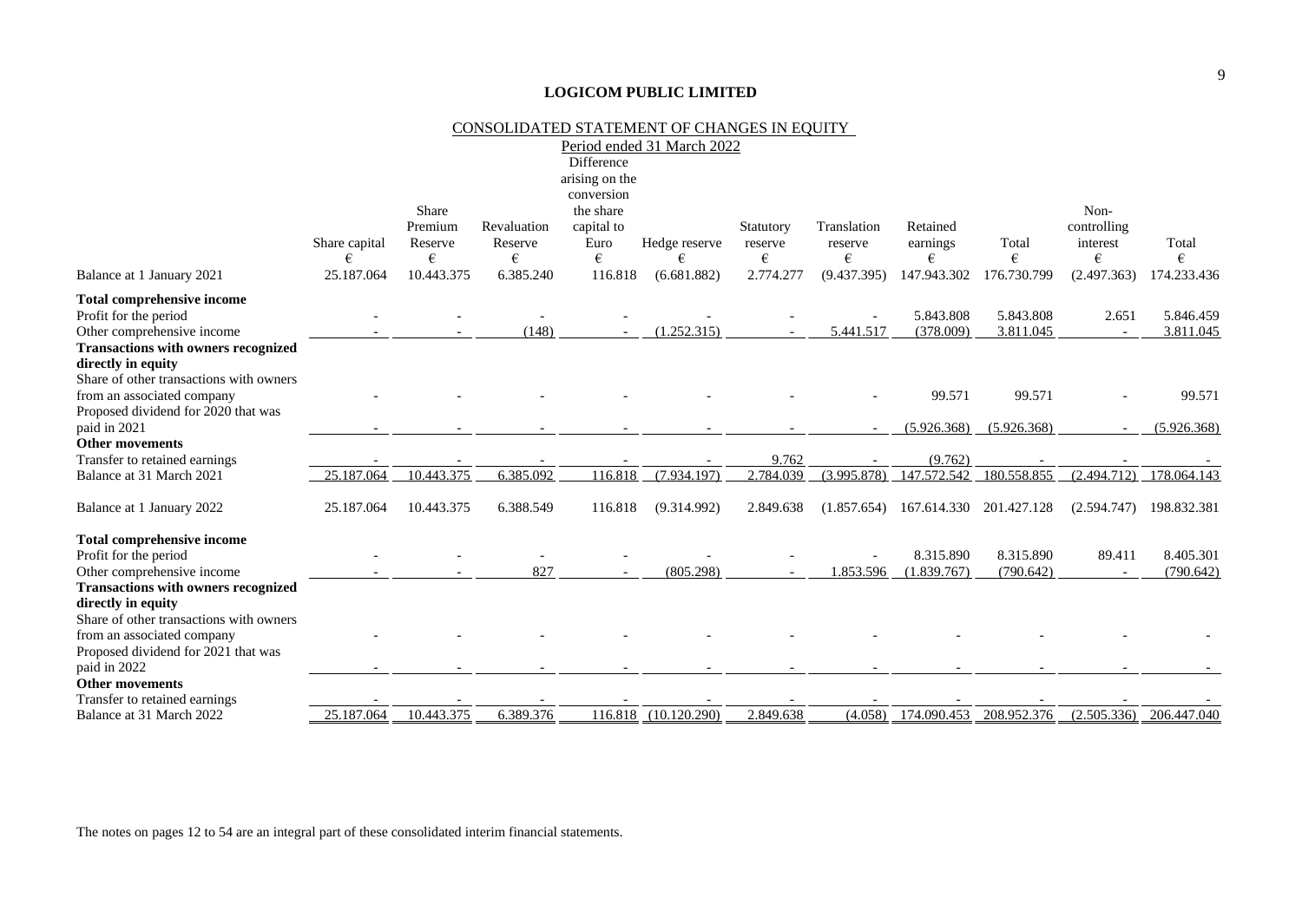## CONSOLIDATED CASH FLOW STATEMENT Period ended 31 March 2022

|                                                                                  |             | Period ended 31 Period ended 31 |                      |
|----------------------------------------------------------------------------------|-------------|---------------------------------|----------------------|
|                                                                                  | <b>Note</b> | March 2022<br>€                 | March 2021           |
| Cash flows from/(used in) operations                                             |             |                                 | €                    |
| Profit for the period                                                            |             | 8.405.301                       | 5.846.459            |
| Adjustments for:                                                                 |             |                                 |                      |
| Exchange differences                                                             |             | 151.766                         | 3.907.576            |
| Depreciation                                                                     | 6           | 345.116                         | 374.109              |
| Depreciation on leased property, plant and equipment                             | 6           | 59.859                          | 52.140               |
| Depreciation on right of use assets                                              | 7           | 434.390                         | 381.696              |
| Interest payable                                                                 |             | 1.217.771                       | 908.026              |
| Interest receivable                                                              |             | (133.149)                       | (158.795)            |
| Expected credit losses                                                           |             | 39.877                          | 32.437               |
| Provision for the decrease in the value of inventories                           |             | 61.514                          | 81.813               |
| Share of profit from investments in associated companies                         | 9           | (2.170.601)                     | (801.050)            |
| Share of profit from joint ventures                                              |             | (229.321)                       | (11.245)             |
| Change in fair value of derivative financial instruments                         |             | (415.695)                       | (1.332.002)          |
| Profit from the disposal of property, plant and equipment                        |             | (4.748)                         | (927)                |
| Amortisation of research and development                                         |             | 140.096                         | 135.244              |
| Charge to profit or loss for provisions for other liabilities and termination of |             |                                 |                      |
| employment                                                                       |             | 150.482                         | 150.336              |
| Tax                                                                              |             | 605.493                         | 576.284              |
|                                                                                  |             |                                 |                      |
|                                                                                  |             | 8.658.151                       | 10.142.101           |
| Increase in inventories                                                          |             | (26.650.020)                    | (14.082.199)         |
| (Increase)/decrease in trade and other receivables                               |             | (9.180.005)                     | 235.743              |
| Decrease in trade and other payables                                             |             | (2.887.649)                     | (11.506.659)         |
| (Decrease)/Increase in promissory notes                                          |             | 2.158                           | (278.829)            |
| Benefits paid for termination of employment                                      |             |                                 | (55.704)             |
|                                                                                  |             | (30.057.365)                    | (15.545.547)         |
| Interest paid                                                                    |             | (1.150.900)                     | (838.794)            |
| Tax paid                                                                         |             | (850.534)                       | (272.459)            |
|                                                                                  |             |                                 |                      |
| Net cash flows used in operations                                                |             | (32.058.799)                    | (16.656.800)         |
|                                                                                  |             |                                 |                      |
| Cash flows (used in)/from investing activities                                   |             |                                 |                      |
| Proceeds from disposal of property, plant and equipment                          |             | 7.709                           | 1.814                |
| Payment to acquire intangible assets                                             | 6           | (6.480)                         |                      |
| Payments to acquire property, plant and equipment<br>Interest received           |             | (201.610)<br>133.149            | (409.647)<br>158.795 |
|                                                                                  |             |                                 |                      |
| Net cash flows used in investing activities                                      |             | (67.232)                        | (249.038)            |
|                                                                                  |             |                                 |                      |
| Net cash flow from/(used in) financing activities                                |             |                                 |                      |
| Proceeds from issue of new loans                                                 |             | 61.779.382                      | 27.605.631           |
| Repayment of loans                                                               |             | (37.237.907)                    | (26.010.644)         |
| Repayments of obligations under finance leases                                   |             | 414.839                         | (419.240)            |
| Net cash flows from financing activities                                         |             | 24.956.314                      | 1.175.747            |
| Net change in cash and cash equivalents                                          |             | (7.169.717)                     | (15.730.091)         |
|                                                                                  |             |                                 |                      |
| Cash and cash equivalents at beginning of the period                             |             | (669.548)                       | 19.617.545           |
| Cash and cash equivalents at end of the period                                   | 10          | (7.839.265)                     | 3.887.454            |

The notes on pages 12 to 54 are an integral part of these consolidated interim financial statements.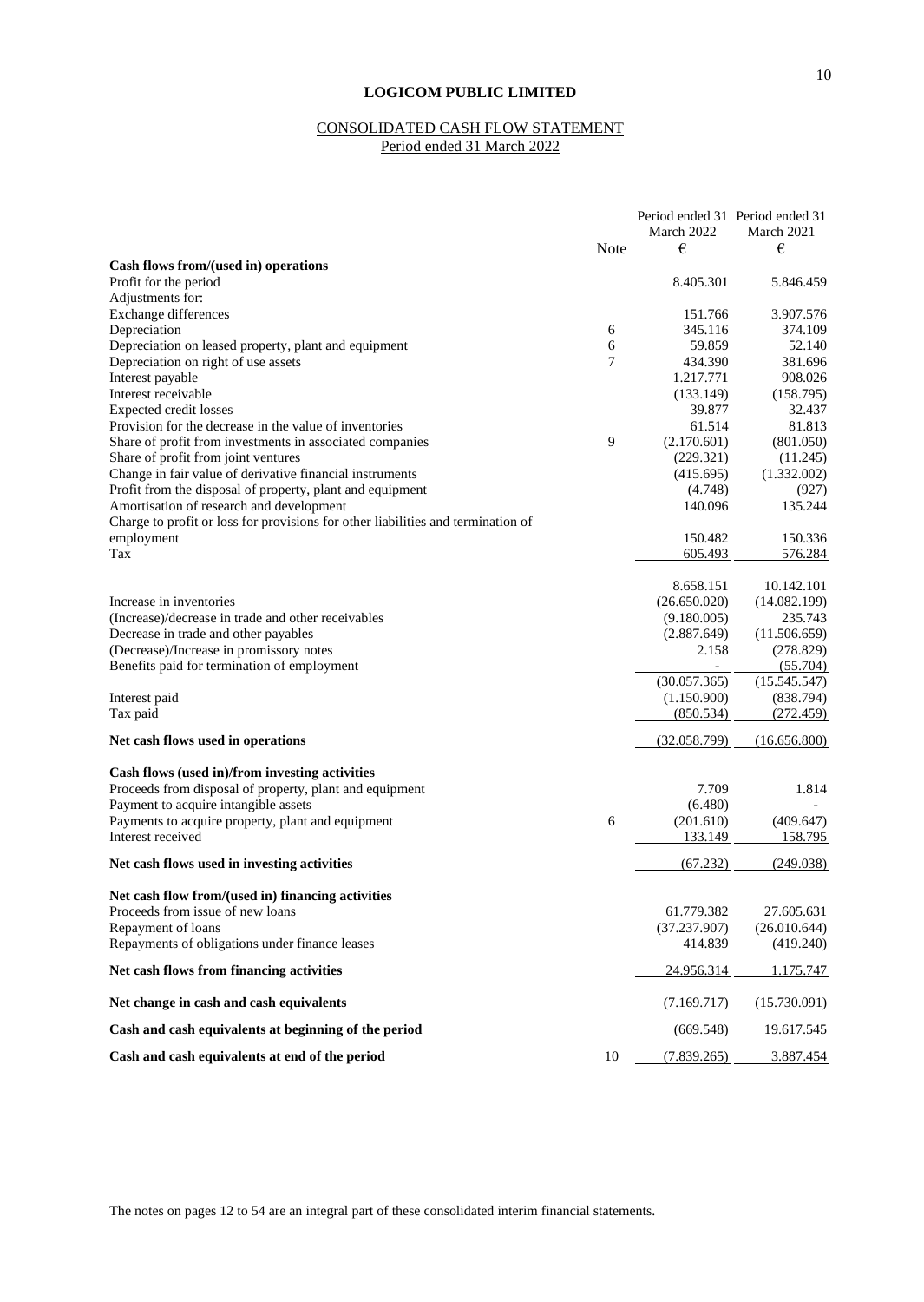## STATEMENT OF FINANCIAL POSITION As at 31 March 2022

|                                                                               |         | 31 March<br>2022   | 31 December<br>2021 |
|-------------------------------------------------------------------------------|---------|--------------------|---------------------|
|                                                                               | Note    | €                  | €                   |
| <b>ASSETS</b>                                                                 |         |                    |                     |
| Property, plant and equipment                                                 | 6       | 4.190.504          | 4.299.511           |
| Right of use assets                                                           | 7       | 351.499            | 383.451             |
| Investments in subsidiary companies                                           | $\,8\,$ | 53.331.217         | 53.331.217          |
| Long-term loans to subsidiary companies                                       | 19      | 27.879.550         | 27.562.770          |
| Deferred taxation                                                             |         | 91.760             | 91.760              |
| <b>Total non-current assets</b>                                               |         | 85.844.530         | 85.668.709          |
|                                                                               |         |                    |                     |
| Inventories                                                                   |         | 1.302.343          | 845.009             |
| Trade and other receivables                                                   |         | 19.501.134         | 21.380.880          |
| Receivables from subsidiary companies                                         | 19      | 33.255.257         | 33.209.766          |
| Investments at fair value through profit or loss<br>Cash and cash equivalents | 10      | 6.758<br>2.065.983 | 6.758<br>2.648.299  |
| <b>Total current assets</b>                                                   |         | 56.131.475         | 58.090.712          |
| <b>Total assets</b>                                                           |         |                    | 143.759.421         |
|                                                                               |         | <u>141.976.005</u> |                     |
| <b>Equity</b>                                                                 |         |                    |                     |
| Share capital                                                                 | 11      | 25.187.064         | 25.187.064          |
| Reserves                                                                      |         | 25.110.572         | 25.797.129          |
| <b>Total equity</b>                                                           |         | 50.297.636         | 50.984.193          |
| <b>Liabilities</b>                                                            |         |                    |                     |
| Long-term loans                                                               | 12      | 5.640.728          | 6.230.046           |
| Obligations under finance leases                                              |         | 245.102            | 278.808             |
| Deferred taxation                                                             |         | 462.236            | 462.236             |
|                                                                               |         |                    |                     |
| <b>Total non-current liabilities</b>                                          |         | 6.348.066          | 6.971.090           |
| Trade and other payables                                                      |         | 21.393.338         | 22.852.659          |
| <b>Bank</b> overdrafts                                                        | 12      | 20.387.377         | 21.526.226          |
| Short term loans                                                              | 12      | 38.414.321         | 35.838.206          |
| Current portion of long-term loans                                            | 12      | 2.698.754          | 2.718.412           |
| Obligations under finance leases                                              |         | 131.402            | 129.378             |
| Promissory notes                                                              |         | 2.000.000          | 1.997.842           |
| Derivative financial instruments                                              |         | 302.084            | 738.388             |
| Current tax liabilities                                                       |         | 3.027              | 3.027               |
| <b>Total current liabilities</b>                                              |         | 85.330.303         | 85.804.138          |
| <b>Total liabilities</b>                                                      |         | 91.678.369         | 92.775.228          |
| <b>Total equity and liabilities</b>                                           |         | 141.976.005        | 143.759.421         |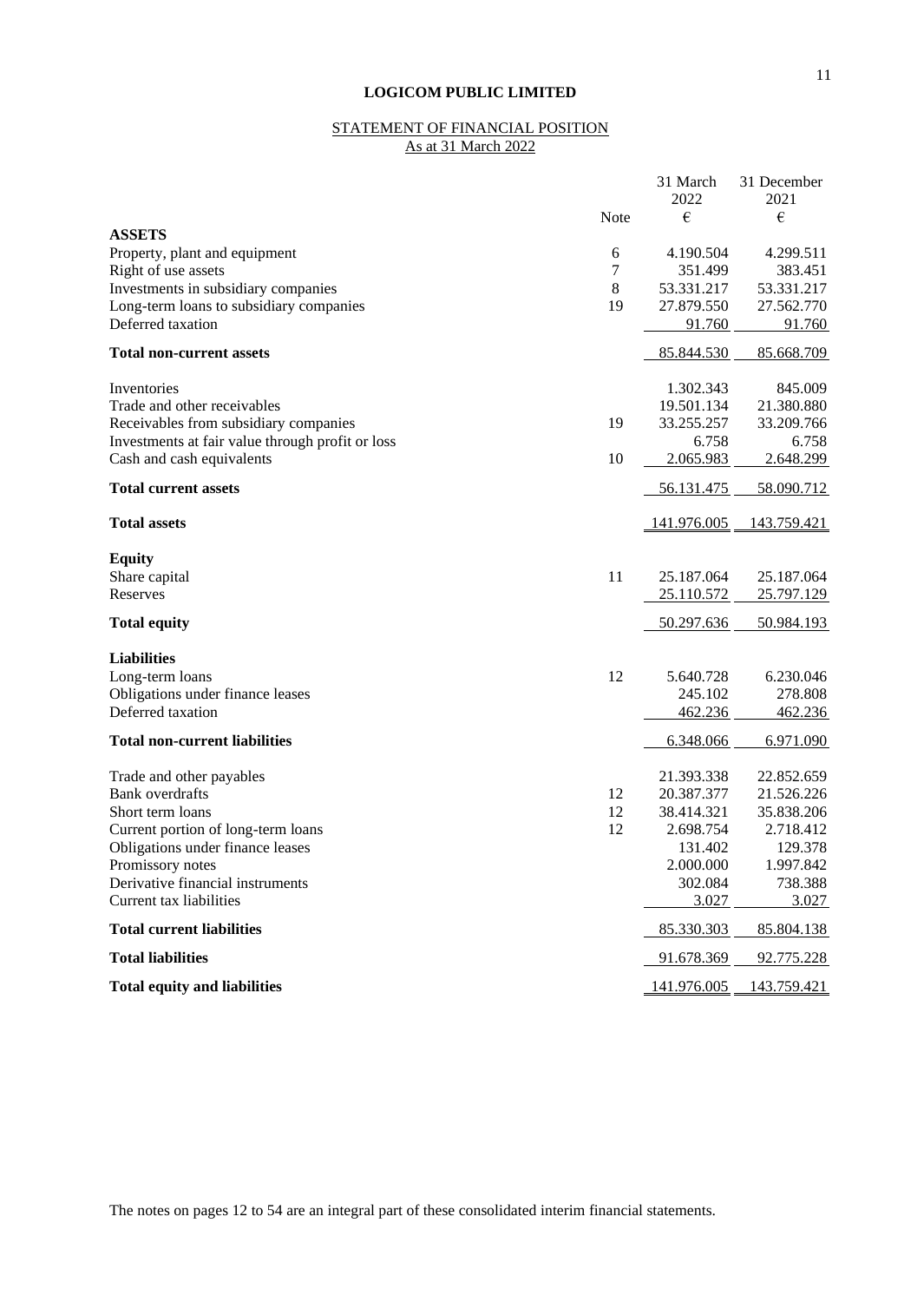#### NOTES TO THE CONSOLIDATED FINANCIAL STATEMENTS

#### Period ended 31 March 2022

#### **1. UNAUDITED FINANCIAL STATEMENTS**

The interim consolidated financial statements for the A' quarters ended on 31 March 2022 and 31 March 2021 respectively, have not been audited by the statutory auditors of the Company.

#### **2. OPERATING ENVIRONMENT**

## **Impact of the Russian invasion to Ukraine on the interim financial statements**

At the end of February 2022, Russia commenced its invasion to Ukraine, which in connection with the consequent global sanctions imposed on Russia and other natural and legal persons, have not at this stage directly affected the activities of the Company and the Group. The Company does not maintain a subsidiary, nor any activity, in these countries. The Company is indirectly affected by the further disruption of the supply chain and the inflationary trends observed in the energy and transport sectors, productions costs and consumer products in general.

The Management is closely monitoring and evaluating the developments, aiming at the best possible management of the potential short-term effects and risks of this invasion, both in the global economy and in the activities of the Group, and its operational readiness and continuity. Taking into consideration the extend and the unpredictable development of this invasion, it is not possible, at this stage, to assess the extent of its financial impact on the results of the Group and the Company.

#### **Effect of the pandemic**

The Coronavirus pandemic (COVID-19) continued during the A' quarter of 2022 to negatively affect the supply chain.

The Group assessed the main effect of the pandemic on its financial statements and operations as follows:

The turnover increased significantly by 23,1% compared to A' quarter of 2021. The growth rate could have been higher, but the impact of the pandemic cannot be accurately determined mainly due to the impact of the supply chain, with production shortages and delays in deliveries.

The Administration expenses include an amount of  $\epsilon$ 73.661 concerning expenditures on prevention and hygiene measures directly related to the Coronavirus pandemic (COVID-19) (A' quarter 2021: €58.644).

In the context of safeguarding the safety and health of the employees, but also in the context of compliance with the regulations of the countries against the Coronavirus pandemic (COVID-19), the Group implemented the extensive use of work from home utilizing its technological infrastructure thus maintaining its business readiness in full. No substantial adjustments were made to contracts recognised as right of use assets as a result of the pandemic.

No discrepancies in the fair value of assets due to Coronavirus pandemic (COVID-19) have been identified.

#### **3. SIGNIFICANT ACCOUNTING POLICIES**

The interim financial statements, which are presented in Euro, have been prepared in accordance with the International Financial Reporting Standards, including IAS 34 ''Interim Financial Reporting''.

The accounting policies used in the preparation of the interim financial statements are in accordance with those used in the annual financial statements for the year ended 31 December 2021. During the current period, the Group assesses the effect of the new and revised International Financial Reporting Standards (IFRSs) and Interpretations that refer to accounting periods beginning on or after 1 January 2022, on the consolidated financial statements. The new standards and interpretations that are relevant to the Group operations will be adopted in accordance with the relevant IFRSs guidelines.

The results are presented in Euro. Transactions in foreign currencies are translated using the exchange rates prevailing at the date of the transaction. Amounts receivable and payable denominated in foreign currencies are translated to the functional currency at the exchange rate prevailing at the date of the Statement of Financial Position and the Foreign currency differences arising on translation are recognised in the Statement of Profit or Loss and Other Comprehensive Income. From 1st of January 2006 and according to the latest amendment of IAS 21, all exchange differences arising from the translation of long-term loans granted to foreign subsidiaries are transferred to the Exchange Differences Reserve in the financial statements of the Group irrespective of the currency in which the loan has been granted.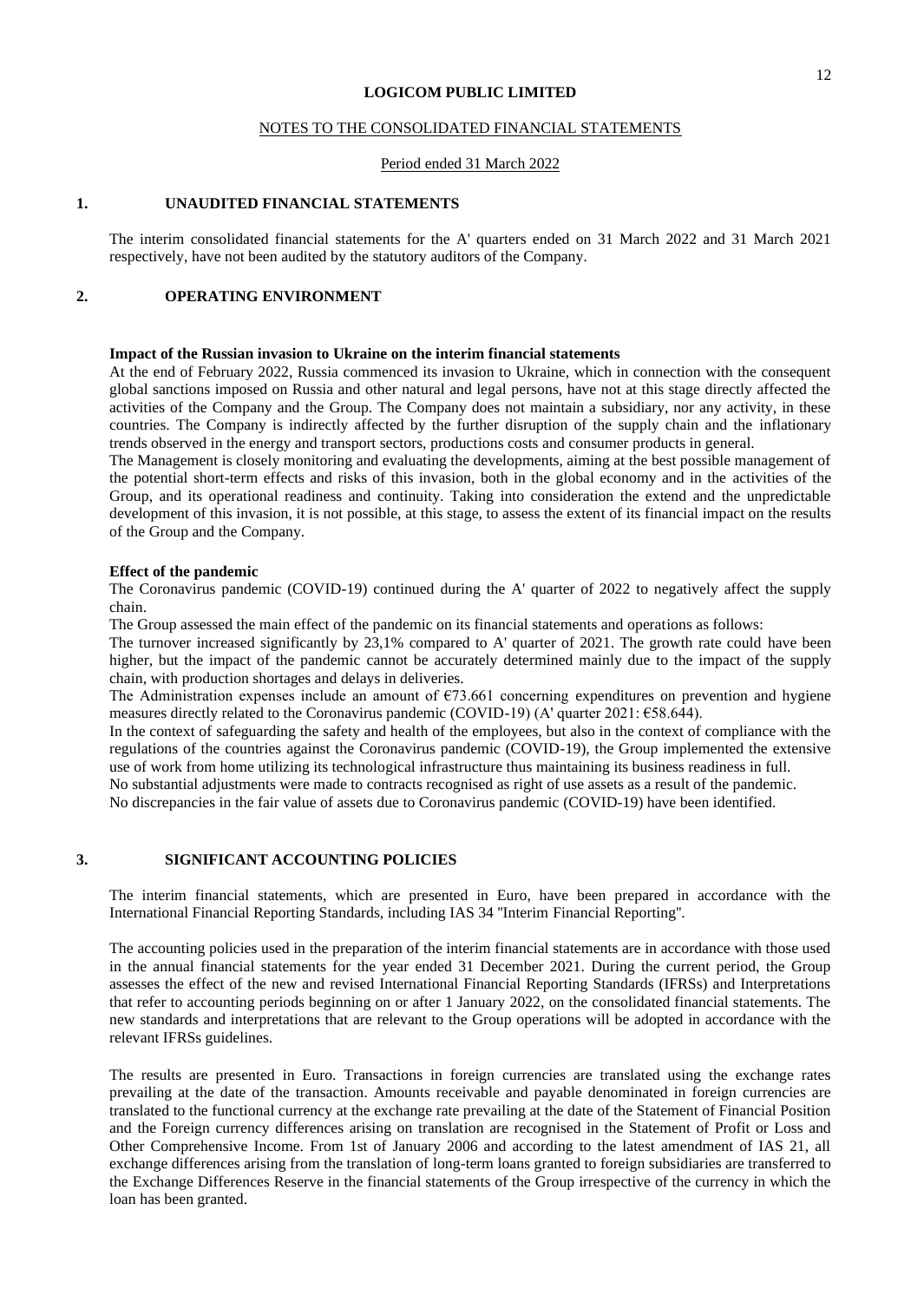#### NOTES TO THE CONSOLIDATED FINANCIAL STATEMENTS

#### Period ended 31 March 2022

## **3. SIGNIFICANT ACCOUNTING POLICIES** *(continued)*

The Company has chosen to implement the provisions of IFRS 9 for the hedging of the foreign exchange risk. According to the provisions of IFRS 9, the net investments in foreign operations can be defined as 'hedged item' and the long term bank borrowings, of a corresponding value, denominated in the same currency as the net investments, which is different from the parent Company's functional currency, can be defined as 'hedging instrument', resulting to the hedging of exchange differences arising from the translation of net investments and long term bank borrowings, in the consolidated financial statements of the parent Company with its subsidiaries, and their transfer to the Hedge Reserve in the Group's financial statements, provided that the hedging is considered 'effective'.

The Taxation has been calculated on the taxable profits for the period based on the Company's dividend policy and the applicable tax legislation.

#### **4. OPERATING SEGMENTS**

The Group can be divided into two important segments, the distribution segment and the services segment. The distribution segment that mainly operates in the distribution of high technology products is divided in three main geographical segments as described below. The services segment operates mainly in the provision of solutions and services for networks and telecommunications and the provision of solutions and services for software to customers in Cyprus and abroad. The following summary describes the operations in each of the Group's reportable segments:

- European markets distribution segment This segment operates mainly in the distribution of high technology products in Cyprus, Greece and Italy.
- UAE and Saudi Arabia distribution segment This segment operates mainly in the distribution of high technology products in United Arab Emirates and Saudi Arabia.
- Other markets distribution segment This segment operates mainly in the distribution of high technology products in countries that the Group operates in other than the countries mentioned above.
- Services segment This segment operates in the provision of solutions and services for networks and telecommunications and the provision of solutions and services for software to customers in Cyprus and abroad.

The companies of the Group buy and sell goods and services according to their needs from other group companies. The transactions are made in the context of commercial practices related to intra group transactions in the relevant sections of operations.

Logicom Public Limited and Logicom FZE charge its subsidiary companies with a fee for administration services and financing cost.

Information regarding the results of each reportable segment is presented below. The information is used for the preparation of the consolidated and separate financial statements. The performance is evaluated based on the profit before taxation of each segment, as presented in management reports which are examined by the Board of Directors. For this reason, the taxation of each reporting segment is not presented in the note. The profit of each segment is used for the evaluation of the performance since the management believes that the below information are the most appropriate for the evaluation of the results of all segments that are reported. The accounting policies of the operating segments are presented in note 3.

Revenue and total non-current assets are allocated between Cyprus, Greece, United Arab Emirates and other foreign countries are as follows:

|                             | Revenue                                   |             | Total non-current assets |             |  |
|-----------------------------|-------------------------------------------|-------------|--------------------------|-------------|--|
|                             | Period ended Period ended                 |             |                          | 31 December |  |
|                             | 31 March 2022 31 March 2021 31 March 2022 |             |                          | 2021        |  |
|                             | €                                         | €           | €                        | €           |  |
| Cyprus                      | 26.114.836                                | 22.708.596  | 142.412.782              | 142.642.918 |  |
| Greece                      | 28.081.771                                | 31.704.444  | 1.334.650                | 1.397.110   |  |
| <b>United Arab Emirates</b> | 74.185.998                                | 61.977.553  | 5.247.514                | 5.171.957   |  |
| Other foreign countries     | 142.620.472                               | 103.782.934 | 3.856.872                | 3.852.665   |  |
|                             | 271.003.077                               | 220.173.527 | 152.851.818              | 153.064.650 |  |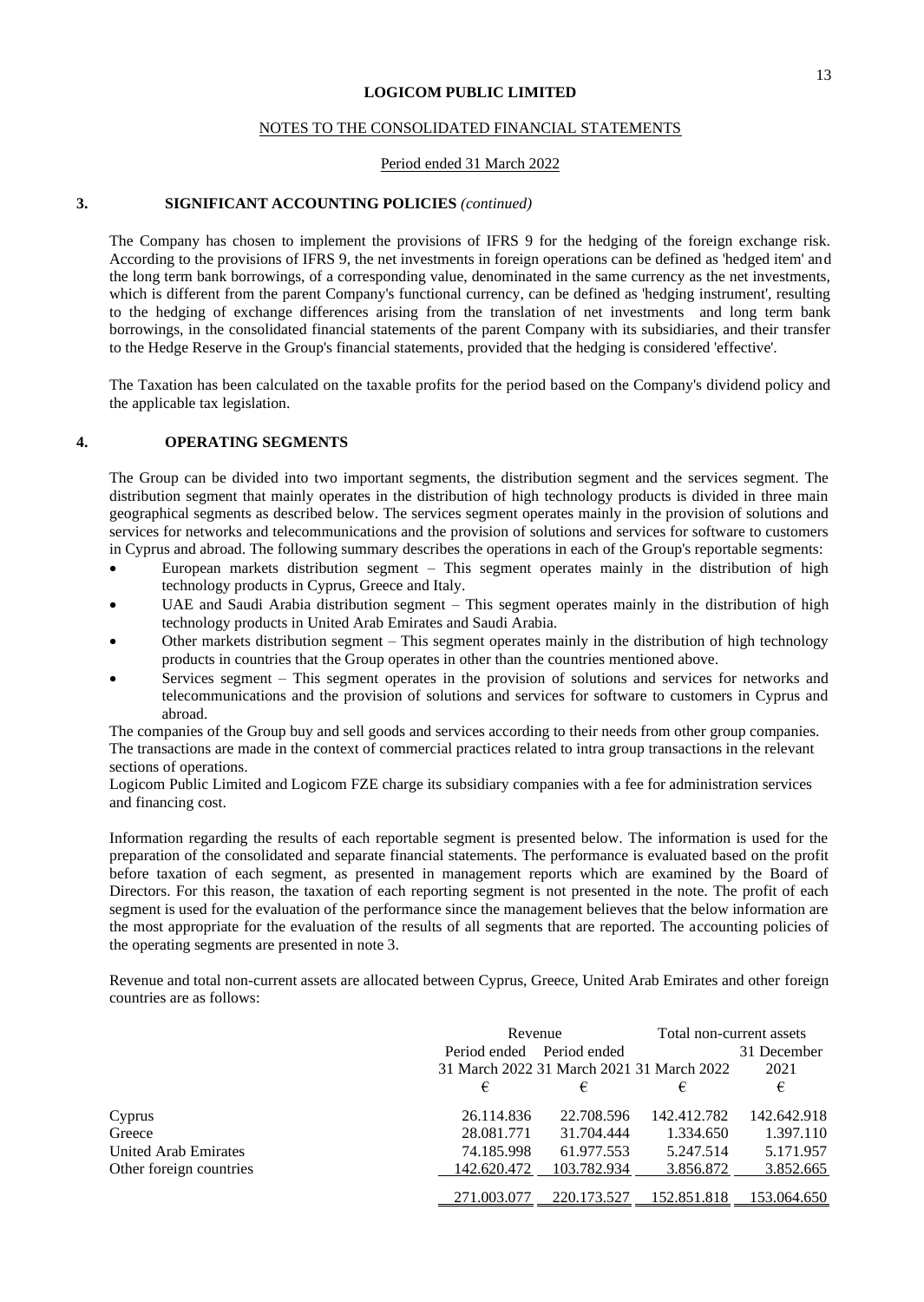## NOTES TO THE CONSOLIDATED FINANCIAL STATEMENTS

## Period ended 31 March 2022

## **4. OPERATING SEGMENTS** *(continued)*

| Period ended 31 March 2022                                 | European<br>Markets     | Middle East<br>Markets  |                       |                     | Transactions<br>between               |             |
|------------------------------------------------------------|-------------------------|-------------------------|-----------------------|---------------------|---------------------------------------|-------------|
|                                                            | Distribution<br>Segment | Distribution<br>Segment | All other<br>Segments | Services<br>Segment | Operating<br>Segments                 | Total       |
|                                                            | €                       | €                       | €                     | €                   | €                                     | €           |
| Revenue from sale of products<br>Revenue from rendering of |                         | 52.059.796 177.109.114  | 28.190.466            | 7.833.438           |                                       | 265.192.814 |
| services                                                   |                         |                         |                       | 5.810.263           |                                       | 5.810.263   |
| Revenue from third parties                                 |                         | 52.059.796 177.109.114  | 28.190.466            | 13.643.701          | $\mathbb{L}^{\mathbb{N}}$             | 271.003.077 |
| Intersegment revenue                                       | 11.427.538              | 41.883.942              | 1.217.598             | 286.657             | (54.815.735)                          |             |
| Other income                                               | 1.029.293               | 1.397.125               | 817                   | 20.148              | (2.410.330)                           | 37.053      |
| Depreciation and amortisation                              | 254.464                 | 287.063                 | 179.130               | 198.945             |                                       | 919.602     |
| Personnel costs                                            | 2.023.789               | 3.884.405               | 830.539               | 1.305.777           |                                       | 8.044.510   |
| Travelling expenses                                        | 93.296                  | 34.021                  | 6.825                 | 10.332              |                                       | 144.474     |
| Provision for doubtful debts                               |                         | 46.407                  | (6.530)               |                     |                                       | 39.877      |
| Professional fees                                          | 232.868                 | 239.037                 | 76.590                | 107.301             | (39.963)                              | 615.833     |
| Rent                                                       | 485                     | 51.416                  | 27.528                | 6.513               |                                       | 85.942      |
| Credit insurance                                           | 102.544                 | 432.325                 | 48.412                | 22.241              | (102.956)                             | 502.566     |
| <b>Transportation expenses</b>                             | 120.284                 | 251.688                 | 72.285                | 1.342               |                                       | 445.599     |
| <b>Profit from operations</b>                              | 636.229                 | 6.338.651               | 585.279               | 1.196.492           | (157.936)                             | 8.598.715   |
| Net foreign exchange loss                                  | (432.502)               | (102.445)               | (749.972)             | (121.864)           | 668.295                               | (738.488)   |
| Interest receivable                                        | 59                      | 317.411                 | 124.086               | 9.004               | (317.411)                             | 133.149     |
| Interest payable and bank                                  |                         |                         |                       |                     |                                       |             |
| charges                                                    | (627.576)               | (801.817)               | (365.663)             | (83.247)            | 495.799                               | (1.382.504) |
| <b>Net finance</b>                                         |                         |                         |                       |                     |                                       |             |
| income/(expenses)                                          | (1.060.019)             | (586.851)               | (991.549)             | (196.107)           | 846.683                               | (1.987.843) |
| Net share of profit from                                   |                         |                         |                       |                     |                                       |             |
| associated companies and joint                             |                         |                         |                       |                     |                                       |             |
| ventures after tax                                         |                         |                         | 229.321               | 2.170.601           |                                       | 2.399.922   |
| Profit/(loss) before tax                                   | (423.790)               | 5.751.800               | (176.949)             | 3.170.986           | 688.747                               | 9.010.794   |
| <b>Tax</b>                                                 | (9.112)                 | (371.700)               |                       | (224.681)           |                                       | (605.493)   |
| Profit/(loss) after tax                                    | (432.902)               | 5.380.100               | (176.949)             | 2.946.305           | 688.747                               | 8.405.301   |
| Acquisition of property, plant                             |                         |                         |                       |                     |                                       |             |
| and equipment                                              | 33.298                  | 39.203                  | 65.695                | 63.414              |                                       | 201.610     |
| Acquisition of right-of-use                                |                         |                         |                       |                     |                                       |             |
| assets                                                     | 5.345                   | 187.999                 | 161.401               | 180.910             |                                       | 535.655     |
| <b>Total assets</b>                                        |                         | 335.179.118 320.471.816 | 90.809.169            |                     | 149.170.650 (351.716.246) 543.914.507 |             |
| <b>Total liabilities</b>                                   |                         | 267.334.525 210.920.152 | 92.167.547            |                     | 57.319.174 (290.273.931) 337.467.467  |             |
| Net investment assets in                                   |                         |                         |                       |                     |                                       |             |
| associated companies and joint                             |                         |                         |                       |                     |                                       |             |
| ventures                                                   |                         |                         | 407.031               | 81.999.098          |                                       | 82.406.129  |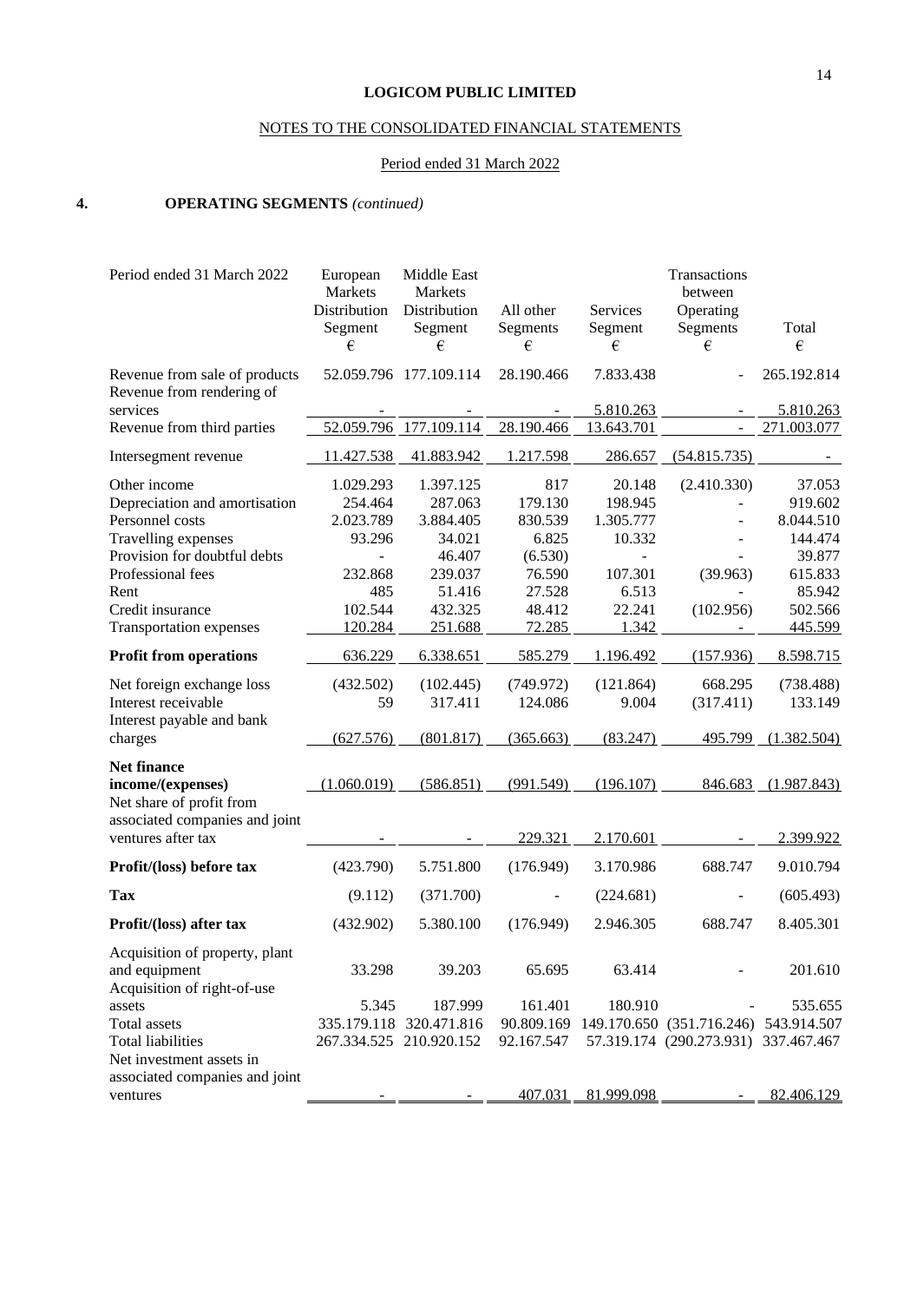## NOTES TO THE CONSOLIDATED FINANCIAL STATEMENTS

## Period ended 31 March 2022

## **4. OPERATING SEGMENTS** *(continued)*

| Period ended 31 March 2021                                 | European<br>Markets | Middle East<br>Markets  |            |            | Transactions<br>between                          |                       |
|------------------------------------------------------------|---------------------|-------------------------|------------|------------|--------------------------------------------------|-----------------------|
|                                                            | Distribution        | Distribution            | All other  | Services   | operating                                        |                       |
|                                                            | Segment             | Segment                 | Segments   | Segment    | segments                                         | Total                 |
|                                                            | €                   | €                       | €          | €          | €                                                | €                     |
| Revenue from sale of products<br>Revenue from rendering of |                     | 52.689.976 133.557.465  | 20.750.228 | 10.698.163 |                                                  | 217.695.832           |
| services                                                   |                     |                         |            | 2.477.695  |                                                  | 2.477.695             |
| Revenue from third parties                                 |                     | 52.689.976 133.557.465  | 20.750.228 | 13.175.858 | $\overline{\phantom{a}}$                         | 220.173.527           |
| Intersegment revenue                                       | 10.963.710          | 31.852.191              | 37.913     | 385.688    | (43.239.502)                                     |                       |
| Other income                                               | 971.373             | 830.868                 | 1.139      | 45.174     | (1.733.615)                                      | 114.939               |
| Depreciation and amortisation                              | 280.061             | 267.947                 | 150.068    | 192.973    |                                                  | 891.049               |
| Personnel costs                                            | 1.930.827           | 2.835.519               | 657.722    | 1.300.926  |                                                  | 6.724.994             |
| Travelling expenses                                        | 52.152              | 10.019                  | 3.409      | 1.950      |                                                  | 67.530                |
| Provision for doubtful debts                               | 7.640               | 19.937                  | 5.667      | (806)      |                                                  | 32.438                |
| Professional fees                                          | 256.641             | 198.129                 | 51.378     | 84.817     | (54.569)                                         | 536.396               |
| Rent                                                       | 1.213               | 48.496                  | 21.389     | 7.524      |                                                  | 78.622                |
| Credit insurance                                           | 144.733             | 366.897                 | 36.068     | 24.550     | (59.427)                                         | 512.821               |
| <b>Transportation expenses</b>                             | 114.744             | 253.397                 | 29.121     | 737        |                                                  | 397.999               |
| <b>Profit from operations</b>                              | 1.213.434           | 4.259.553               | 275.924    | 987.280    | 537.615                                          | 7.273.806             |
| Net foreign exchange loss                                  | (937.064)           | 66.125                  | (676.002)  | 63.886     | 850.029                                          | (633.026)             |
| Interest receivable                                        | 6.719               | 179.694                 | 124.134    | 27.941     | (179.693)                                        | 158.795               |
| Interest payable and bank                                  |                     |                         |            |            |                                                  |                       |
| charges                                                    | (751.803)           | (456.592)               | (279.644)  | (108.838)  | 407.750                                          | (1.189.127)           |
| <b>Net finance</b>                                         |                     |                         |            |            |                                                  |                       |
| income/(expenses)                                          | (1.682.148)         | (210.773)               | (831.512)  | (17.011)   |                                                  | 1.078.086 (1.663.358) |
| Net share of profit from                                   |                     |                         |            |            |                                                  |                       |
| associated companies and joint                             |                     |                         |            |            |                                                  |                       |
| ventures after tax                                         |                     |                         | 11.245     | 801.050    |                                                  | 812.295               |
| Profit/(loss) before tax                                   | (468.714)           | 4.048.780               | (544.343)  | 1.771.319  | 1.615.701                                        | 6.422.743             |
| <b>Tax</b>                                                 | (176.970)           | (217.579)               |            | (181.737)  |                                                  | (576.284)             |
| Profit/(loss) after tax                                    | (645.684)           | 3.831.201               | (544.343)  | 1.589.582  | 1.615.701                                        | 5.846.459             |
| Acquisition of property, plant                             |                     |                         |            |            |                                                  |                       |
| and equipment                                              | 230.694             | 28.651                  | 97.002     | 58.300     |                                                  | 409.647               |
| Acquisition of right-of-use                                |                     |                         |            |            |                                                  |                       |
| assets                                                     | 15.457              | 143.917                 | 217.210    |            |                                                  | 376.584               |
| Total assets                                               |                     | 286.123.312 236.053.205 |            |            | 79.784.756 140.973.737 (298.094.839) 444.840.171 |                       |
| <b>Total liabilities</b>                                   |                     | 223.429.039 144.727.502 | 80.396.465 |            | 50.628.792 (238.332.138) 260.849.660             |                       |
| Net investment assets in                                   |                     |                         |            |            |                                                  |                       |
| associated companies and joint                             |                     |                         |            |            |                                                  |                       |
| ventures                                                   |                     |                         | 388.739    | 79.889.430 |                                                  | 80.278.169            |
|                                                            |                     |                         |            |            |                                                  |                       |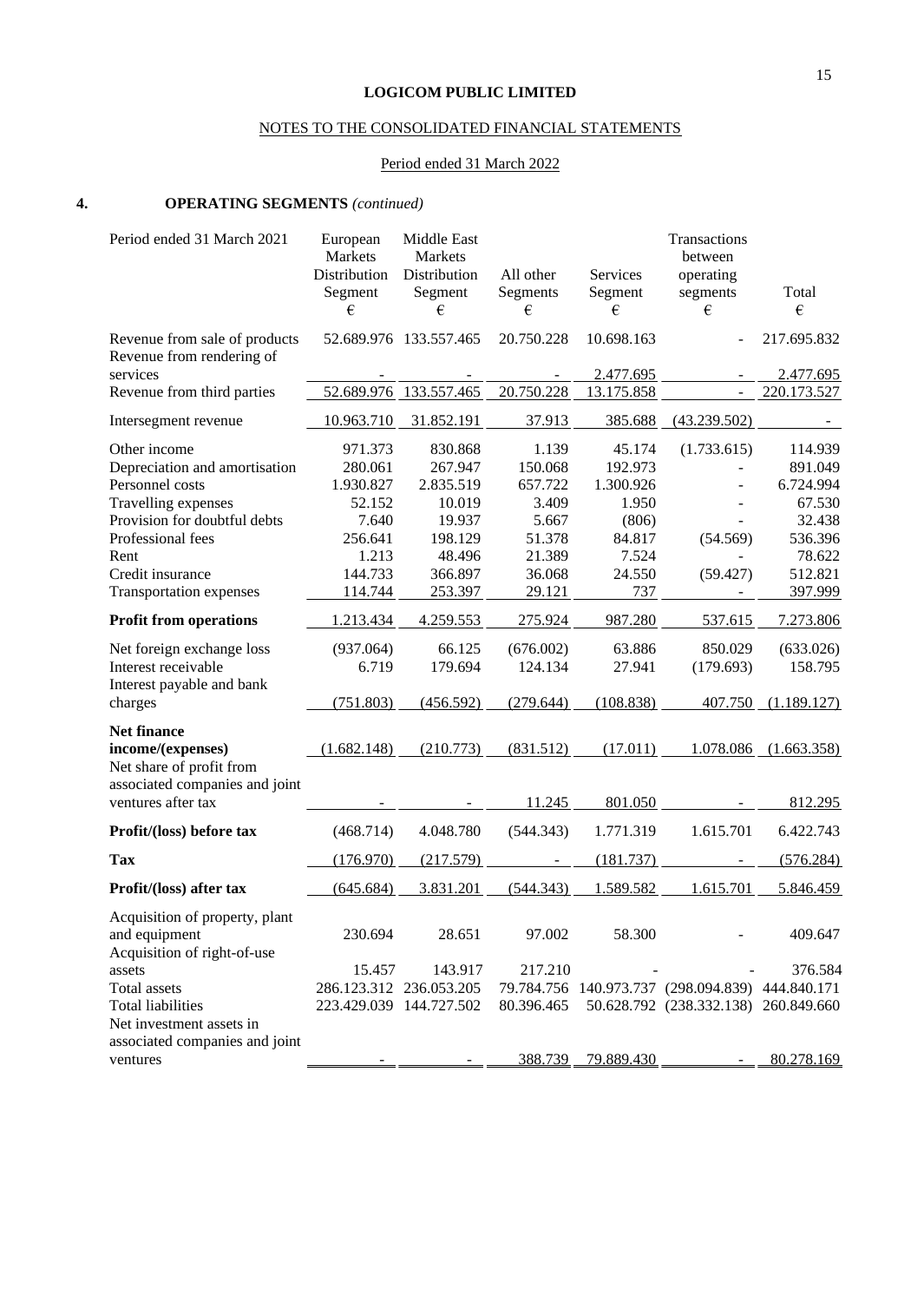## NOTES TO THE CONSOLIDATED FINANCIAL STATEMENTS

#### Period ended 31 March 2022

## **5. EARNINGS PER SHARE**

## **THE GROUP**

## Basic and diluted earnings per share

The calculation of basic and diluted earnings per share is based on the profit attributable to the shareholders of the parent Company, the weighted average number of issued shares and the weighted average number of issued shares as adjusted for the effect of the warrants during the period as follows:

|                                                                                               | Period ended                | Period ended       |
|-----------------------------------------------------------------------------------------------|-----------------------------|--------------------|
|                                                                                               | 31 March 2022 31 March 2021 |                    |
| Earnings attributable to shareholders $(\epsilon)$                                            | 8.315.890                   | 5.843.808          |
| Weighted average number of issued shares during the period<br>Basic earnings per share (cent) | 74.079.600<br>11.23         | 74.079.600<br>7,89 |
| Diluted weighted average number of shares                                                     | 74.079.600                  | 74.079.600         |
| Diluted earnings per share (cent)                                                             | 11.23                       | 7.89               |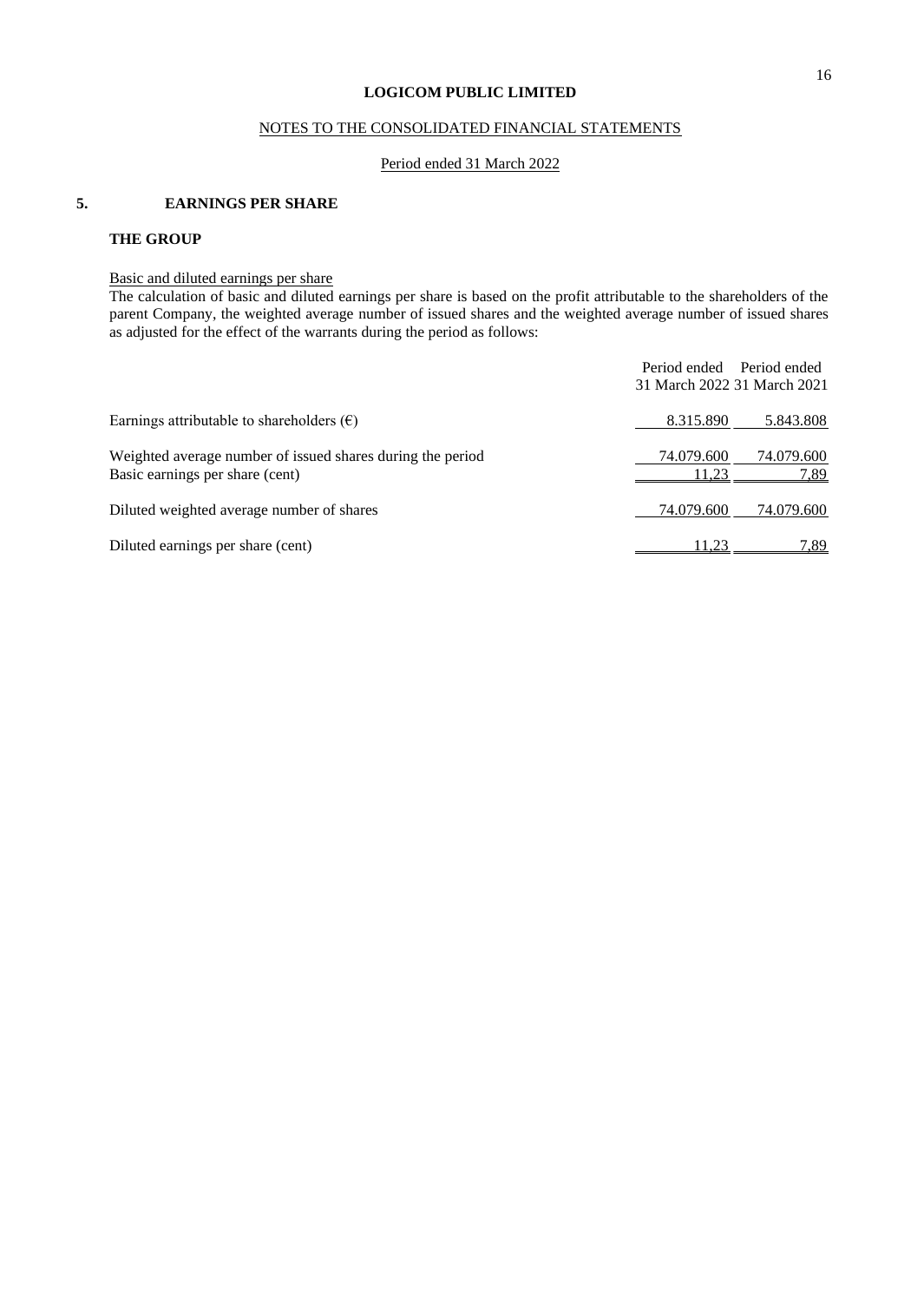## NOTES TO THE CONSOLIDATED FINANCIAL STATEMENTS

## Period ended 31 March 2022

## **6. PROPERTY, PLANT AND EQUIPMENT**

| <b>THE GROUP</b>                       | <b>Land</b> and<br>buildings | <b>Computers</b> | <b>Furniture</b><br>and fittings | <b>Motor</b><br>vehicles | <b>Total</b> |
|----------------------------------------|------------------------------|------------------|----------------------------------|--------------------------|--------------|
|                                        | €                            | €                | €                                | €                        | $\epsilon$   |
| <b>Acquisition cost or revaluation</b> |                              |                  |                                  |                          |              |
| Balance at 1 January 2021              | 19.292.839                   | 7.845.672        | 3.259.406                        | 1.706.864                | 32.104.781   |
| Additions for the period               | 288.158                      | 924.934          | 180.861                          | 223.201                  | 1.617.154    |
| Disposals and write offs for the year  | (197.879)                    | (515.089)        | (61.072)                         | (62.816)                 | (836.856)    |
| <b>Exchange differences</b>            | 367.254                      | 175.851          | 114.644                          | 54.305                   | 712.054      |
| Balance at 31 December 2021            | 19.750.372                   | 8.431.368        | 3.493.839                        | 1.921.554                | 33.597.133   |
| Balance at 1 January 2022              | 19.750.372                   | 8.431.368        | 3.493.839                        | 1.921.554                | 33.597.133   |
| Additions for the period               | 60.344                       | 132.204          | 9.049                            | 13                       | 201.610      |
| Disposals for the period               |                              | (17.875)         | (707)                            | (76.373)                 | (94.955)     |
| <b>Exchange differences</b>            | 93.056                       | 46.953           | 30.652                           | 15.513                   | 186.174      |
| Balance at 31 March 2022               | 19.903.772                   | 8.592.650        | 3.532.833                        | 1.860.707                | 33.889.962   |
| <b>Depreciation</b>                    |                              |                  |                                  |                          |              |
| Balance at 1 January 2021              | 704.374                      | 5.560.576        | 2.593.027                        | 1.192.919                | 10.050.896   |
| Charge for the year                    | 395.650                      | 839.589          | 250.097                          | 186.106                  | 1.671.442    |
| Disposals and write offs for the year  | (197.879)                    | (412.139)        | (44.978)                         | (62.475)                 | (717.471)    |
| <b>Exchange differences</b>            | 54.719                       | 155.274          | 94.160                           | 41.218                   | 345.371      |
| Balance at 31 December 2021            | 956.864                      | 6.143.300        | 2.892.306                        | 1.357.768                | 11.350.238   |
|                                        |                              |                  |                                  |                          |              |
| Balance at 1 January 2022              | 956.864                      | 6.143.300        | 2.892.306                        | 1.357.768                | 11.350.238   |
| Charge for the period                  | 96.363                       | 196.821          | 63.554                           | 48.237                   | 404.975      |
| Disposals for the period               |                              | (14.914)         | (707)                            | (76.373)                 | (91.994)     |
| <b>Exchange differences</b>            | 13.365                       | 48.318           | 18.003                           | 11.449                   | 91.135       |
| Balance at 31 March 2022               | 1.066.592                    | 6.373.525        | 2.973.156                        | 1.341.081                | 11.754.354   |
| Net book value                         |                              |                  |                                  |                          |              |
| Balance at 31 March 2022               | 18.837.180                   | 2.219.125        | 559.677                          | 519.626                  | 22.135.608   |
| Balance at 1 January 2022              | 18.793.508                   | 2.288.068        | 601.533                          | 563.786                  | 22.246.895   |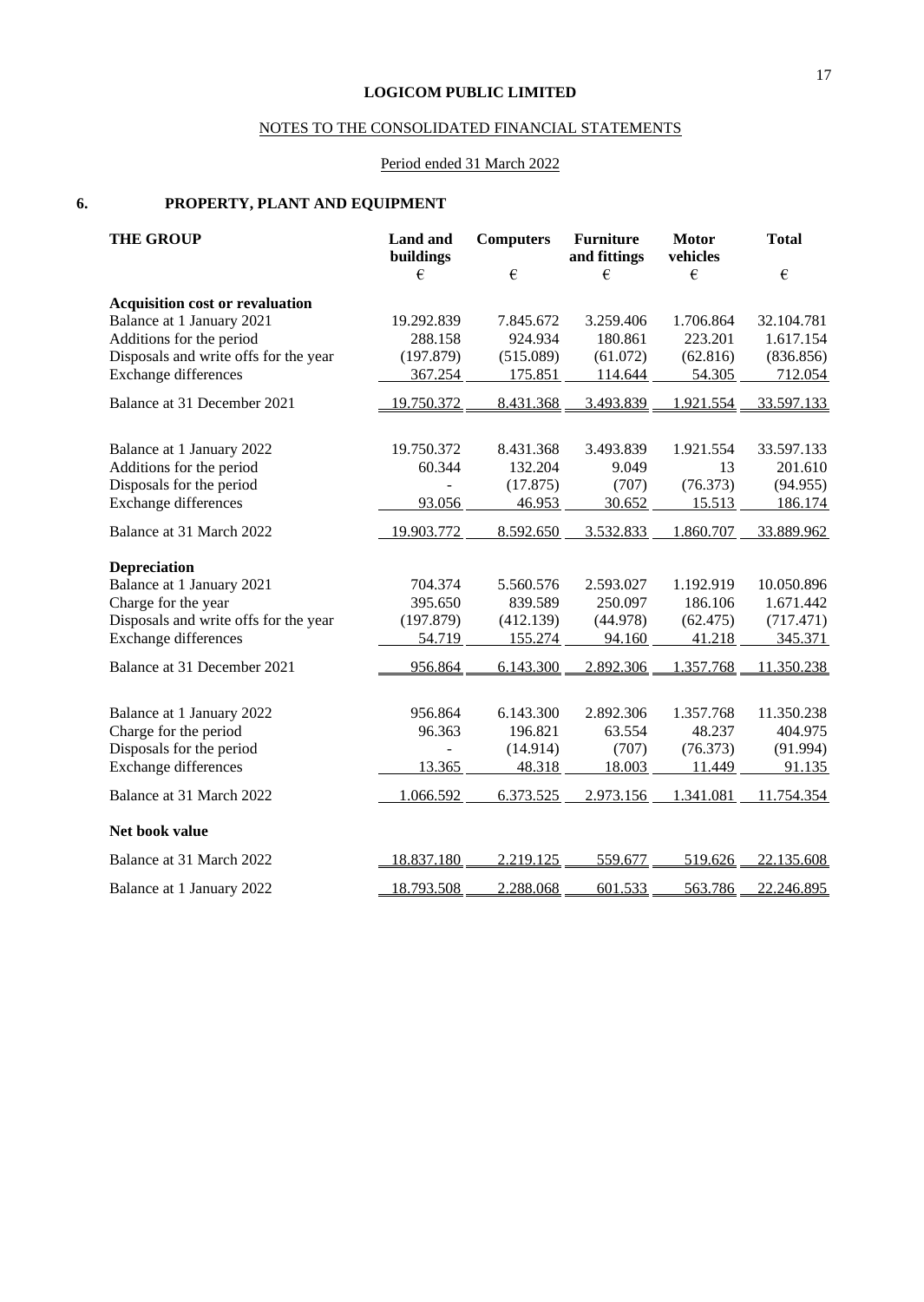#### NOTES TO THE CONSOLIDATED FINANCIAL STATEMENTS

#### Period ended 31 March 2022

#### **6. PROPERTY, PLANT AND EQUIPMENT** *(continued)*

| <b>THE COMPANY</b>                     | Land and<br>buildings | <b>Computers</b> | <b>Furniture</b><br>and fittings | <b>Motor</b><br>vehicles | <b>Total</b> |
|----------------------------------------|-----------------------|------------------|----------------------------------|--------------------------|--------------|
|                                        | €                     | €                | €                                | €                        | $\epsilon$   |
| <b>Acquisition cost or revaluation</b> |                       |                  |                                  |                          |              |
| Balance at 1 January 2021              | 3.443.904             | 2.353.796        | 303.039                          | 485.982                  | 6.586.721    |
| Additions for the period               | 5.000                 | 298.563          | 34.783                           | 98.915                   | 437.261      |
| Disposals and write offs for the year  |                       | (112.971)        |                                  | (13.000)                 | (125.971)    |
| Balance at 31 December 2021            | 3.448.904             | 2.539.388        | 337.822                          | 571.897                  | 6.898.011    |
|                                        |                       |                  |                                  |                          |              |
| Balance at 1 January 2022              | 3.448.904             | 2.539.388        | 337.822                          | 571.897                  | 6.898.011    |
| Additions for the period               |                       | 25.247           | 906                              |                          | 26.153       |
| Disposals for the period               |                       | (2.505)          |                                  |                          | (2.505)      |
| Balance at 31 March 2022               | 3.448.904             | 2.562.130        | 338.728                          | 571.897                  | 6.921.659    |
| <b>Depreciation</b>                    |                       |                  |                                  |                          |              |
| Balance at 1 January 2021              | 68.633                | 1.386.694        | 210.477                          | 359.367                  | 2.025.171    |
| Charge for the year                    | 142.224               | 361.046          | 20.898                           | 76.802                   | 600.970      |
| Disposals                              |                       | (14.641)         |                                  | (13.000)                 | (27.641)     |
| Balance at 31 December 2021            | 210.857               | 1.733.099        | 231.375                          | 423.169                  | 2.598.500    |
|                                        |                       |                  |                                  |                          |              |
| Balance at 1 January 2022              | 210.857               | 1.733.099        | 231.375                          | 423.169                  | 2.598.500    |
| Charge for the period                  | 35.603                | 75.251           | 5.132                            | 17.034                   | 133.020      |
| Disposals for the period               |                       | (365)            |                                  |                          | (365)        |
| Balance at 31 March 2022               | 246.460               | 1.807.985        | 236.507                          | 440.203                  | 2.731.155    |
| Net book value                         |                       |                  |                                  |                          |              |
| Balance at 31 March 2022               | 3.202.444             | 754.145          | 102.221                          | 131.694                  | 4.190.504    |
| Balance at 1 January 2022              | 3.238.047             | 806.289          | 106.447                          | 148.728                  | 4.299.511    |

Approximately every three years, or earlier if required, revaluations are prepared to estimate the fair values of land and buildings.

The revaluations were made on the basis of the comparative method of estimation for the calculation of the market value, using the cost of construction method for the market value of the building under examination as well as the prospects of the properties under examination. Revaluations were made by independent professional valuers.

On 9 February 2018, the company Najada Holdings Limited, a subsidiary company of Logicom Public Limited, acquired all the interests of the immovable property Parcel 1878 Sheet/Plan 30/06E2, area 16 decares and 147 sq.m, at Strovolos Municipality in Nicosia ('The Property'). The purchase price amounted to €8.125.000. The decision for the acquisition of the Property was taken taking into consideration the present and future premises needs of the Group as well as the opportunities for its commercial development and exploitation.

On 31 December 2019, the property was revalued with a revaluation surplus of  $\epsilon$ 2.100.000.

On land and buildings, borrowing costs of  $\epsilon$ 541.197 as well as professional and legal costs of  $\epsilon$ 846.707 for the design and licensing of the building under construction of Najada Holdings Limited, have been capitalised. During 2022, amounts of €36.342 in relation to borrowing costs and €24.002 in relation to professional and legal costs have been capitalised (2021: borrowing costs  $\epsilon$ 154.965, professional and legal expenses  $\epsilon$ 75.162). The cost of the building under construction is not depreciated.

The land and buildings of Logicom Public Limited were revalued on 31 December 2019 and the surplus from revaluation amounted to €281.098.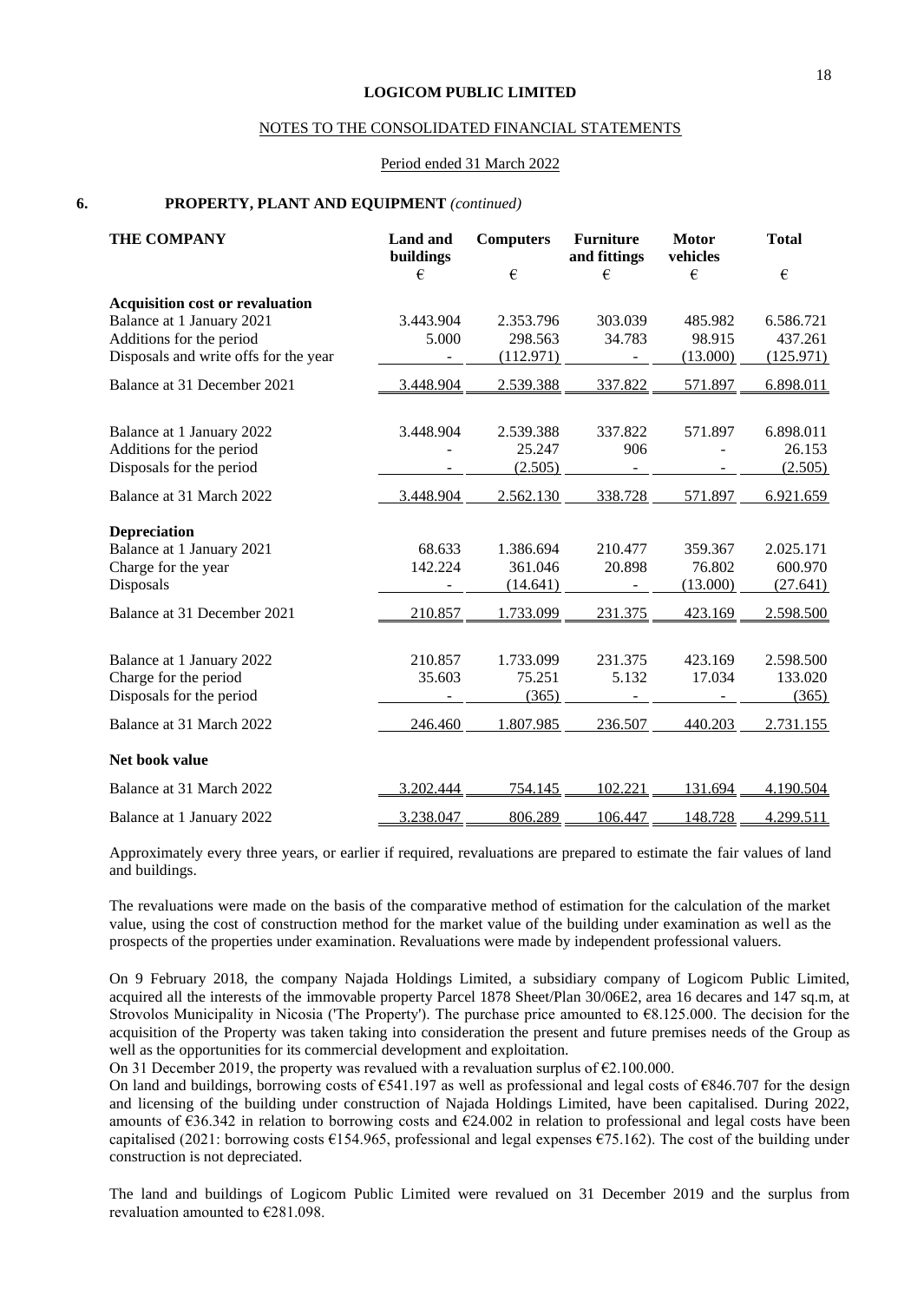#### NOTES TO THE CONSOLIDATED FINANCIAL STATEMENTS

#### Period ended 31 March 2022

#### **6. PROPERTY, PLANT AND EQUIPMENT** *(continued)*

The subsidiary company Logicom FZE acquired land in the Free Trade Zone Area in Jebel Ali. The land is leased under an operating lease for 10 years from the 1 August 2007 with an option for renewal. During the year, the subsidiary proceeded with the construction of an office building and a warehouse in the land. The annual lease payment is €154.090. The land and buildings were revalued on 31 December 2019 and the revaluation loss amounted to €610.844.

The land and buildings of Logicom Jordan LLC were revalued on 31 December 2019 and the revaluation surplus amounted to €23.978.

The Group's Management estimates that the accounting value of land and buildings is not significantly different from their fair value.

Land and buildings are classified as Level 3 for the calculation of their fair value, where the valuation technique is performed by independent qualified appraisers using a variety of valuation methods and assumptions based mainly on the market situation at each valuation date, as mentioned in note 14.5.

The main property of the Group included in the Land and Buildings category are presented below:

| <b>Type of property Assessment</b> | method                | Non observable<br>data                                      | Data fluctuation<br>range                       | 31 March 2022 | 31 December<br>2021 |
|------------------------------------|-----------------------|-------------------------------------------------------------|-------------------------------------------------|---------------|---------------------|
|                                    |                       |                                                             |                                                 | €             | €                   |
| Land and<br>buildings              | Comparative<br>method | Sale price per<br>sq.m.                                     | $€500/sq.m. - €1.7$<br>$00/\text{sq.m.}$        | 2.600.443     | 2.636.047           |
| Land                               | Comparative<br>method | Sale price per<br>sq.m.                                     | €1.000/sq.m.                                    | 602.000       | 602.000             |
| Land                               | Comparative<br>method | Sale price per<br>sq.m.                                     | $\epsilon$ 300/sq.m. - $\epsilon$ 800<br>/sq.m. | 10.225.000    | 10.225.000          |
| <b>Buildings</b>                   | Cost price            | Capitalised<br>borrowing costs<br>and professional<br>costs |                                                 | 1.387.894     | 1.327.550           |
| Land and<br>buildings              | Comparative<br>method | Sale price per<br>sq.m.                                     | <b>JOD</b><br>$270$ /sq.m. - $728$ /s<br>q.m.   | 808.472       | 793.695             |
| <b>Buildings</b>                   | Comparative<br>method | Transfer price per<br>sq.m.                                 | <b>USD 1.720</b><br>(E1.532)/sq.m.              | 3.139.028     | 3.121.363           |

Data Sensitivity: The fair value will increase / (decrease) if the sale or transfer price per sq.m. increases / (decreases).

The remaining properties included in Land and Buildings have been valued from independent professional appraisers in the country in which they are located during the period ended 31 December 2019. This category includes improvements and additions to rental properties for which no assessment has been made.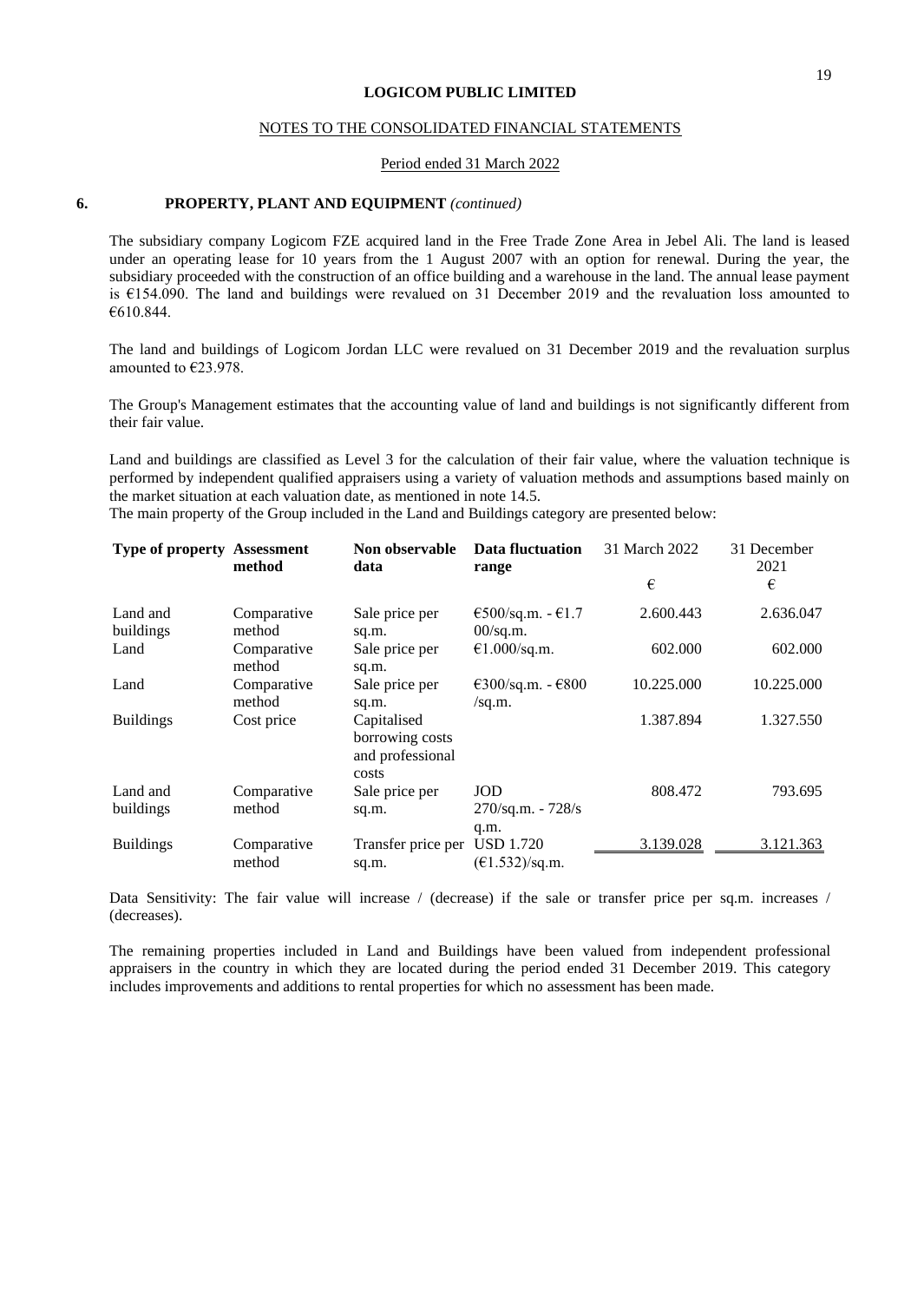## NOTES TO THE CONSOLIDATED FINANCIAL STATEMENTS

## Period ended 31 March 2022

## **7. RIGHT-OF-USE ASSETS**

| <b>THE GROUP</b>                   |                        | Right of use Right of use |                |            |
|------------------------------------|------------------------|---------------------------|----------------|------------|
|                                    |                        | buildings and             | motor          |            |
|                                    | Right of use land<br>€ | warehouse<br>€            | vehicles<br>€  | Total<br>€ |
| <b>Acquisition cost</b>            |                        |                           |                |            |
| <b>Balance at 1 January 2021</b>   | 1.765.435              | 5.660.343                 | 545.600        | 7.971.378  |
| Additions for the period           |                        | 1.007.984                 | 180.130        | 1.188.114  |
| Write offs for the year            |                        | (563.210)                 | (141.985)      | (705.195)  |
| Exchange differences               | 151.208                | 93.682                    | 3.421          | 248.311    |
| <b>Balance at 31 December 2021</b> | 1.916.643              | 6.198.799                 | 587.166        | 8.702.608  |
| Period ended 31 March 2022         |                        |                           |                |            |
| <b>Balance at 1 January 2022</b>   | 1.916.643              | 6.198.799                 | 587.166        | 8.702.608  |
| Additions for the period           |                        | 396.561                   | 139.094        | 535.655    |
| Write-offs for the period          |                        | (215.208)                 | $\overline{a}$ | (215.208)  |
| Exchange differences               | 38.847                 | 32.897                    | 944            | 72.688     |
| <b>Balance at 31 March 2022</b>    | 1.955.490              | 6.413.049                 | 727.204        | 9.095.743  |
| <b>Depreciation</b>                |                        |                           |                |            |
| <b>Balance at 1 January 2021</b>   | 176.544                | 2.350.523                 | 250.778        | 2.777.845  |
| Charge                             | 91.773                 | 1.441.934                 | 131.981        | 1.665.688  |
| Write offs for the year            |                        | (563.210)                 | (141.903)      | (705.113)  |
| <b>Exchange differences</b>        | 19.179                 | 78.372                    | (332)          | 97.219     |
| <b>Balance at 31 December 2021</b> | 287.496                | 3.277.619                 | 240.524        | 3.805.639  |
| Period ended 31 March 2022         |                        |                           |                |            |
| <b>Balance at 1 January 2022</b>   | 287.496                | 3.277.619                 | 240.524        | 3.805.639  |
| Charge                             | 24.191                 | 368.700                   | 41.499         | 434.390    |
| Write-offs for the period          | ÷,                     | (215.208)                 | $\blacksquare$ | (215.208)  |
| Exchange differences               | 6.080                  | 26.037                    | 364            | 32.481     |
| <b>Balance at 31 March 2022</b>    | 317.767                | 3.457.148                 | 282.387        | 4.057.302  |
| Net book value                     |                        |                           |                |            |
| <b>Balance at 31 March 2022</b>    | 1.637.723              | 2.955.901                 | 444.817        | 5.038.441  |
| <b>Balance at 1 January 2022</b>   | 1.629.147              | 2.921.180                 | 346.642        | 4.896.969  |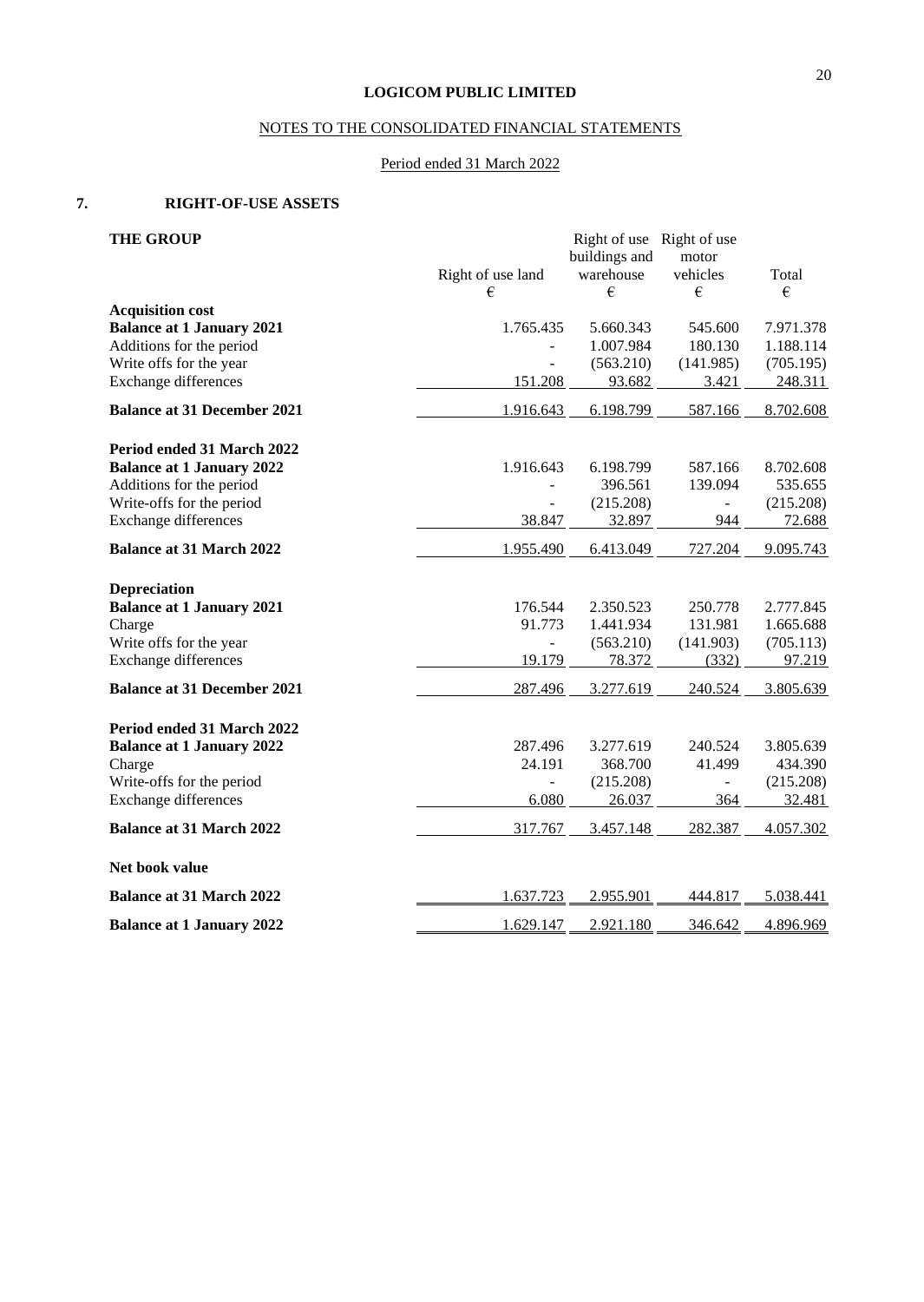### NOTES TO THE CONSOLIDATED FINANCIAL STATEMENTS

#### Period ended 31 March 2022

## **7. RIGHT-OF-USE ASSETS** *(continued)*

| <b>THE COMPANY</b>                                                                                          | Right of use<br>buildings and<br>warehouse<br>€ |
|-------------------------------------------------------------------------------------------------------------|-------------------------------------------------|
| <b>Acquisition cost</b><br><b>Balance at 1 January 2021</b><br>Additions for the period                     | 703.475<br>36.986                               |
| <b>Balance at 31 December 2021</b>                                                                          | 740.461                                         |
| Period ended 31 March 2022<br><b>Balance at 1 January 2022</b>                                              | 740.461                                         |
| <b>Balance at 31 March 2022</b>                                                                             | <u>740.461</u>                                  |
| <b>Depreciation</b><br><b>Balance at 1 January 2021</b><br>Charge<br><b>Balance at 31 December 2021</b>     | 234.486<br>122.524<br>357.010                   |
| Period ended 31 March 2022<br><b>Balance at 1 January 2022</b><br>Charge<br><b>Balance at 31 March 2022</b> | 357.010<br>31.952<br>388.962                    |
|                                                                                                             |                                                 |
| Net book value                                                                                              |                                                 |
| <b>Balance at 31 March 2022</b>                                                                             | 351.499                                         |
| <b>Balance at 1 January 2022</b>                                                                            | 383.451                                         |

The Group and the Company used prior knowledge to determine the lease period. The average borrowing cost applied, at recognition, for Europe is 3,17% for land, warehouse and buildings and 3,5% for motor vehicles and for the Middle East is 5,44% for land, warehouse and buildings and 2,95% for motor vehicle. The average borrowing cost applied for the new leases recognised during the year is: for Europe 3,22% for motor vehicles and for the Middle East 3,13% for land, warehouse and buildings and 2,29% for motor vehicles.

There were no significant changes in the lease contracts as a result of the Coronavirus pandemic (COVID 19), to the extent that they affect the value of the right of use assets, obligations under finance leases and related depreciation.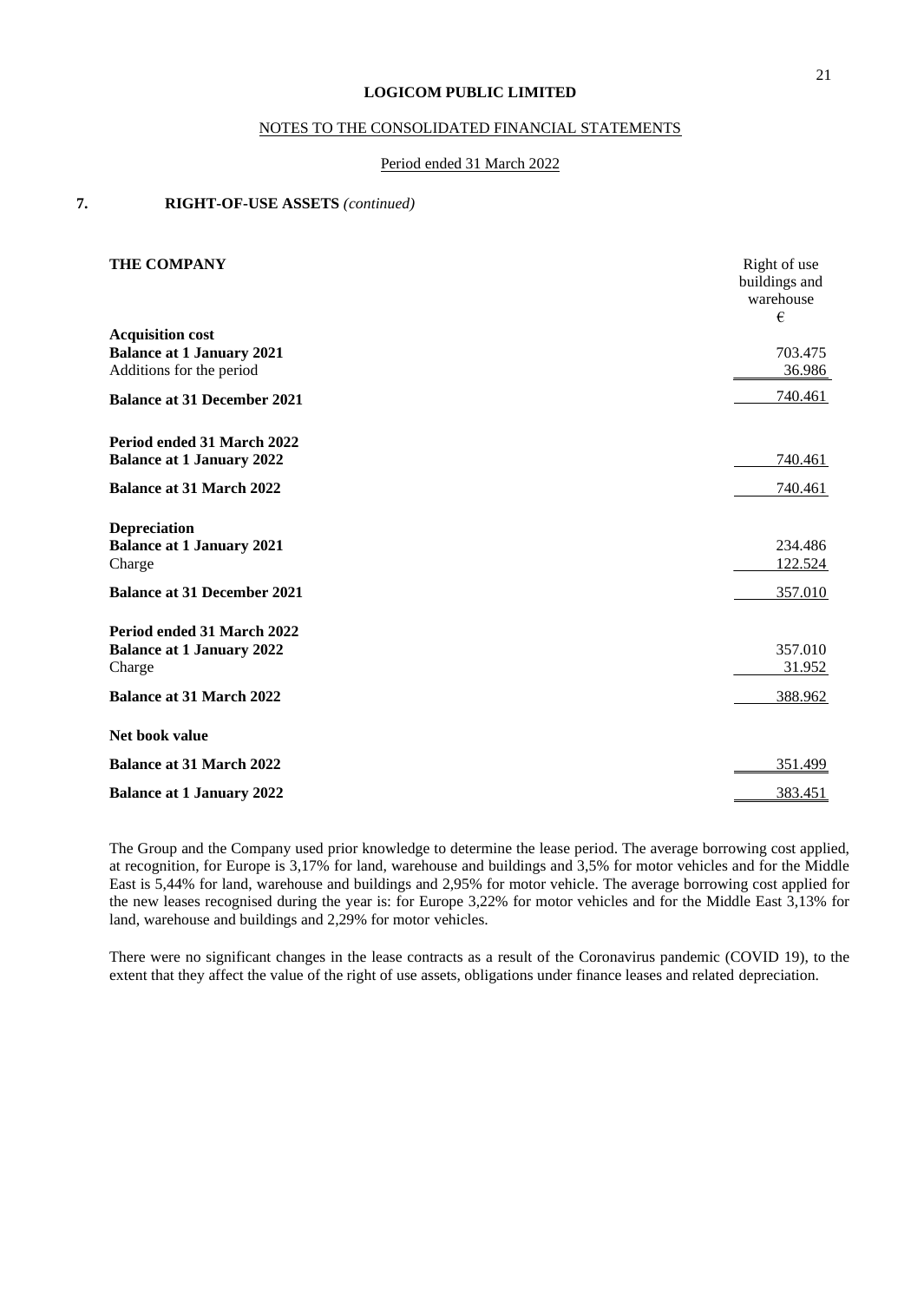#### NOTES TO THE CONSOLIDATED FINANCIAL STATEMENTS

#### Period ended 31 March 2022

#### **8. INVESTMENTS IN SUBSIDIARY COMPANIES**

The Company has the following investments in subsidiary companies:

| Company                                                      | Country of<br>incorporation    | 31 March<br>2022<br>Holding | 2021<br>Holding | 31 December 31 March 2022 31 December | 2021       |
|--------------------------------------------------------------|--------------------------------|-----------------------------|-----------------|---------------------------------------|------------|
|                                                              |                                | $\%$                        | $\%$            | €                                     | €          |
| Logicom (Overseas) Limited                                   | Cyprus                         | 100                         | 100             |                                       |            |
| Logicom (Middle East) SAL                                    | Lebanon                        | 100                         | 100             |                                       |            |
| <b>ENET Solutions Logicom S.A.</b>                           | Greece                         | 100                         | 100             | 1.205.400                             | 1.205.400  |
| Logicom FZE                                                  | <b>United Arab</b><br>Emirates | 100                         | 100             | 18.693.825                            | 18.693.825 |
| Logicom Trading & Distribution<br><b>LLC</b>                 | Oatar                          | 100                         | 100             | 46.313                                | 46.313     |
| Logicom Jordan LLC                                           | Jordan                         | 100                         | 100             | 78.372                                | 78.372     |
| Logicom Italia s.r.l.                                        | Italy                          | 100                         | 100             | 3.569.544                             | 3.569.544  |
| Rehab Technologies Limited                                   | Saudi Arabia                   | 100                         | 100             |                                       |            |
| <b>Logicom Information Technology</b><br>Distribution s.r.l. | Romania                        | 100                         | 100             | 2.200.063                             | 2.200.063  |
| Logicom Bulgaria EOOD                                        | Bulgaria                       | 100                         | 100             |                                       |            |
| Logicom Services Ltd                                         | Cyprus                         | 100                         | 100             | 24.010.000                            | 24.010.000 |
| Verendrya Ventures Ltd                                       | Cyprus                         | 60                          | 60              | 600                                   | 600        |
| <b>Logicom Distribution Germany</b><br>GmbH                  | Germany                        | 100                         | 100             | 27.000                                | 27.000     |
| Cadmus Tech Points S.A.L                                     | Lebanon                        | 100                         | 100             |                                       |            |
| Najada Holdings Limited                                      | Cyprus                         | 100                         | 100             | 3.500.100                             | 3.500.100  |
|                                                              |                                |                             |                 | 53.331.217                            | 53.331.217 |

The value of the investments as listed above consists of the share capital and the contribution from the parent company to its subsidiaries.

The Company owns indirectly, through the subsidiary company Logicom Services Ltd, 100% of Logicom Solutions Ltd in Cyprus with share capital of  $£11.115$ .

The Company owns indirectly, through the subsidiary companies Enet Solutions Logicom S.A. and Logicom FZE, 100% of Logicom IT Distribution Ltd in Turkey with share capital of €8.713.606.

The Company owns indirectly, through the subsidiary company Verendrya Ventures Limited, the 60% of the subsidiary Netcom Limited in Cyprus with share capital €17.100.

The Company owns indirectly, through the subsidiary company Logicom FZE, 100% of the subsidiary, Logicom Saudi Arabia LLC in Saudi Arabia with share capital of €4.960.896.

The Company owns indirectly, through the subsidiary company Logicom FZE, 100% of the subsidiary, Logicom Dubai LLC in United Arab Emirates, with share capital of €92.129

The Company owns indirectly, through the subsidiary company Logicom Services Ltd, 100% of Newcytech Business Solutions Ltd in Cyprus with share capital of €756.776.

The Company owns indirectly, through the subsidiary company Logicom Services Ltd, 100% of Newcytech Distribution Ltd in Cyprus with share capital of  $€8.550$ .

The Company owns indirectly, through the subsidiary company Logicom Services Ltd, 100% of the subsidiary in United Arab Emirates, Enet Solutions LLC with share capital of €56.589.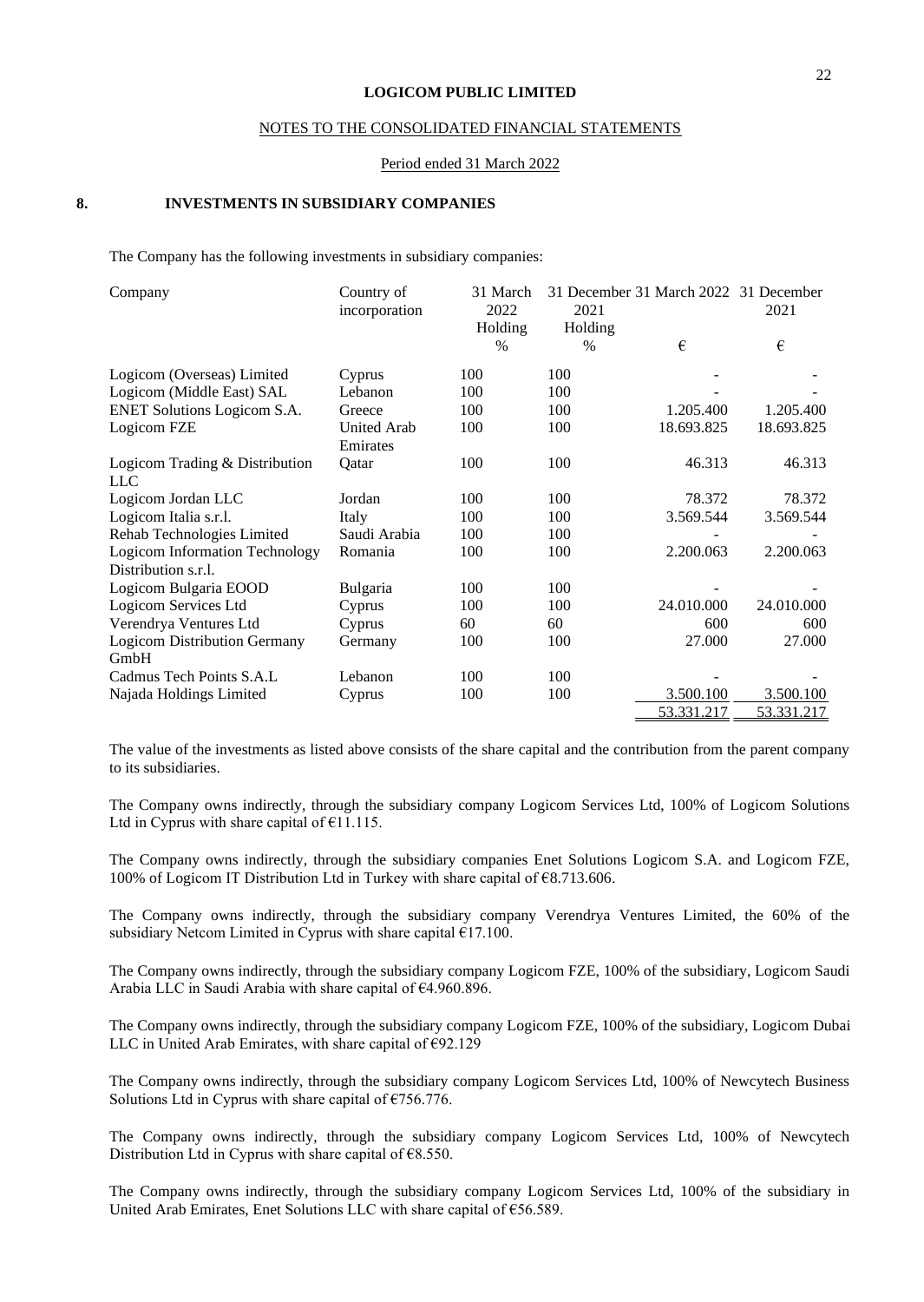#### NOTES TO THE CONSOLIDATED FINANCIAL STATEMENTS

#### Period ended 31 March 2022

#### **8. INVESTMENTS IN SUBSIDIARY COMPANIES** *(continued)*

The Company owns indirectly, through the subsidiary company Logicom Services Ltd, 100% of the subsidiary in Greece, ICT Logicom Solutions SA with share capital of €100.000.

The Company owns indirectly, through the subsidiaries Logicom FZE and Logicom Dubai LLC 100% of Logicom LLC in Oman, with share capital of €41.086.

The Company owns indirectly, through its subsidiary Logicom FZE 100% of Logicom Kuwait for Computer Company W.L.L. in Kuwait, with share capital of €50.997.

The Company owns indirectly, through its subsidiary Logicom FZE, 100% of Logicom Bahrain W.L.L. in Bahrain, with share capital of  $£11.383$ .

The Company owns indirectly through its subsidiaries Logicom FZE and Logicom (Overseas) Limited 100% of Logicom Egypt LLC in Egypt, with share capital of  $€56$ .

The Company owns indirectly through its subsidiaries Logicom FZE and Logicom Egypt LLC 100% of Logicom Distribution Egypt LLC in Egypt, with share capital of  $£107.541$ .

The Company owns indirectly through its subsidiaries Logicom FZE and Logicom (Overseas) Limited 100% of Elogicomnet Morocco Distribution SARL in Morocco, with share capital of €6.673.

As at 31 December 2021, the Company made an impairment assessment on the value of the investments in subsidiary companies by comparing the net asset value of each investment with the carrying amount as stated in the Company's books. There was no indication for impairment in the value of the investments in subsidiaries, except for Logicom Information Technology Distribution s.r.l and Logicom Italia s.r.l, according to the comparison mentioned above. The value of the investment in Logicom (Middle East) SAL was fully impaired in 2020. The value of the investments in the companies Logicom Information Technology Distribution s.r.l. and Logicom Italia s.r.l were not impaired based on the calculation of the expected future cash flows of these companies for the years 2022-2024 divided by the weighted average cost of capital that was calculated at 6,07%, with growth rate to perpetuity of 2% and based on the fact that the discounted future cash flows exceed the value of these investments. Impairments on the values of the investments are presented in the Statement of Profit or Loss.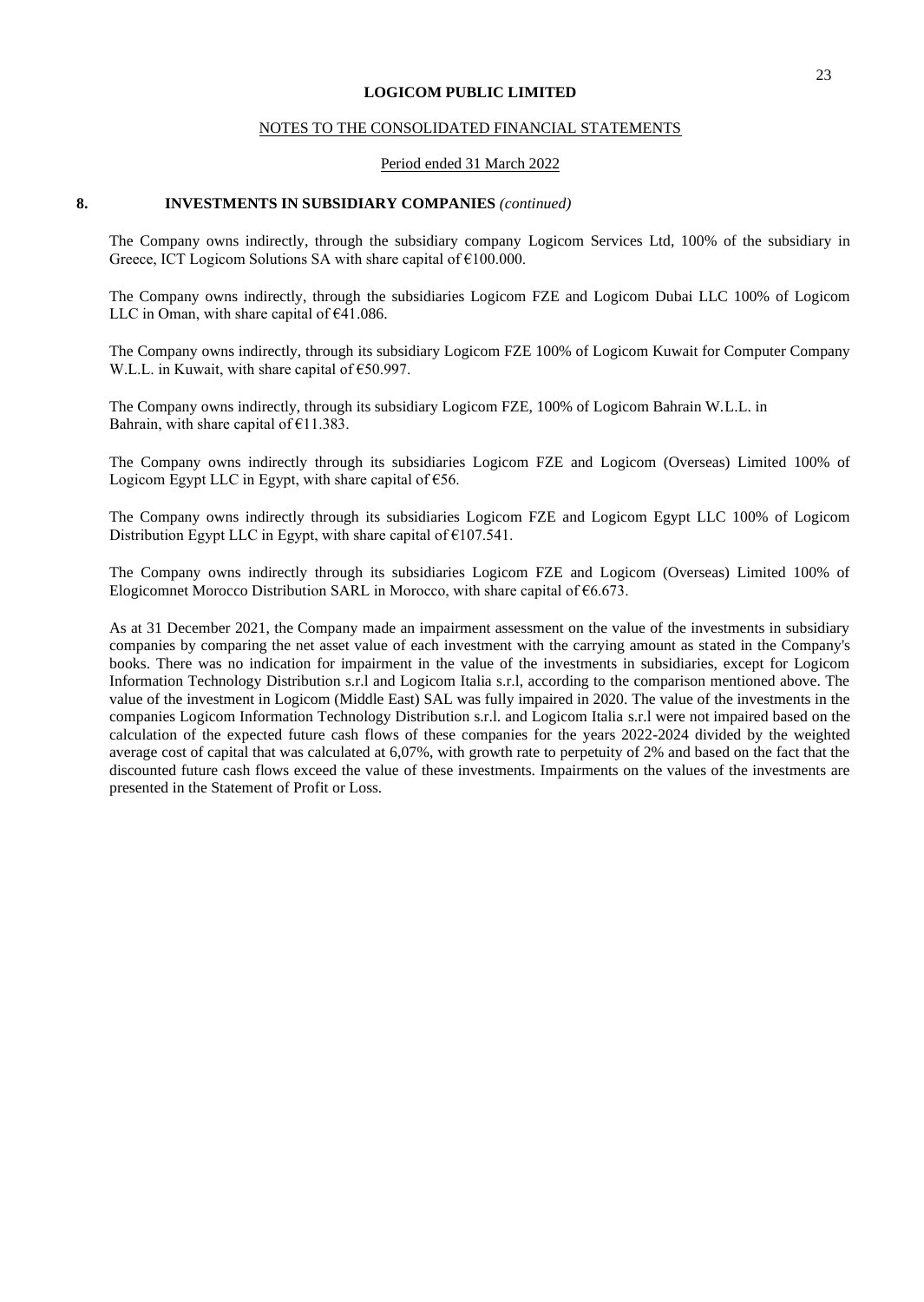### NOTES TO THE CONSOLIDATED FINANCIAL STATEMENTS

#### Period ended 31 March 2022

#### **8. INVESTMENTS IN SUBSIDIARY COMPANIES** *(continued)*

The following table presents the dates of acquisition, the nominal values and the number of shares of the main subsidiary companies:

| Company                                            | Date of       | Nominal             | Number of |
|----------------------------------------------------|---------------|---------------------|-----------|
|                                                    | acquisition/  | Value               | shares    |
|                                                    | incorporation |                     |           |
| Logicom (Overseas) Limited                         | 01/01/1999    | EUR 1,71            | 10.000    |
| <b>Logicom Solutions Limited</b>                   | 01/01/2000    | EUR 1,71            | 6.500     |
| Netcom Limited                                     | 27/04/2000    | <b>EUR 1,71</b>     | 10.000    |
| Logicom (Middle East) SAL                          | 25/07/2000    | LBP 15.000          | 20.000    |
| <b>ENET Solutions Logicom S.A.</b>                 | 21/02/2001    | <b>EUR 2,94</b>     | 410.000   |
| Logicom Jordan LLC                                 | 07/08/2001    | JOD <sub>1</sub>    | 50.000    |
| Logicom FZE                                        | 03/10/2001    | <b>AED 1Million</b> |           |
| Logicom Dubai LLC                                  | 07/11/2001    | <b>AED 100</b>      | 3.000     |
| Logicom Italia s.r.l.                              | 14/06/2005    | <b>EUR 10.000</b>   | 1         |
| Logicom IT Distribution Limited                    | 01/12/2005    | <b>YTL 25</b>       | 920.000   |
| Rehab Technologies Limited                         | 01/08/2006    | <b>SAR 500</b>      | 1.000     |
| Logicom Information Technology Distribution s.r.l. | 19/03/2007    | <b>RON 200</b>      | 1         |
| Logicom Bulgaria EOOD                              | 12/04/2007    | <b>BGN 20.000</b>   | 1         |
| Verendrya Ventures Ltd                             | 30/01/2009    | EUR <sub>1</sub>    | 1.000     |
| Logicom Services Ltd                               | 06/05/2009    | EUR <sub>1</sub>    | 10.000    |
| <b>Enet Solutions LLC</b>                          | 16/08/2009    | AED 1.000           | 300       |
| <b>ICT Logicom Solutions SA</b>                    | 03/11/2009    | EUR <sub>1</sub>    | 100.000   |
| Logicom Saudi Arabia LLC                           | 29/09/2009    | <b>SAR 10</b>       | 2.680.000 |
| Newcytech Business Solutions Ltd                   | 30/10/2009    | <b>EUR 1,71</b>     | 442.559   |
| Newcytech Distribution Ltd                         | 30/10/2009    | <b>EUR</b> 1,71     | 5.000     |
| Logicom Distribution Germany GmbH                  | 29/09/2010    | EUR <sub>1</sub>    | 25.000    |
| Logicom LLC                                        | 02/09/2012    | OMR <sub>1</sub>    | 20.000    |
| Cadmus Tech Points S.A.L                           | 01/10/2013    | LBP10.000           | 3.000     |
| Logicom Kuwait for Computer Company W.L.L          | 13/03/2014    | <b>KWD200</b>       | 100       |
| Logicom Trading & Distribution LLC                 | 23/03/2014    | QAR1.000            | 200       |
| Najada Holdings Limited                            | 23/05/2017    | EUR <sub>1</sub>    | 100       |
| Logicom Bahrain W.L.L                              | 06/09/2018    | <b>BD50</b>         | 100       |
| Logicom Egypt LLC                                  | 07/11/2019    | LE10                | 100       |
| Logicom Distribution Egypt LLC                     | 02/09/2020    | LE10                | 200.000   |
| <b>Elogicomnet Morocco Distribution SARL</b>       | 26/03/2021    | MAD <sub>1</sub>    | 70.000    |

## **9. INVESTMENTS IN ASSOCIATED COMPANIES AND JOINT VENTURES**

The Group participates in the consortium M.N Limassol Water Co. Limited and M.N. E.P.C Water Co. (partnership) with 50% holding through its subsidiary company Verendrya Ventures Limited. The above consortiums have undertaken the construction and operation of the desalination plant in Episkopi.

During 2012, the Group has also acquired a 50% holding through its subsidiary company Verendrya Ventures Limited, in the joint venture M.N Larnaca Desalination Co. Limited for the renovation and operation of the existing desalination unit in Larnaca.

On 15 March 2018, the Group increased its total shareholding held in Demetra Holdings Plc to 29,62%, resulting in significant influence.

The Group recognizes the above investments using the equity method.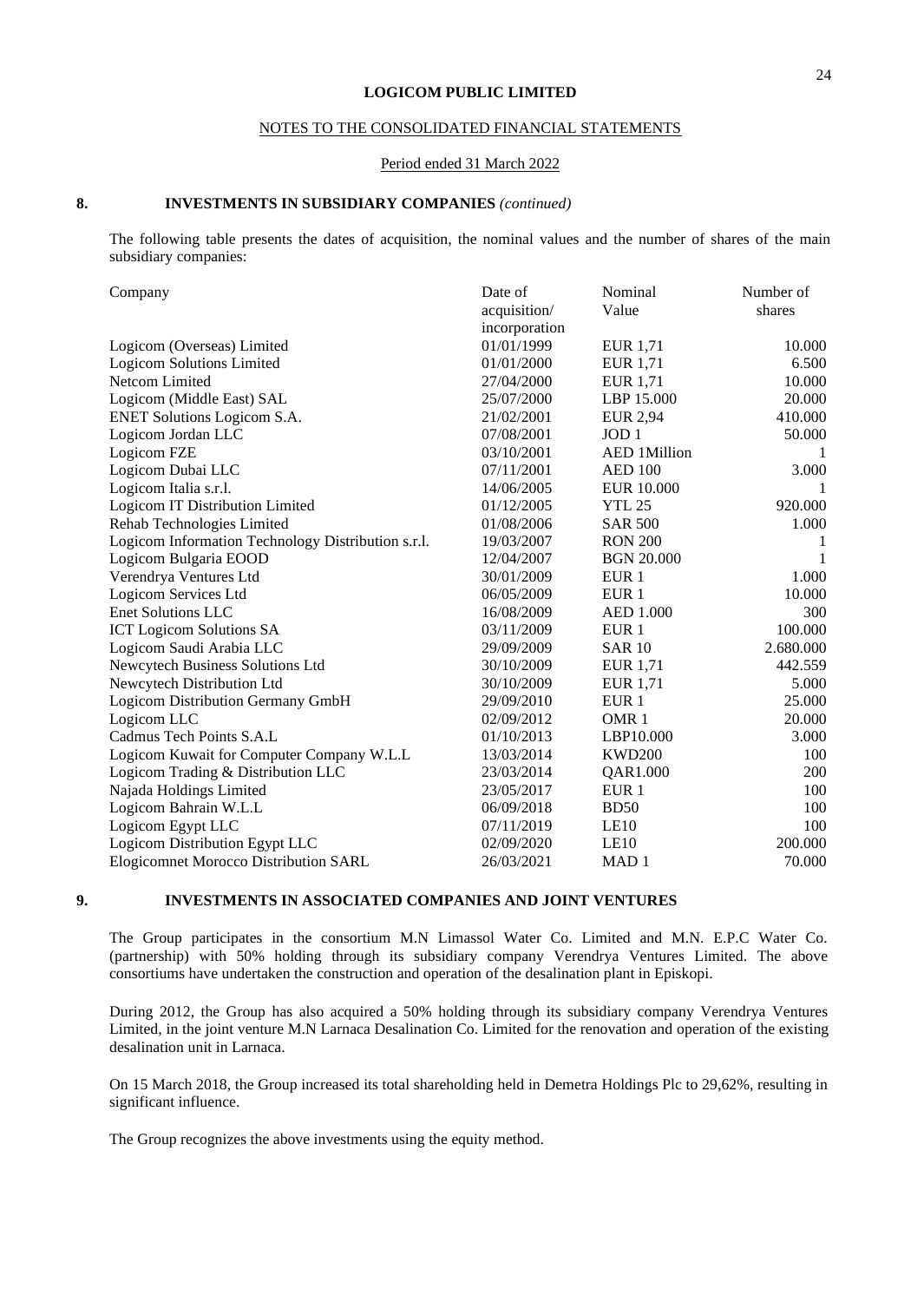## NOTES TO THE CONSOLIDATED FINANCIAL STATEMENTS

## Period ended 31 March 2022

## **9. INVESTMENTS IN ASSOCIATED COMPANIES AND JOINT VENTURES** *(continued)*

**THE GROUP**

|                                    | Period ended  | 31 December |
|------------------------------------|---------------|-------------|
|                                    | 31 March 2022 | 2021        |
|                                    | €             | €           |
| M.N. Limassol Water Co. Ltd.       | 407.031       | 151.037     |
| M.N. E.P.C Water Co.               |               |             |
| M.N. Larnaca Desalination Co. Ltd. |               |             |
| Demetra Holdings Plc               | 81.999.098    | 79.993.240  |
|                                    | 82.406.129    | 80.144.277  |
|                                    |               |             |

|                                         | M.N. Larnaca<br><b>Desalination</b><br>Co. Ltd<br>€ | M.N. E.P.C.<br>Water Co.<br>€ | M.N. Limassol<br>Water Co. Ltd<br>€ | Demetra<br>Holdings Plc<br>€ | Total<br>€ |
|-----------------------------------------|-----------------------------------------------------|-------------------------------|-------------------------------------|------------------------------|------------|
| Balance at 1 January 2022               |                                                     |                               | 151.037                             | 79.993.240                   | 80.144.277 |
| Reclassification of loss/ (profit) from |                                                     |                               |                                     |                              |            |
| investments in joint ventures after tax | 26.149                                              | 525                           |                                     |                              | 26.674     |
| Share of profit/(loss) from             |                                                     |                               |                                     |                              |            |
| investments in joint ventures after tax | (26.149)                                            | (525)                         | 255.994                             | 2.170.601                    | 2.399.921  |
| Net share of profit from associated     |                                                     |                               |                                     |                              |            |
| companies after tax                     |                                                     |                               |                                     |                              |            |
| Share of loss through other             |                                                     |                               |                                     |                              |            |
| comprehensive income                    |                                                     |                               |                                     | (164.743)                    | (164.743)  |
| Share of other transactions with        |                                                     |                               |                                     |                              |            |
| owners                                  |                                                     |                               |                                     |                              |            |
| Balance at 31 March 2022                |                                                     |                               | 407.031                             | 81.999.098                   | 82.406.129 |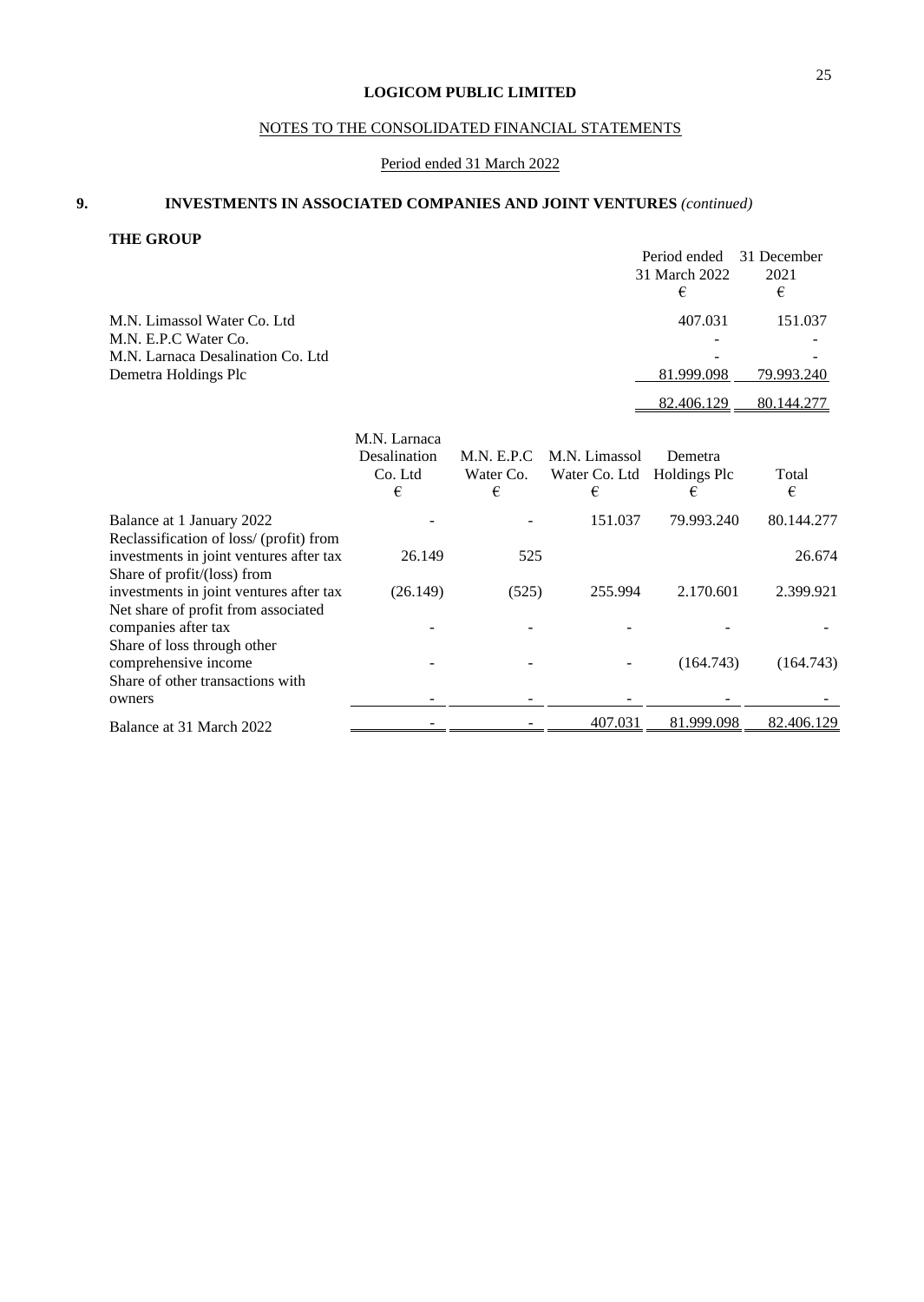#### NOTES TO THE CONSOLIDATED FINANCIAL STATEMENTS

#### Period ended 31 March 2022

#### **9. INVESTMENTS IN ASSOCIATED COMPANIES AND JOINT VENTURES** *(continued)*

|                                         | M.N. Larnaca<br>Desalination<br>Co. Ltd<br>€ | <b>M.N. E.P.C</b><br>Water Co.<br>€ | M.N. Limassol<br>Water Co. Ltd<br>€ | Demetra<br>Holdings Plc<br>€ | Total<br>€ |
|-----------------------------------------|----------------------------------------------|-------------------------------------|-------------------------------------|------------------------------|------------|
| Balance at 1 January 2021               |                                              |                                     | 349.218                             | 79.073.445                   | 79.422.663 |
| Dividend                                |                                              |                                     | (219.560)                           |                              | (219.560)  |
| Reclassification of loss from           |                                              |                                     |                                     |                              |            |
| investments in joint ventures after tax | 243.377                                      | (16.056)                            |                                     |                              | 227.321    |
| Share of $profit/$ (loss) from          |                                              |                                     |                                     |                              |            |
| investments in joint ventures after tax | (243.377)                                    | 16.056                              | 334.619                             |                              | 107.298    |
| Adjustment                              |                                              |                                     | (313.240)                           |                              | (313.240)  |
| Net share of profit from associated     |                                              |                                     |                                     |                              |            |
| companies after tax                     |                                              |                                     |                                     | 1.581.313                    | 1.581.313  |
| Share of loss through other             |                                              |                                     |                                     |                              |            |
| comprehensive income                    |                                              |                                     |                                     | (214.823)                    | (214.823)  |
| Share of other transactions with the    |                                              |                                     |                                     |                              |            |
| owners                                  |                                              |                                     |                                     | (446.695)                    | (446.695)  |
|                                         |                                              |                                     | 151.037                             | 79.993.240                   | 80.144.277 |
| Balance at 31 December 2021             |                                              |                                     |                                     |                              |            |

The profit that resulted from M.N. Limassol Water Co. Limited of  $\epsilon$ 255.994 was debited to the amount of investment in Verendrya Ventures Limited in M.N. Limassol Water Co. Limited.

The loss that resulted from M.N. Larnaca Desalination Co. Ltd of  $\epsilon$ 26.149 was credited to the loan granted from Verendrya Ventures Limited to M.N. Larnaca Desalination Co. Ltd.

The loss that resulted from M.N.E.P.C. Water Co. of €525 was credited to the loan granted from Verendrya Ventures Limited to M.N. Limassol Water Co. Limited.

According to the Bank Loan Agreement between M.N. Limassol Water Co. Ltd and Hellenic Bank, a restriction with regards to the dividend distribution exists if any of the below applies:

- Based on the instructions issued by the Water Development Department, the production of the desalinated water is restricted below the minimum quantities as specified in the contract.
- The Water Development Department instructs the company to operate in a standby mode.
- The economic position or the future cash flows of the company are not in a position to warrant the distribution of dividends.

Regarding the investment in the desalination unit of Larnaca, M.N. Larnaca Desalination Co's Limited management has prepared its financial statements for the year ended 31 December 2021 using estimates, assumptions and evidence that include the legal opinion in relation to the validity of claims in favor and against the company and an opinion from its consultants in respect of the level of compensation that the company is expected to be entitled to. Judgement has also been applied in the allocation of the expected compensation in the financial model of the company between financial and intangible asset. In accordance with the provisions of the paragraph 92 of IAS 37 'Provisions, contingent liabilities and contingent assets' no further information is disclosed in relation to the subject matter on the grounds that it may prejudice the position of the company in a dispute with other parties.

The production of the desalination plants M.N. Limassol Water Co. and M.N. Larnaca Desalination Co. may fluctuate according to the instructions of the Water Development Department.

The recognition of investment in M.N. Larnaca Desalination Co. Ltd during 2018, arose from the decrease of the conventional interest of the loan receivable to 0% from 4,5% and in consequence the fair value of the rejected cash flows discounted at the effective interest was recognised as increase in the investment.

The adjustment of  $\epsilon$ 313.240 during the year 2021 relates to an amount resulted from the initial application of IFRS 9 "Financial Instruments" in M.N. Limassol Water Co. and was not recognised by Verendrya Ventures Limited in previous years.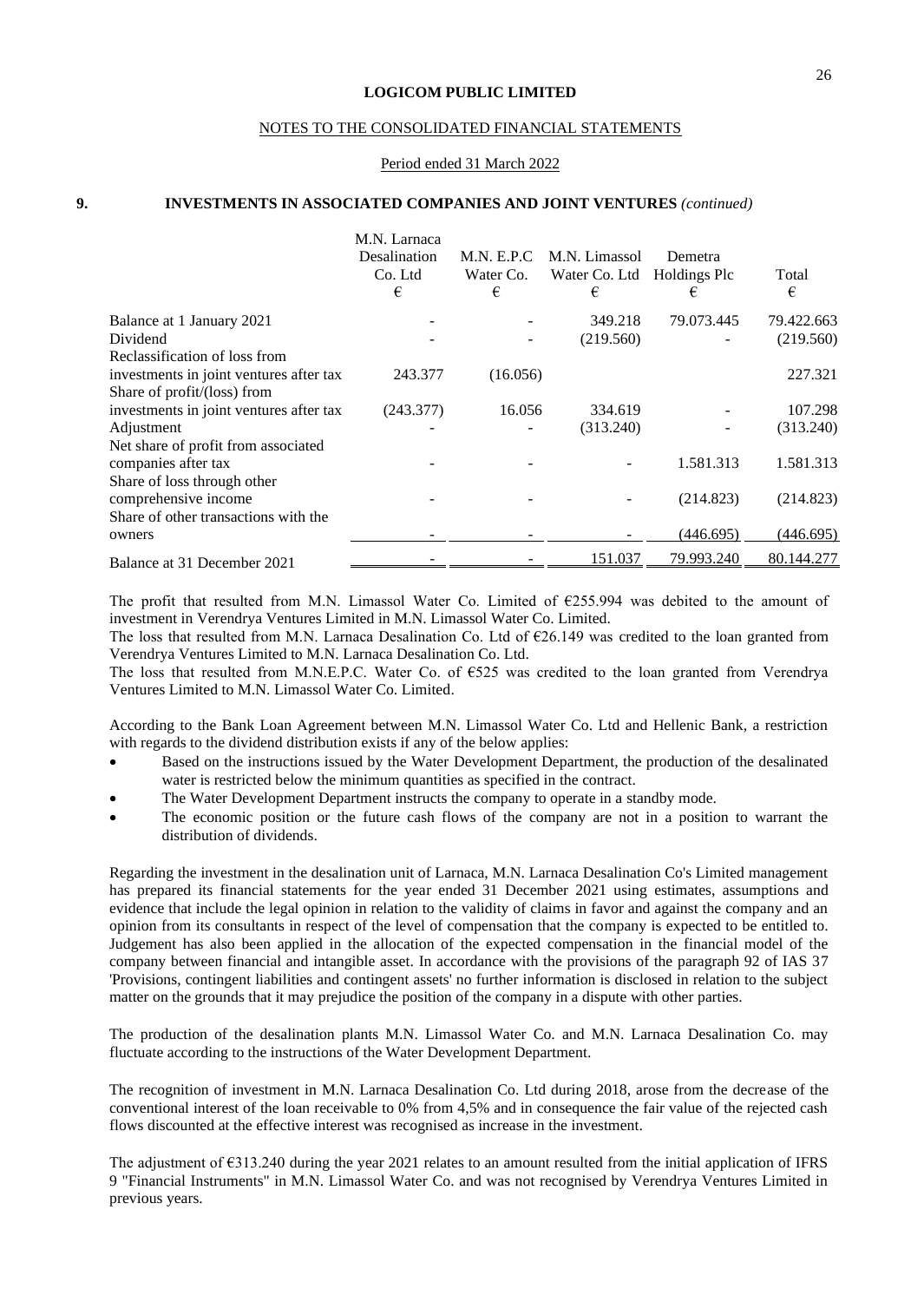## NOTES TO THE CONSOLIDATED FINANCIAL STATEMENTS

## Period ended 31 March 2022

## **9. INVESTMENTS IN ASSOCIATED COMPANIES AND JOINT VENTURES** *(continued)*

Significant total amounts of investments accounted for using the equity method:

| Period ended 31 March 2022     | M.N. Larnaca     |               |             |              |
|--------------------------------|------------------|---------------|-------------|--------------|
|                                | Desalination Co. | M.N. Limassol | M.N. E.P.C. |              |
|                                | Ltd              | Water Co. Ltd | Water Co.   | Total        |
| Percentage                     | 50%              | 50%           | 50%         |              |
| <b>Reporting Date</b>          | 31/03/2022       | 31/03/2022    | 31/03/2022  |              |
|                                | €                | €             | €           | $\epsilon$   |
| Non-current assets             | 16.941.347       | 29.618.319    |             | 46.559.666   |
| Cash and cash equivalents      | 1.486.868        | 1.105.606     | 686         | 2.593.160    |
| Current assets                 | 5.086.763        | 8.974.525     | 3.398       | 14.064.686   |
| Total assets                   | 23.514.978       | 39.698.450    | 4.084       | 63.217.512   |
| <b>Current liabilities</b>     | (973.046)        | (3.926.593)   | (2.190)     | (4.901.829)  |
| Short-term borrowing           | (35.242.229)     | (3.126.000)   |             | (38.368.229) |
| Long-term loans                |                  | (31.832.670)  |             | (31.832.670) |
| <b>Total liabilities</b>       | (36.215.275)     | (38.885.263)  | (2.190)     | (75.102.728) |
| Net Assets                     | (12.700.297)     | 813.187       | 1.894       | (11.885.216) |
| Revenue                        | 2.280.161        | 2.876.185     |             | 5.156.346    |
| Interest receivable            | 194.367          | 546.106       |             | 740.473      |
| Expenses                       | (2.511.517)      | (2.424.325)   | (1.050)     | (4.936.892)  |
| Depreciation and amortisation  | (15.201)         | (106.223)     |             | (121.424)    |
| Interest payable               | (108)            | (308.912)     |             | (309.020)    |
| Tax                            |                  | (70.843)      |             | (70.843)     |
| (Loss)/profit                  | (52.298)         | 511.988       | (1.050)     | 458.640      |
| Group's share in net assets    | (6.350.149)      | 406.594       | 947         | (5.942.608)  |
| Group's share in (loss)/profit | (26.149)         | 255.994       | (525)       | 229.320      |
|                                |                  |               |             |              |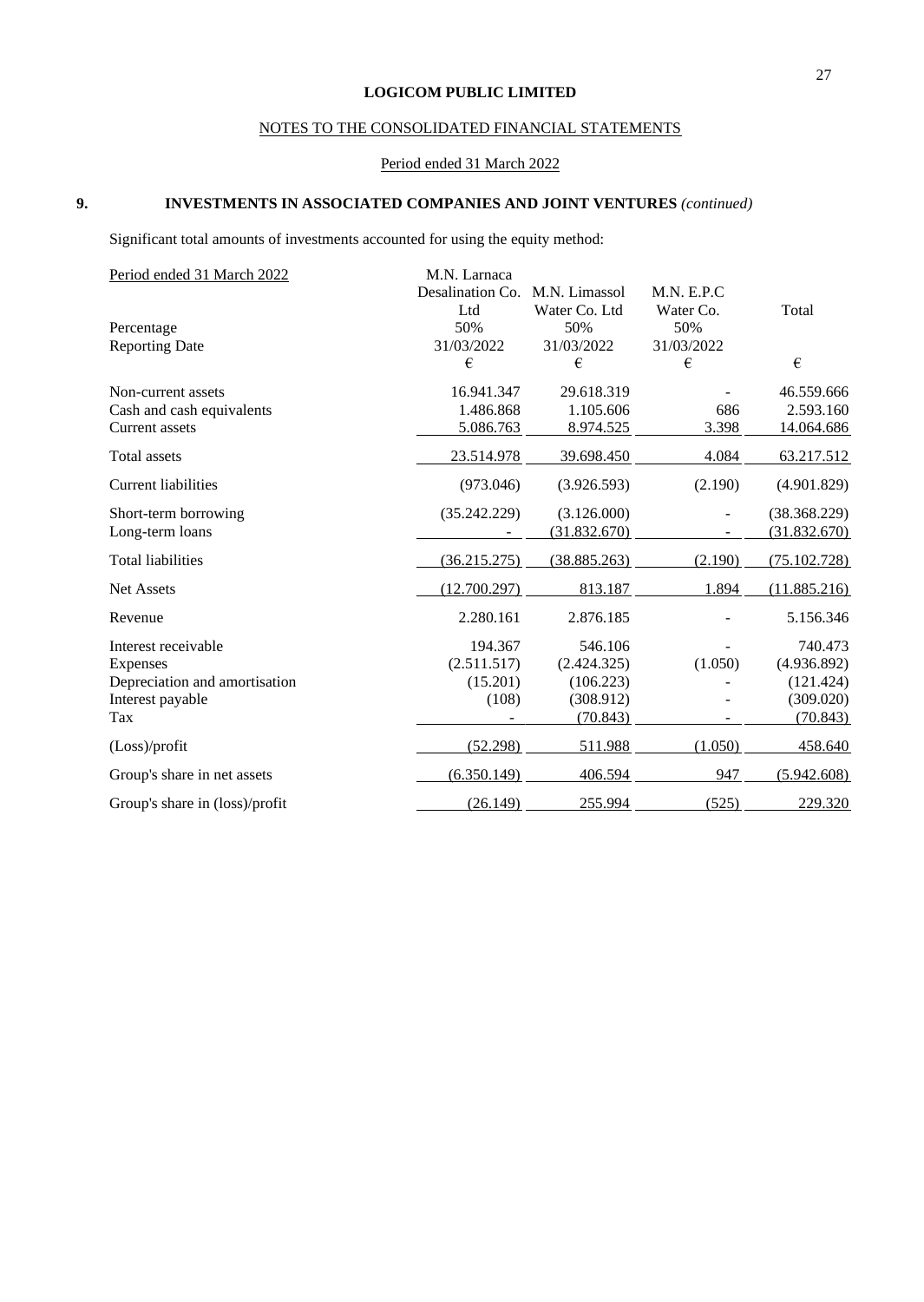## NOTES TO THE CONSOLIDATED FINANCIAL STATEMENTS

## Period ended 31 March 2022

## **9. INVESTMENTS IN ASSOCIATED COMPANIES AND JOINT VENTURES** *(continued)*

| 2021                           | M.N. Larnaca     |               |             |              |
|--------------------------------|------------------|---------------|-------------|--------------|
|                                | Desalination Co. | M.N. Limassol | M.N. E.P.C. |              |
|                                | Ltd              | Water Co. Ltd | Water Co.   | Total        |
| Percentage                     | 50%              | 50%           | 50%         |              |
| <b>Reporting Date</b>          | 31/12/2021       | 31/12/2021    | 31/12/2021  |              |
|                                | €                | €             | €           | $\epsilon$   |
| Non-current assets             | 17.110.705       | 30.197.583    |             | 47.308.288   |
| Cash and cash equivalents      | 484.399          | 727.578       | 736         | 1.212.713    |
| <b>Current</b> assets          | 6.472.210        | 8.204.096     | 3.208       | 14.679.514   |
| Total assets                   | 24.067.314       | 39.129.257    | 3.944       | 63.200.515   |
| <b>Current liabilities</b>     | (1.473.085)      | (3.615.302)   | (1.000)     | (5.089.387)  |
| Short-term borrowing           | (35.242.228)     | (3.126.000)   |             | (38.368.228) |
| Long-term loans                |                  | (32.086.758)  |             | (32.086.758) |
| <b>Total liabilities</b>       | (36.715.313)     | (38.828.060)  | (1.000)     | (75.544.373) |
| <b>Net Assets</b>              | (12.647.999)     | 301.197       | 2.944       | (12.343.858) |
| Revenue                        | 9.658.734        | 4.962.501     | 38.959      | 14.660.194   |
| Interest receivable            | 789.039          | 2.270.804     |             | 3.059.843    |
| Expenses                       | (10.848.511)     | (4.651.816)   |             | (15.500.327) |
| Depreciation and amortisation  | (85.533)         | (529.751)     | (6.848)     | (622.132)    |
| Interest payable               | (483)            | (1.303.981)   |             | (1.304.464)  |
| <b>Tax</b>                     |                  | (78.519)      |             | (78.519)     |
| (Loss)/profit                  | (486.754)        | 669.238       | 32.111      | 214.595      |
| Group's share in net assets    | (6.324.000)      | 150.599       | 1.472       | (6.171.929)  |
| Group's share in (loss)/profit | (243.377)        | 334.619       | 16.056      | 107.298      |
|                                |                  |               |             |              |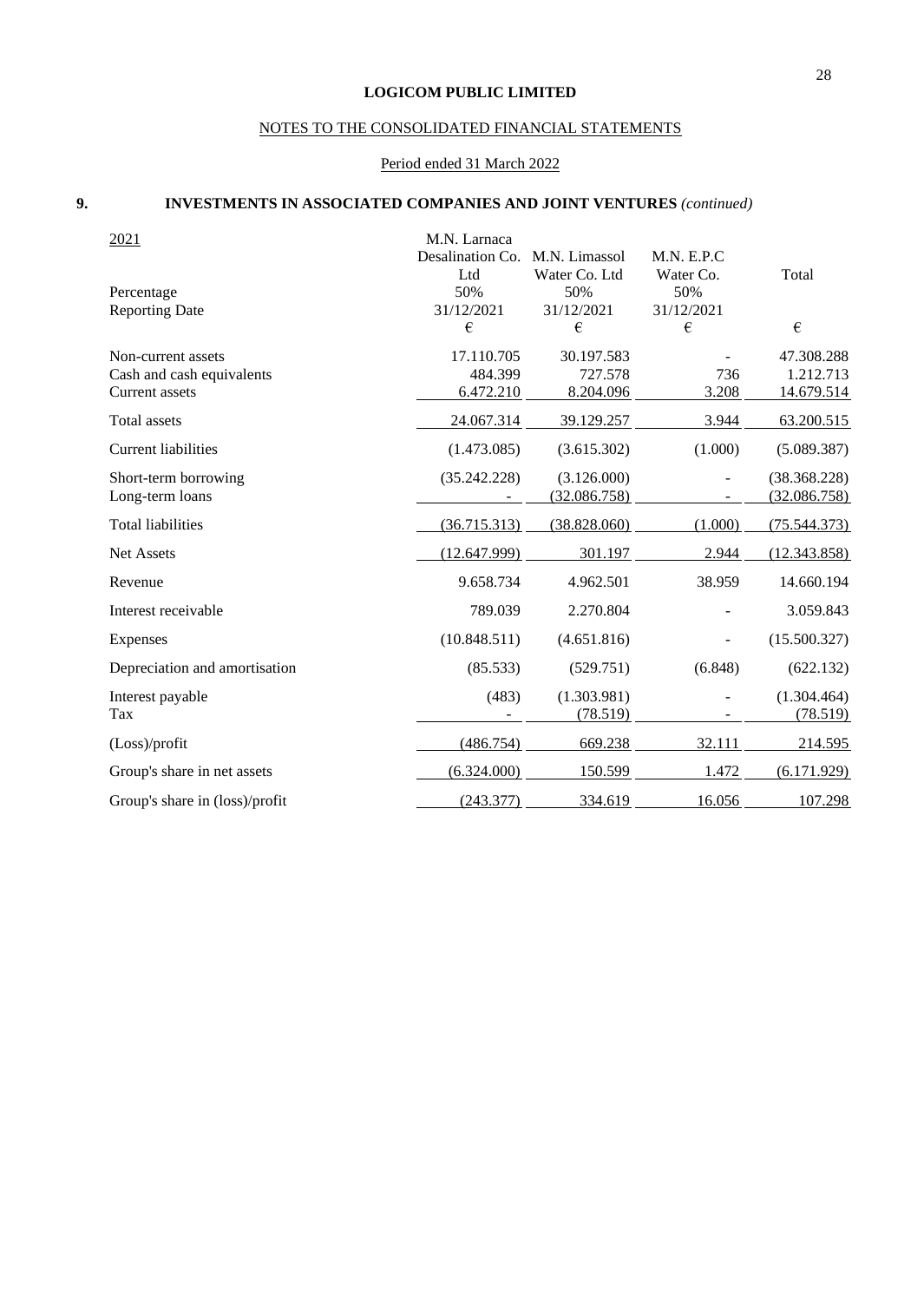## NOTES TO THE CONSOLIDATED FINANCIAL STATEMENTS

## Period ended 31 March 2022

## **9. INVESTMENTS IN ASSOCIATED COMPANIES AND JOINT VENTURES** *(continued)*

The following table summarises the investment in the associated company Demetra Holdings Plc:

| Reporting date<br>Percentage                                      | 31/03/2022<br>29,62%<br>€              | 31/12/2021<br>29,62%<br>€            |
|-------------------------------------------------------------------|----------------------------------------|--------------------------------------|
| Non-current assets<br>Cash and cash equivalents<br>Current assets | 253.996.761<br>1.484.248<br>31.236.797 | 249.158.077<br>917.223<br>32.552.304 |
| <b>Total assets</b>                                               | 286.717.806                            | 282.627.604                          |
| <b>Current liabilities</b>                                        | (3.195.463)                            | (3.700.538)                          |
| Short-term borrowing<br>Long-term loans                           | (1.835.420)<br>(4.849.995)             | (1.838.302)<br>(7.023.808)           |
| <b>Total liabilities</b>                                          | (9.880.878)                            | (12.562.648)                         |
| Net assets                                                        | 276.836.928                            | 270.064.956                          |
| Revenue                                                           | 7.676.950                              | 9.363.002                            |
| Interest receivable                                               | 52.241                                 | 203.697                              |
| Expenses                                                          | (318.000)                              | (3.743.939)                          |
| Depreciation and amortisation                                     | (16.268)                               | (64.063)                             |
| Interest payable<br>Tax                                           | (65.780)<br>(984)                      | (359.262)<br>(60.770)                |
| Profit                                                            | 7.328.159                              | 5.338.665                            |
| Group's share in net assets                                       | 81.999.098                             | 79.993.240                           |
| Group's share in profit for the period                            | 2.170.601                              | 1.581.313                            |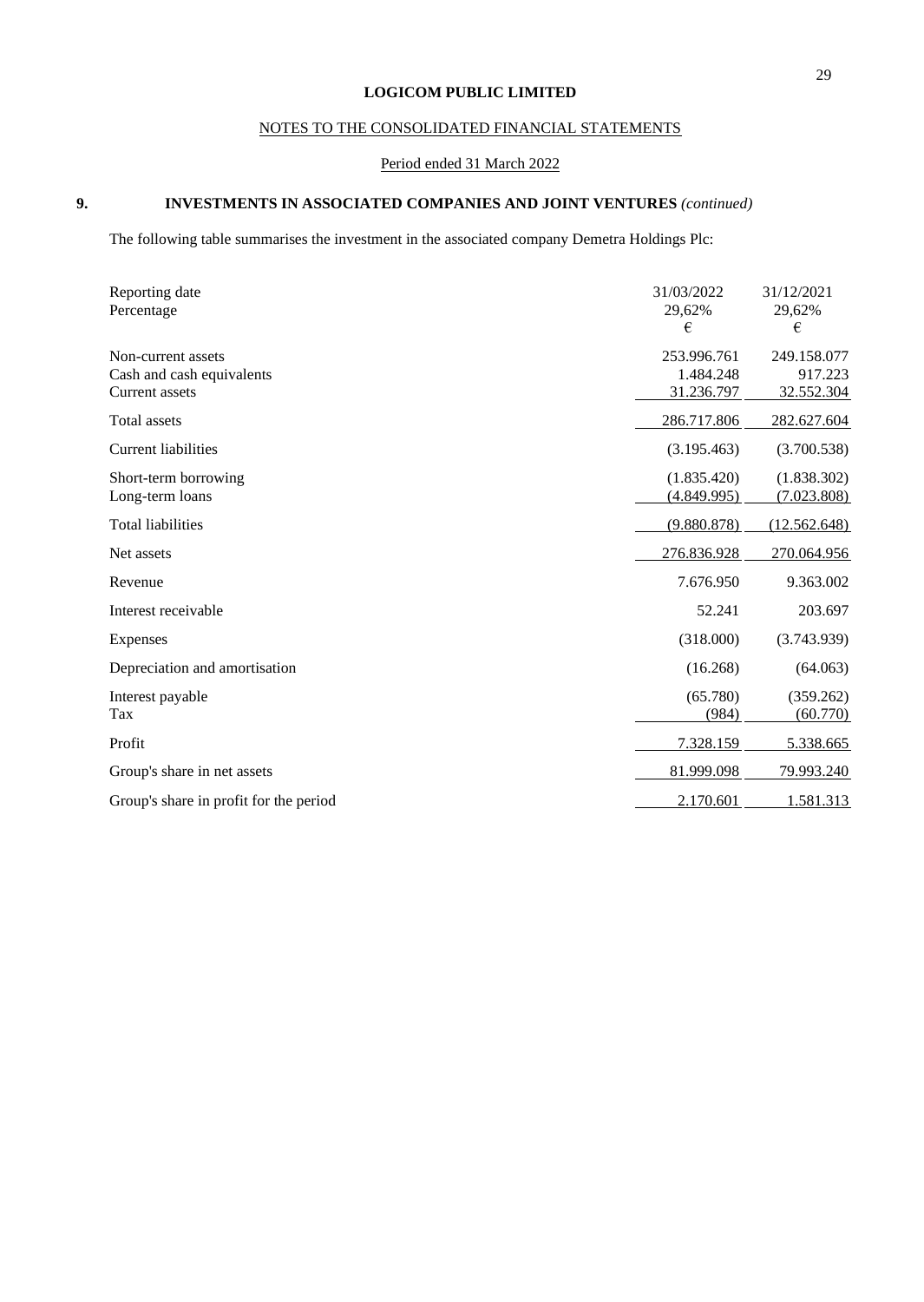## NOTES TO THE CONSOLIDATED FINANCIAL STATEMENTS

#### Period ended 31 March 2022

#### **10. CASH AND CASH EQUIVALENTS**

**THE GROUP**

|                             | 31 March    | 31 December |
|-----------------------------|-------------|-------------|
|                             | 2022        | 2021        |
|                             | €           | €           |
| Cash in hand                | 64.113      | 60.174      |
| Current accounts with banks | 35.429.440  | 42.624.344  |
|                             | 35.493.553  | 42.684.518  |
| Expected credit losses      | (2.191.422) | (2.168.565) |
|                             | 33.302.131  | 40.515.953  |

The expected credit losses relate to a provision for impairment of cash and cash equivalents which derived entirely from the subsidiary company Logicom (Middle East) SAL in Lebanon, as a result of the prolonged political and economic instability that had a severe impact on the country, as well as, cash flow restrictions.

## **THE COMPANY**

|                             | 31 March<br>2022 | 31 December<br>2021 |
|-----------------------------|------------------|---------------------|
|                             | €                | €                   |
| Cash in hand                | 52.117           | 50.171              |
| Current accounts with banks | 2.013.866        | 2.598.128           |
|                             | 2.065.983        | 2.648.299           |

For the purposes of the statement of cash flows, the cash and cash equivalents include the following:

## **THE GROUP**

|                           | 31 March<br>2022<br>€ | 31 December<br>2021<br>€ |
|---------------------------|-----------------------|--------------------------|
| Cash at bank and in hand  | 33.302.131            | 40.515.953               |
| Bank overdrafts (Note 12) | (41.141.396)          | <u>(41.185.501)</u>      |
|                           | (7.839.265)           | (669.548)                |
| <b>THE COMPANY</b>        |                       |                          |
|                           | 31 March              | 31 December              |
|                           | 2022                  | 2021                     |
|                           | €                     | €                        |
| Cash at bank and in hand  | 2.065.983             | 2.648.299                |
| Bank overdrafts (Note 12) | (20.387.377)          | (21.526.226)             |
|                           | (18.321.394)          | (18.877.927)             |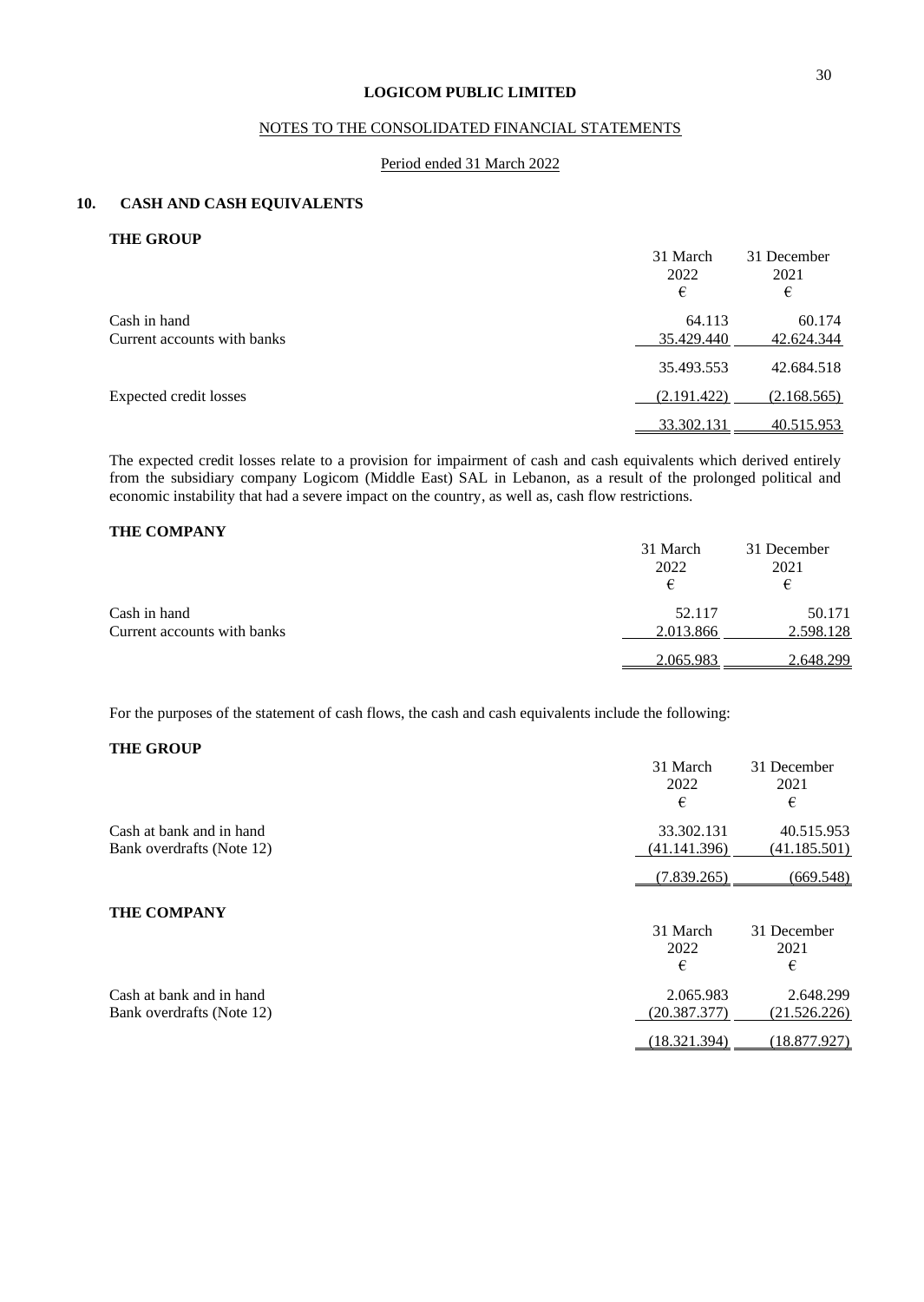## NOTES TO THE CONSOLIDATED FINANCIAL STATEMENTS

### Period ended 31 March 2022

## **11. SHARE CAPITAL**

|                                         |               |               | 31 December | 31 December |
|-----------------------------------------|---------------|---------------|-------------|-------------|
|                                         | 31 March 2022 | 31 March 2022 | 2021        | 2021        |
|                                         | Number of     |               | Number of   |             |
|                                         | shares        | €             | shares      | €           |
| <b>Authorised</b>                       |               |               |             |             |
| Ordinary shares of $\epsilon$ 0,34 each | 100.000.000   | 34.000.000    | 100.000.000 | 34,000,000  |
| <b>Issued and fully paid</b>            |               |               |             |             |
| Balance at 1 January                    | 74.079.600    | 25.187.064    | 74.079.600  | 25.187.064  |
| Balance at 31 December 2021             | 74.079.600    | 25.187.064    | 74.079.600  | 25.187.064  |
|                                         |               |               |             |             |

All the shares are listed and traded in the Cyprus Stock Exchange, they have the same and equal rights and have no limitations in their transfer.

## **12. LOANS AND BANK OVERDRAFTS**

## **THE GROUP**

|                           |               | 31 December |
|---------------------------|---------------|-------------|
|                           | 31 March 2022 | 2021        |
|                           | €             | €           |
| Long-term loans           | 14.417.123    | 15.242.650  |
| Short term loans          | 98.020.289    | 72.609.182  |
| Bank overdrafts (Note 10) | 41.141.396    | 41.185.501  |
|                           | 153.578.808   | 129.037.333 |

The long-term loans of the Group are repayable as follows:

## **THE GROUP**

| THE ARACT                  |                    |                          |
|----------------------------|--------------------|--------------------------|
|                            | 31 March 2022<br>€ | 31 December<br>2021<br>€ |
| Within one year            | 3.715.952          | 3.733.264                |
| Between two and five years | 10.701.171         | 11.509.386               |
|                            | 14.417.123         | 15.242.650               |
| THE COMPANY                |                    |                          |
|                            |                    | 31 December              |
|                            | 31 March 2022      | 2021                     |
|                            | €                  | €                        |
| Long-term loans            | 8.339.482          | 8.948.458                |
| Short term loans           | 38.414.321         | 35.838.206               |
| Bank overdrafts (Note 10)  | 20.387.377         | 21.526.226               |
|                            | 67.141.180         | 66.312.890               |
|                            |                    |                          |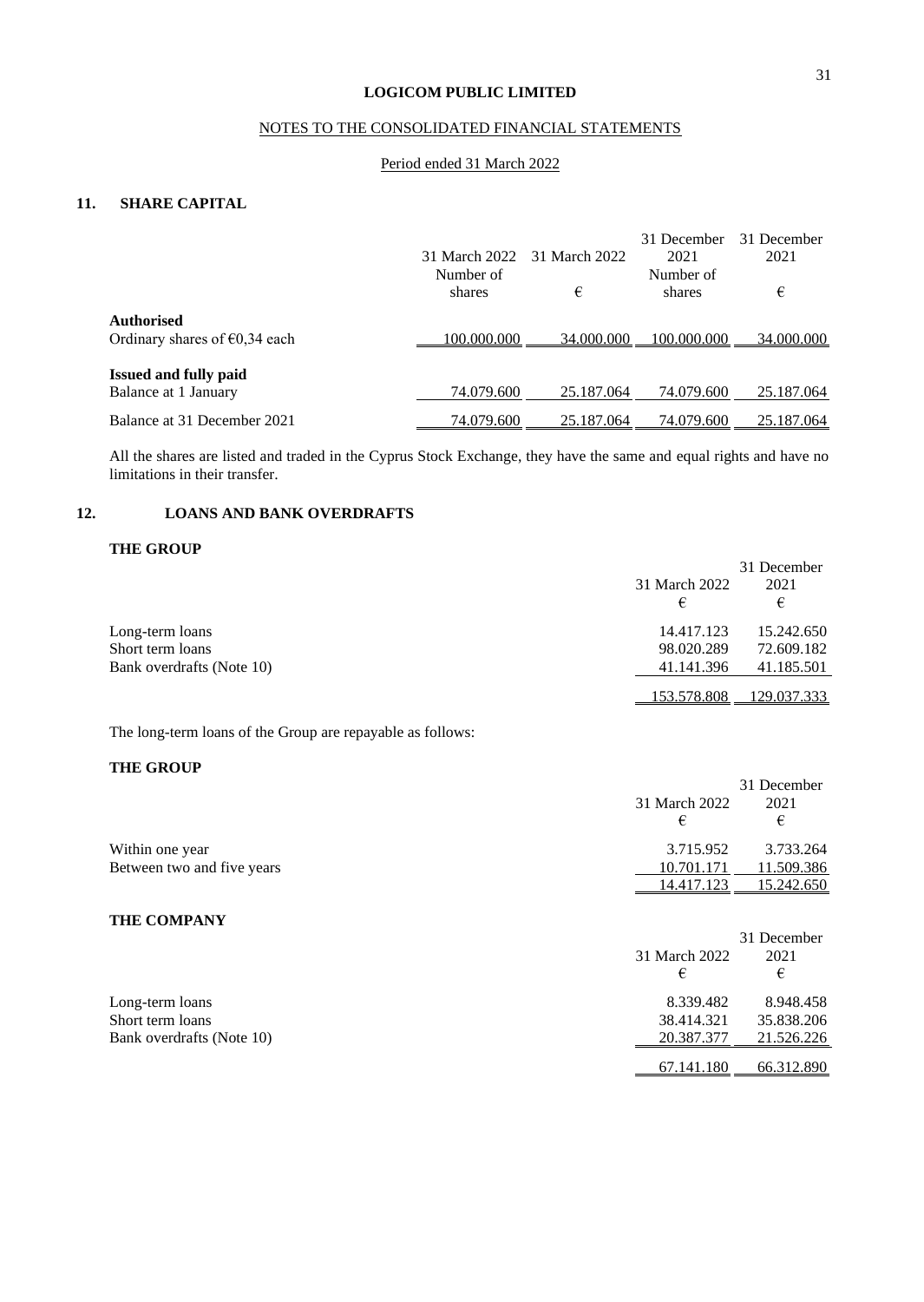#### NOTES TO THE CONSOLIDATED FINANCIAL STATEMENTS

#### Period ended 31 March 2022

#### **12. LOANS AND BANK OVERDRAFTS** *(continued)*

The long term loans of the Company are repayable as follows:

#### **THE COMPANY**

|                            |               | 31 December |
|----------------------------|---------------|-------------|
|                            | 31 March 2022 | 2021        |
|                            |               | €           |
| Within one year            | 2.698.754     | 2.718.412   |
| Between two and five years | 5.640.728     | 6.230.046   |
|                            | 8.339.482     | 8.948.458   |

#### **13. FAIR VALUES**

Management believes that the fair values of the financial assets and liabilities of the Group and the Company are approximately equal to the amounts shown in the books at the end of the period.

### **14. RISK MANAGEMENT**

The main financial assets held by the Group and the Company are cash and cash equivalents, investments and trade and other receivables. The main financial liabilities of the Group and the Company are bank overdrafts and loans and trade and other payables. The Group and the Company took all necessary actions during the year to reconsider, review and strengthen the internal management policies, procedures and strategy, where necessary, to reflect and address the unforeseen adverse effects of the Coronavirus pandemic (COVID 19). The Management of the Group and the Company and in particular the Risk Management Committee monitors the risks to which the Company and the Group are exposed by their financial assets and liabilities and take the appropriate measures. These risks are analysed below:

#### *14.1 Credit risk*

Credit risk is the risk of default by counter parties to transactions mainly from trade receivables of the Group and the Company. The Group and the Company ensure the application of appropriate mechanisms and ensure the maintenance of related monitoring procedures and controls over credits. Credit risk is monitored on an ongoing basis.

The Group entered into an agreement with Atradius Credit Insurance N.V. ('Insurance Company') for the credit insurance that the Group offers to its customers. The issuance of such insurance agreement is considered to be the most appropriate method for hedging against credit risk. The insurance company was evaluated in January 2022 by the rating agency Moody's as A2 with negative prospects. The Group also signed an agreement in March 2020 for additional insurance beyond the credit limits provided by Atradius with Cooper Gay SA (representative of Lloyd's Inusrance Company S.A.).

The insurance agreements for the trade receivables and the procedures required under these agreements, have significantly improved the monitoring and control of trade receivables, mainly in the approval of credit limits, which is done in cooperation with the credit insurance company as the latest has the resources for a better evaluation of the credibility of each debtor. It should be noted that the credit insurance covers all trade receivables other than governmental or semi governmental organizations as well as natural persons.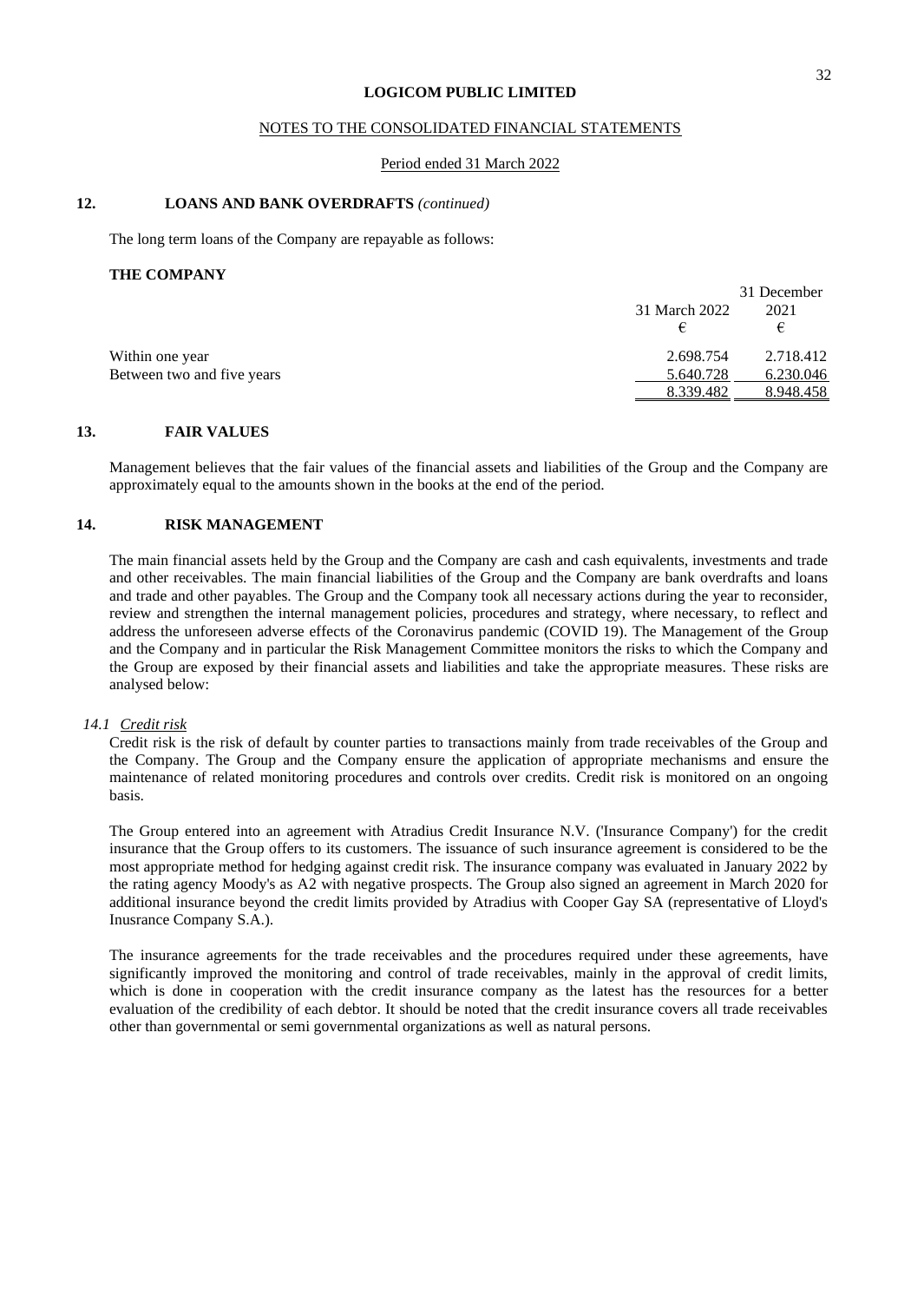## NOTES TO THE CONSOLIDATED FINANCIAL STATEMENTS

## Period ended 31 March 2022

## **14. RISK MANAGEMENT** *(continued)*

## *14.1 Credit risk (continued)*

The carrying amount of financial assets represents the maximum credit exposure. The maximum exposure to credit risk at the reporting date was:

## **THE GROUP**

|                                                          | 31 March<br>2022   | 31 December<br>2021 |
|----------------------------------------------------------|--------------------|---------------------|
|                                                          | €                  | €                   |
| Receivables from associated companies and joint ventures | 23.450.637         | 23.354.742          |
| Trade and other receivables                              | 249.339.668        | 238.307.551         |
| Cash and cash equivalents                                | 33.238.018         | 40.455.779          |
|                                                          | <u>306.028.323</u> | 302.118.072         |
|                                                          |                    |                     |
| <b>THE COMPANY</b>                                       |                    |                     |
|                                                          | 31 March           | 31 December         |
|                                                          | 2022               | 2021                |
|                                                          | €                  | €                   |
| Long-term loans to subsidiary companies                  | 27.879.550         | 27.562.770          |
| Trade and other receivables                              | 19.491.795         | 21.371.541          |
| Cash and cash equivalents                                | 2.013.866          | 2.598.128           |
| Balances with subsidiary companies                       | 33.255.257         | 33.209.766          |
|                                                          | 82.640.468         | 84.742.205          |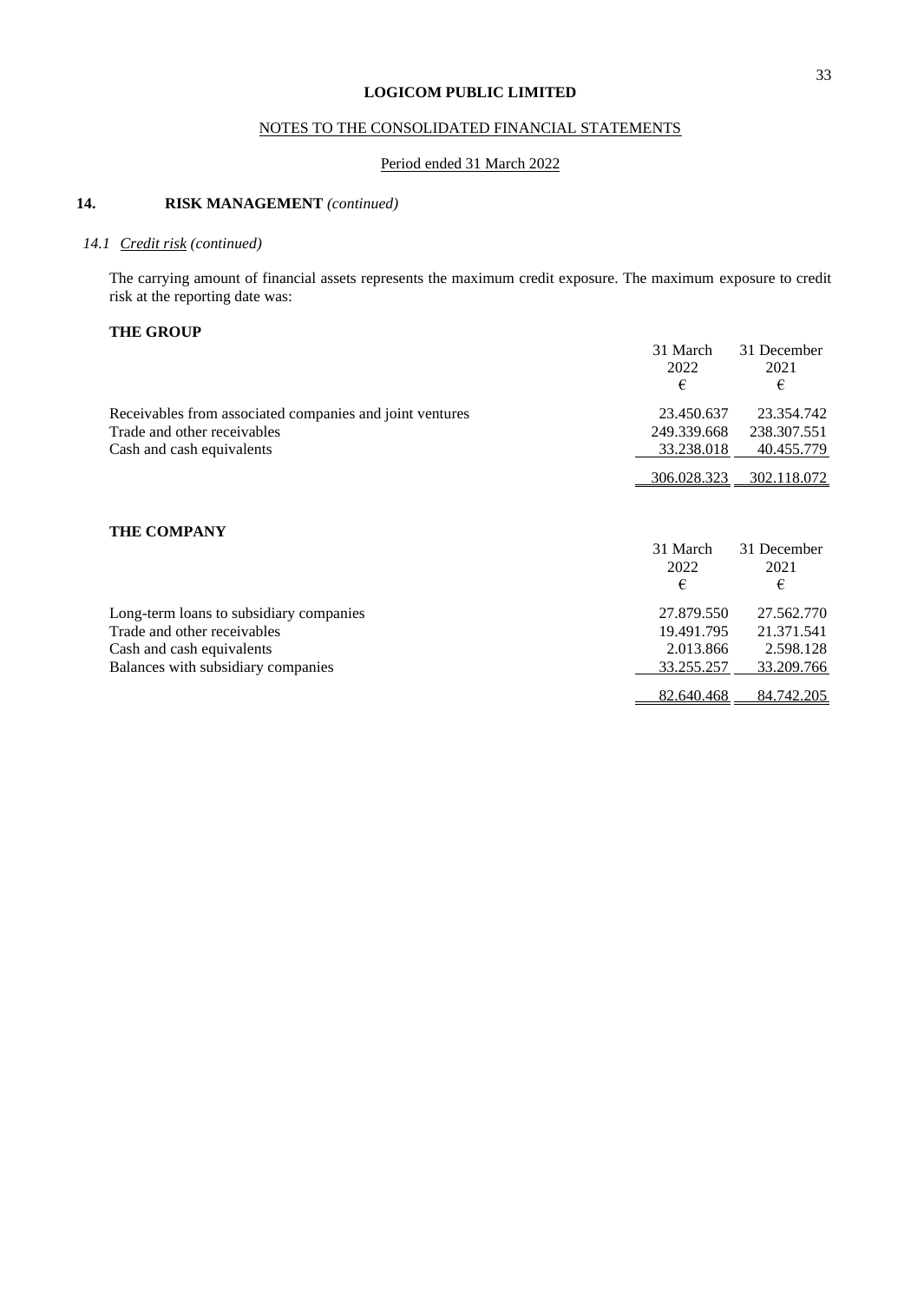## NOTES TO THE CONSOLIDATED FINANCIAL STATEMENTS

#### Period ended 31 March 2022

## **14. RISK MANAGEMENT** *(continued)*

#### *14.1 Credit risk (continued)*

The maximum exposure to credit risk of the Group by geographic region, is as follows:

| Period ended 31 March 2022      | Europe      | <b>Middle East</b> | Total       |
|---------------------------------|-------------|--------------------|-------------|
|                                 |             | €                  | €           |
| Cash and cash equivalents       | 15.470.900  | 17.767.118         | 33.238.018  |
| Receivables from joint ventures | 23.450.637  |                    | 23.450.637  |
| Trade and other receivables     | 82.899.675  | 159.512.737        | 242.412.412 |
| Contract asset                  | 6.927.256   |                    | 6.927.256   |
|                                 | 128.748.468 | 177.279.855        | 306.028.323 |
| 31 December 2021                | Europe      | <b>Middle East</b> | Total       |
|                                 | €           | €                  | €           |
| Cash and cash equivalents       | 17.190.327  | 23.265.452         | 40.455.779  |
| Receivables from joint ventures | 23.354.742  |                    | 23.354.742  |
| Trade and other receivables     | 97.897.491  | 133.807.008        | 231.704.499 |
| Contract asset                  | 6.603.052   |                    | 6.603.052   |
|                                 | 145.045.612 | 157.072.460        | 302.118.072 |

The maximum exposure of the Group to credit risk in relation to the geographical dispersion of the trade receivables is as follows:

## **THE GROUP**

|                    | 31 March    | 31 December |
|--------------------|-------------|-------------|
|                    | 2022        | 2021        |
|                    | €           | €           |
| Europe             | 81.235.668  | 87.967.930  |
| Middle East        | 153.572.657 | 139.747.222 |
|                    | 234.808.325 | 227.715.152 |
| <b>THE COMPANY</b> |             |             |
|                    | 31 March    | 31 December |
|                    | 2022        | 2021        |
|                    | €           | €           |
| Europe             | 9.846.943   | 11.956.814  |
| <b>Middle East</b> |             |             |
|                    | 9.846.943   | 11.956.814  |

In accordance with the above analysis 35% of the Group's trade receivables (2021: 39%) originates from Europe. 65% (2021: 61%) of the Group's trade receivables originates from the Middle East.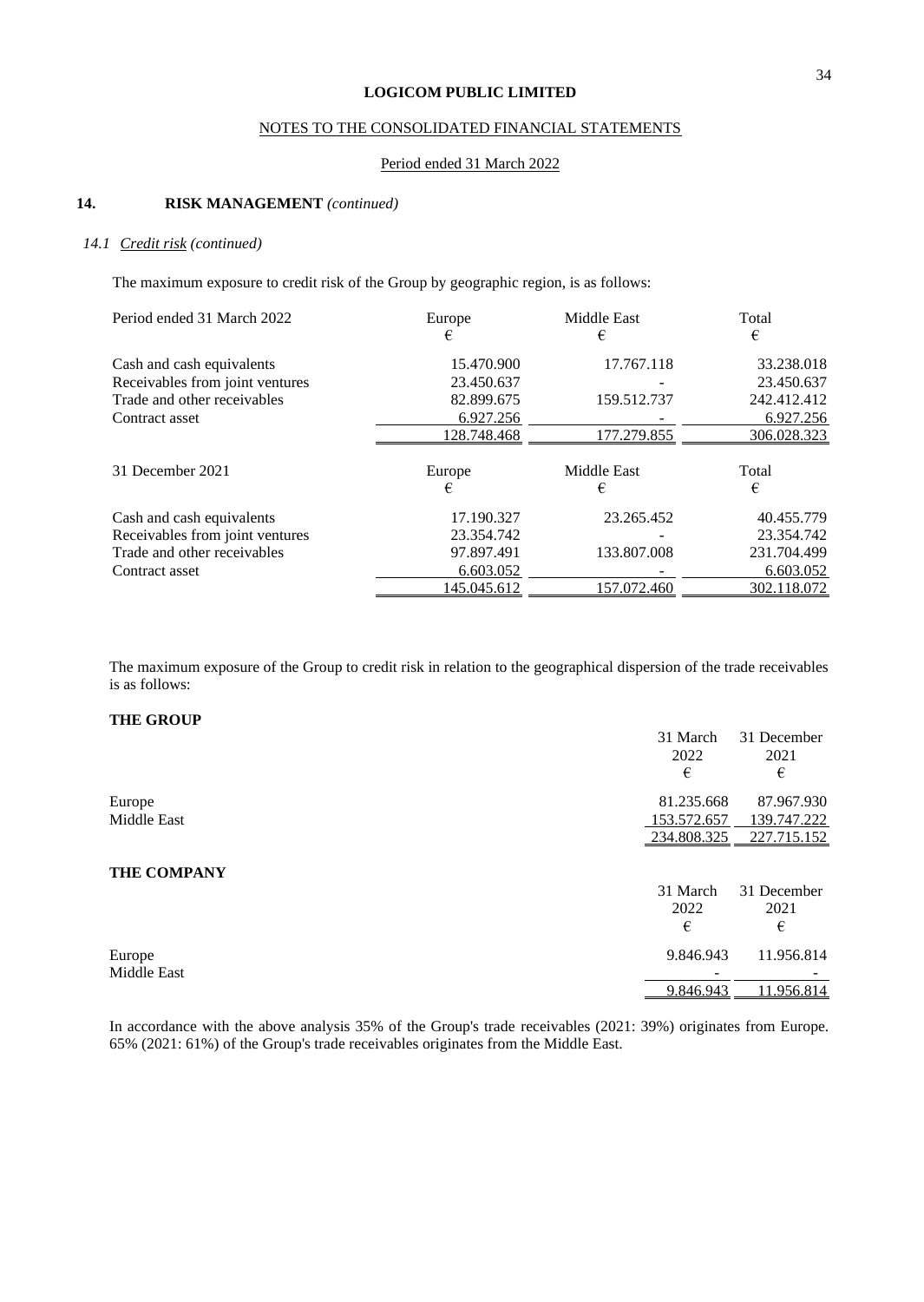## NOTES TO THE CONSOLIDATED FINANCIAL STATEMENTS

#### Period ended 31 March 2022

## **14. RISK MANAGEMENT** *(continued)*

#### *14.1 Credit risk (continued)*

The ageing of the remaining trade receivables is as follows:

## **THE GROUP**

|                    | 31 March    | 31 December |
|--------------------|-------------|-------------|
|                    | 2022        | 2021        |
|                    | €           | €           |
| 0 until 90 days    | 200.420.559 | 218.740.502 |
| 91 until 180 days  | 29.565.949  | 4.852.611   |
| more than 180 days | 4.821.817   | 4.122.039   |
|                    | 234.808.325 | 227.715.152 |
| <b>THE COMPANY</b> |             |             |
|                    | 31 March    | 31 December |
|                    | 2022        | 2021        |
|                    | €           | €           |
| 0 until 90 days    | 8.889.113   | 11.289.468  |
| 91 until 180 days  | 597.888     | 110.433     |
| more than 180 days | 359.942     | 556.913     |
|                    | 9.846.943   | 11.956.814  |

The ageing of the receivables from subsidiary companies in the Company's books is presented as follows:

#### **THE COMPANY**

|                    | 31 March   | 31 December |
|--------------------|------------|-------------|
|                    | 2022       | 2021        |
|                    | €          | €           |
| $0$ until 180 days | 33.255.257 | 33.209.766  |
| more than 180 days | 27.879.550 | 27.562.770  |
|                    | 61.134.807 | 60.772.536  |

The expected credit losses recognised during the year are analysed as follows:

#### **THE GROUP**

|                                         | Period ended Period ended<br>31 March 2022 31 March 2021 |              |
|-----------------------------------------|----------------------------------------------------------|--------------|
|                                         | €                                                        | €            |
| Trade receivables                       | 39.877                                                   | 32.437       |
|                                         | 39.877                                                   | 32.437       |
| THE COMPANY                             | Period ended<br>31 March 2022 31 March 2021              | Period ended |
|                                         | €                                                        | €            |
| Long-term loans to subsidiary companies |                                                          | 7.640        |
|                                         |                                                          | 7.640        |

The Group estimates that the fair value of trade and other receivables is not significantly different from the carrying value in the financial statements, as the average repayment period of trade and other receivables is less than 6 months.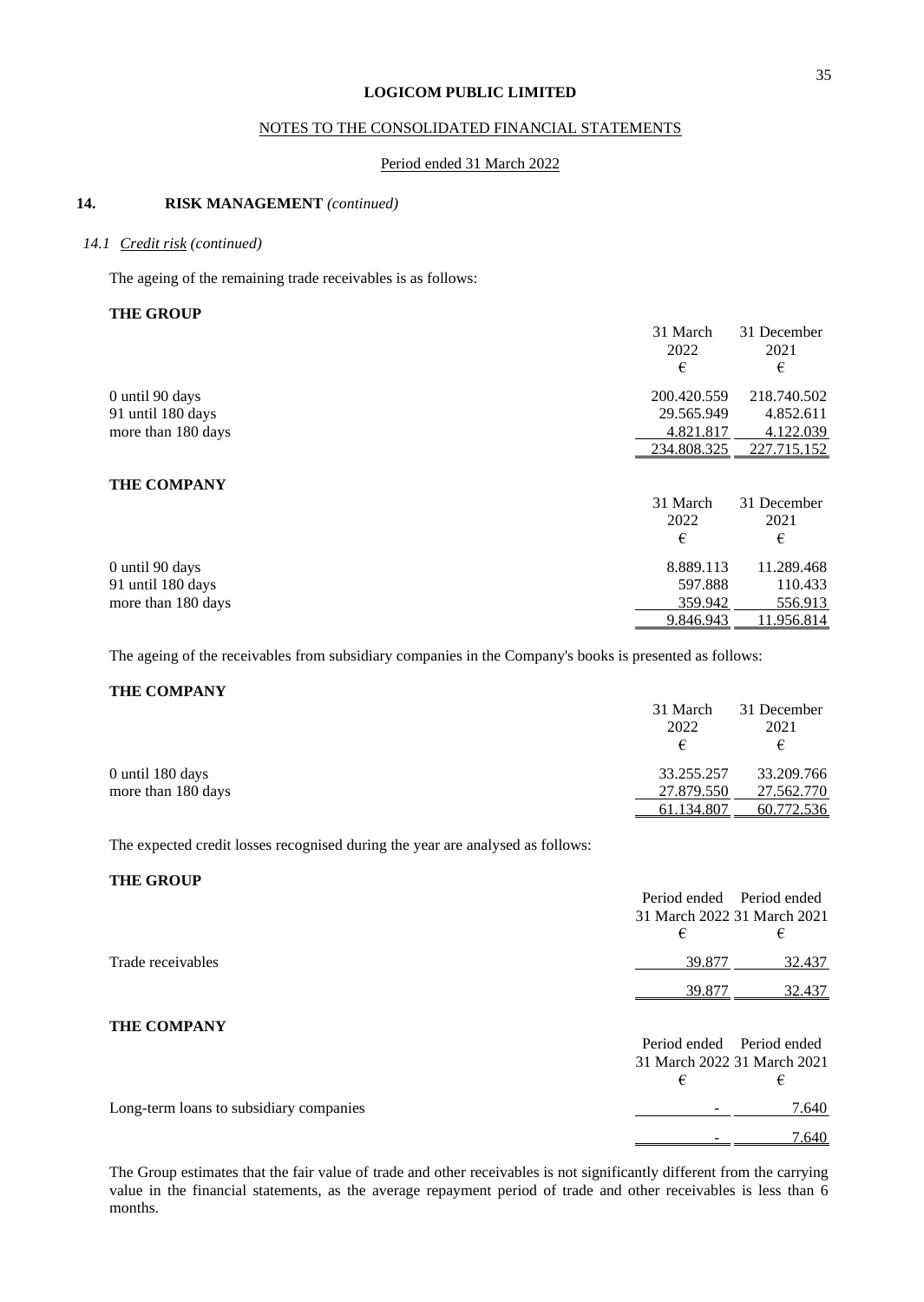#### NOTES TO THE CONSOLIDATED FINANCIAL STATEMENTS

#### Period ended 31 March 2022

## **14. RISK MANAGEMENT** *(continued)*

#### *14.1 Credit risk (continued)*

The provision for doubtful debts is analysed as follows:

#### **THE GROUP**

|                                  |             | Loans      |           |
|----------------------------------|-------------|------------|-----------|
|                                  |             | receivable |           |
|                                  | Trade       | from joint |           |
|                                  | receivables | ventures   | Total     |
|                                  | €           | €          | €         |
| <b>Balance at 1 January 2021</b> | 2.973.480   | 433.816    | 3.407.296 |
| Expected credit losses           | (125.159)   | 908        | (124.251) |
| Provision for doubtful debts     | 191.907     |            | 191.907   |
| Exchange differences             | 178.281     |            | 178.281   |
| <b>Balance at 1 January 2022</b> | 3.218.509   | 434.724    | 3.653.233 |
| Expected credit losses           | 39.877      | 1.162      | 41.039    |
| Provision for doubtful debts     |             |            |           |
| Exchange differences             | 47.442      |            | 47.442    |
| <b>Balance at 31 March 2022</b>  | 3.305.828   | 435.886    | 3.741.714 |

## **THE COMPANY**

|                                  | Trade<br>receivables<br>€ | Long-term<br>loans with<br>subsidiary<br>companies<br>€ | Receivables<br>from<br>subsidiary<br>companies<br>€ | Total<br>€ |
|----------------------------------|---------------------------|---------------------------------------------------------|-----------------------------------------------------|------------|
| <b>Balance at 1 Janaury 2021</b> | 115.869                   | 1.953.335                                               | 226.343                                             | 2.295.547  |
| Expected credit losses           | 7.196                     | 41.699                                                  | (56.771)                                            | (7.876)    |
| <b>Balance at 1 January 2022</b> | 123.065                   | 1.995.034                                               | 169.572                                             | 2.287.671  |
| Expected credit losses           |                           |                                                         |                                                     |            |
| <b>Balance at 31 March 2022</b>  | 123.065                   | 1.995.034                                               | 169.572                                             | 2.287.671  |

The Group estimates that the fair value of other receivables is not significantly different from their carrying value as recognised in the financial statements, as the average repayment period of other receivables is less than 6 months.

The Group estimates expected credit losses for trade receivables using a provision matrix based on each company's ageing reports. The Group calculates the average credit loss rates using the roll rate method, in the probability that a trade receivable will gradually move to the default of the repayment obligation until the write off. The average credit loss rates ae calculated separately for each company of the Group in order to have common geographical and macroeconomic data in each grouping. The Group, depending on the differentiation of its customer base, uses the appropriate groupings, i.e. by country/geographical region. The average credit losses rates are adjusted based on the macroeconomic position of each company of the Group.

Expected credit losses on contract assets are calculated on the basis of the internal assessment of the creditworthiness of each customer. Expected credit losses on contract assets have not been recognised, as no substantial amounts have been incurred.

The probability of default as well as the assumptions and estimations for credit losses in the case of default is estimated, for loans to subsidiaries or associated companies. The significant increase of the credit risk is also estimated on the basis of the decrease in the credibility of the counterparty's country as this is measured by the credit rating institution Moody's.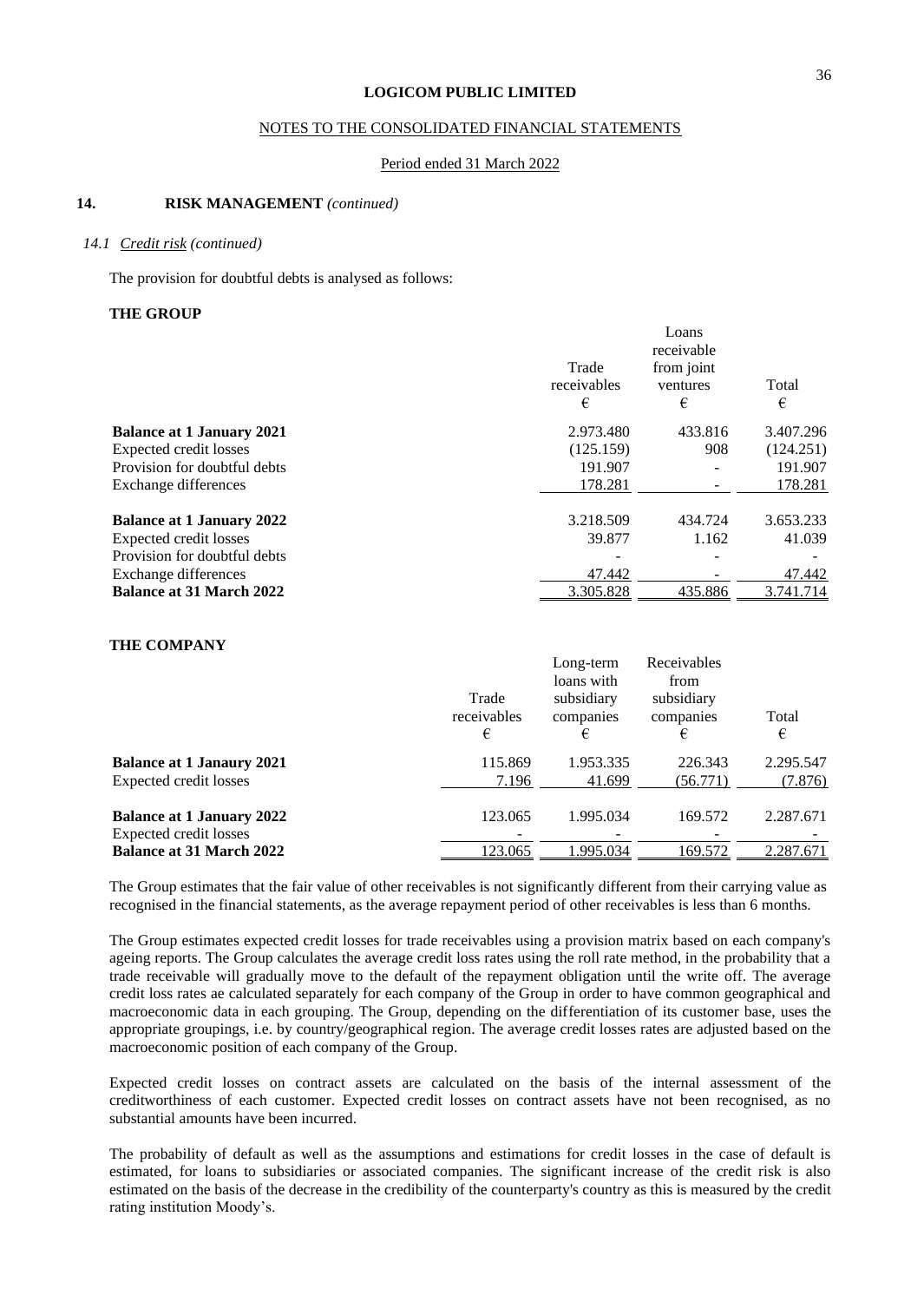### NOTES TO THE CONSOLIDATED FINANCIAL STATEMENTS

#### Period ended 31 March 2022

## **14. RISK MANAGEMENT** *(continued)*

#### *14.1 Credit risk (continued)*

The total expected credit losses are presented below:

|                                  | THE GROUP                          |                          | THE COMPANY                        |                          |  |
|----------------------------------|------------------------------------|--------------------------|------------------------------------|--------------------------|--|
|                                  | Period ended 31<br>March 2022<br>€ | 31 December<br>2021<br>€ | Period ended 31<br>March 2022<br>€ | 31 December<br>2021<br>€ |  |
| Specific provision for bad debts | 2.738.689                          | 2.527.683                | 115.208                            | 115.208                  |  |
| <b>Expected credit losses</b>    | 567.139                            | 690.826                  | 7.857                              | 7.857                    |  |
|                                  | 3.305.828                          | 3.218.509                | 123.065                            | 123.065                  |  |

When there is a breach of payment terms by a specific trade debtor, the Group assesses the recoverability of each balance based on the creditworthiness of each debtor. The assessment takes into consideration the coverage and the percentage of coverage by the credit insurance company, the financial position of the debtor and any guarantees that have been received by the company. In case that the recovery of an amount is deemed remote, then the Management registers a specific provision for bad debts.

The following table provides information about the exposure to credit risk and the expected credit losses for trade debtors.

### **THE GROUP**

|                       |               | Weighted-aver Gross carrying | Impairment     |               | Weighted-aver Gross carrying | Impairment     |
|-----------------------|---------------|------------------------------|----------------|---------------|------------------------------|----------------|
|                       | age loss rate | amount                       | loss allowance | age loss rate | amount                       | loss allowance |
|                       | 31/03/2022    | 31/03/2022                   | 31/03/2022     | 31/12/2021    | 31/12/2021                   | 31/12/2021     |
|                       | $\frac{0}{0}$ | €                            | €              | $\frac{0}{0}$ | €                            | €              |
| Balances not impaired | 0,0360        | 137.917.587                  | 49.650         | 0,0301        | 200.133.408                  | 60.205         |
| 1 to 90 days          | 0,2990        | 88.204.920                   | 263.733        | 0,3915        | 25.225.776                   | 98.764         |
| 91 to 180 days        | 0,8527        | 7.497.066                    | 63.927         | 6,3086        | 1.268.828                    | 80.046         |
| More than 180 days    | 4,2235        | 4.494.580                    | 189.829        | 14,6090       | 3.092.678                    | 451.810        |
|                       |               | 238.114.153                  | 567.139        |               | 229.720.690                  | 690.825        |
| <b>THE COMPANY</b>    |               |                              |                |               |                              |                |
|                       |               | Weighted-aver Gross carrying | Impairment     |               | Weighted-aver Gross carrying | Impairment     |
|                       | age loss rate | amount                       | loss allowance | age loss rate | amount                       | loss allowance |
|                       | 31/03/2022    | 31/03/2022                   | 31/03/2022     | 31/12/2021    | 31/12/2021                   | 31/12/2021     |
|                       | $\frac{0}{0}$ | €                            | €              | $\frac{0}{0}$ | €                            | €              |
| Balances not impaired | 0,0120        | 5.756.227                    | 691            | 0.0437        | 11.031.268                   | 4.816          |
| 1 to 90 days          | 0,0964        | 3.833.646                    | 3.696          | 0,2700        | 1.061.839                    | 2.884          |
| 91 to 180 days        | 0,8864        | 391.502                      | 3.470          |               | (42.325)                     |                |
| More than 180 days    |               | (11.367)                     |                | 0,5400        | 29.097                       | 157            |
|                       |               | 9.970.008                    | 7.857          |               | 12.079.879                   | 7.857          |

### *14.2 Market risk*

Market risk is the risk that changes in market prices, such as foreign exchange rates, interest rates and equity prices will affect the Group's revenue or the value of its holdings of financial instruments.

The objective of market risk management is to manage and control market risk exposures within acceptable parameters, while optimising the return.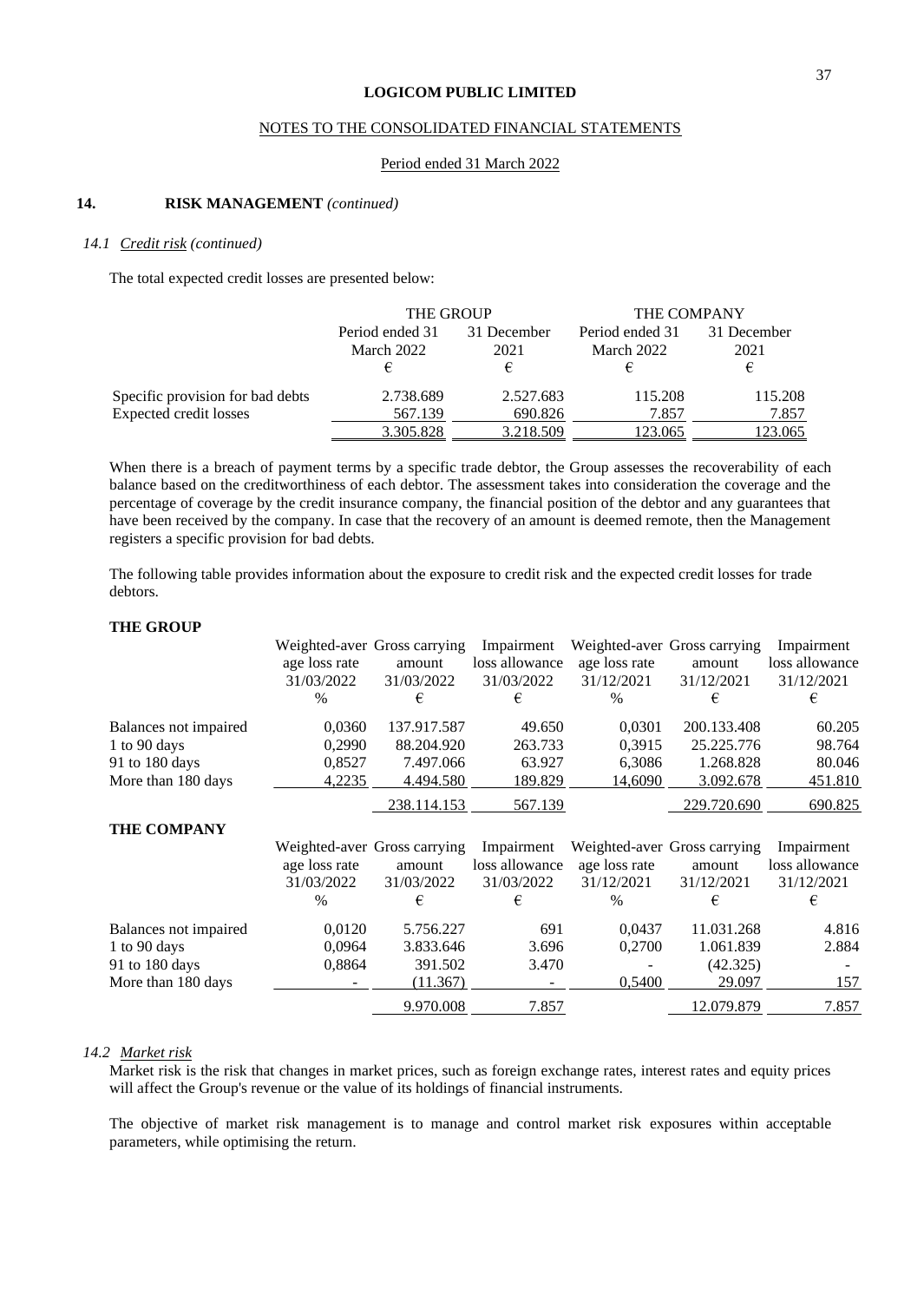#### NOTES TO THE CONSOLIDATED FINANCIAL STATEMENTS

#### Period ended 31 March 2022

#### **14. RISK MANAGEMENT** *(continued)*

#### *14.2.1 Interest rate risk*

Interest rate risk is the risk of fluctuations in the value of financial instruments due to movements in market interest rates. Income and cash flows from operations of the Group and the Company are dependent on changes of market interest rates, since the Group and the Company have material assets which bear interest. The Group and the Company are exposed to interest rate risk on borrowings. Borrowing in variable interest rates exposes the Group and the Company in interest rate risk that affects cash flows. Borrowing in fixed interest rates exposes the Group and the Company in interest rate risk that affects the fair value. The management of the Group and the Company and more specifically the Risk Management Committee is monitoring the fluctuations of interest rates on an ongoing basis and ensures that the necessary actions are taken.

The interest rate risk was not affected by the Coronavirus pandemic.

#### *14.2.2 Foreign exchange risk*

This risk arises from adverse movements in foreign exchange rates.

The Company and the Group are subject to foreign exchange risk on sales, purchases and loans in currencies other than the Company's and subsidiary companies' functional currency, and on the long-term loans to foreign subsidiaries. Management is aware of the foreign exchange risk and is examining alternative methods to hedge the risk.

The hedging of foreign exchange risk is managed by the Foreign Exchange Risk Manager together with the Group Chief Financial Officer in collaboration with the Risk Management Committee. This issue is discussed and examined in the meetings of the Risk Management Committee as the Group and the Company are materially affected from the movements in foreign currencies against the Euro, and if necessary discussed and examined further in the meeting of the Board of Directors.

Until today, the hedging methods that have been used against foreign exchange risk are the following:

- 1. Natural Hedging. The Company maintains to the maximum extent, assets (investments in foreign subsidiaries) and liabilities (bank overdrafts, short- and long-term loans) at the same currency, mainly the United States Dollars (USD). In this way any gain or loss in assets is hedged by the corresponding loss or gain in liabilities.
- 2. The percentage of sales in foreign currency on total turnover is approximately the same with the percentage of bank borrowings in foreign currency in relation to the total borrowings of the Group.
- 3. The bank borrowing is usually made in the currency that the suppliers invoice the Company.
- 4. In cases of projects were the total cost of completion of the project is known from the time of the validation of the tender, then forward contracts are used, for the period required to complete the project and for the specific amount in foreign currency that the Company will be invoiced.
- 5. In addition, the Company enters into forward exchange contracts based on turnover at regular intervals e.g. weekly, for covering the payments to suppliers based on the credit period that they give to the Company. In this way the purchase of foreign currency for payments to suppliers in future periods is secured with the receipts from trade receivables.

#### Hedging of net investment in foreign operation

The Group applies hedge accounting to decrease foreign exchange risk.

Specifically, the equity and long-term loans that are part of the net investment in subsidiary companies Logicom FZE, Logicom Dubai LLC, Logicom Jordan LLC and Logicom Saudi Arabia LLC, where the functional currency is the USD are hedged with the bank borrowings of the Group in USD. Hedging is determined on a quarterly basis and the amount is adjusted accordingly. The hedge effectiveness is assessed on a monthly basis and to the extent the hedging is ineffective, the exchange differences are recognized in statement of profit or loss and other comprehensive income

On 31 March 2022 the amounts that were hedged were, USD 45.000.000 of net investment in the above foreign companies and USD 45.000.000 of bank borrowings.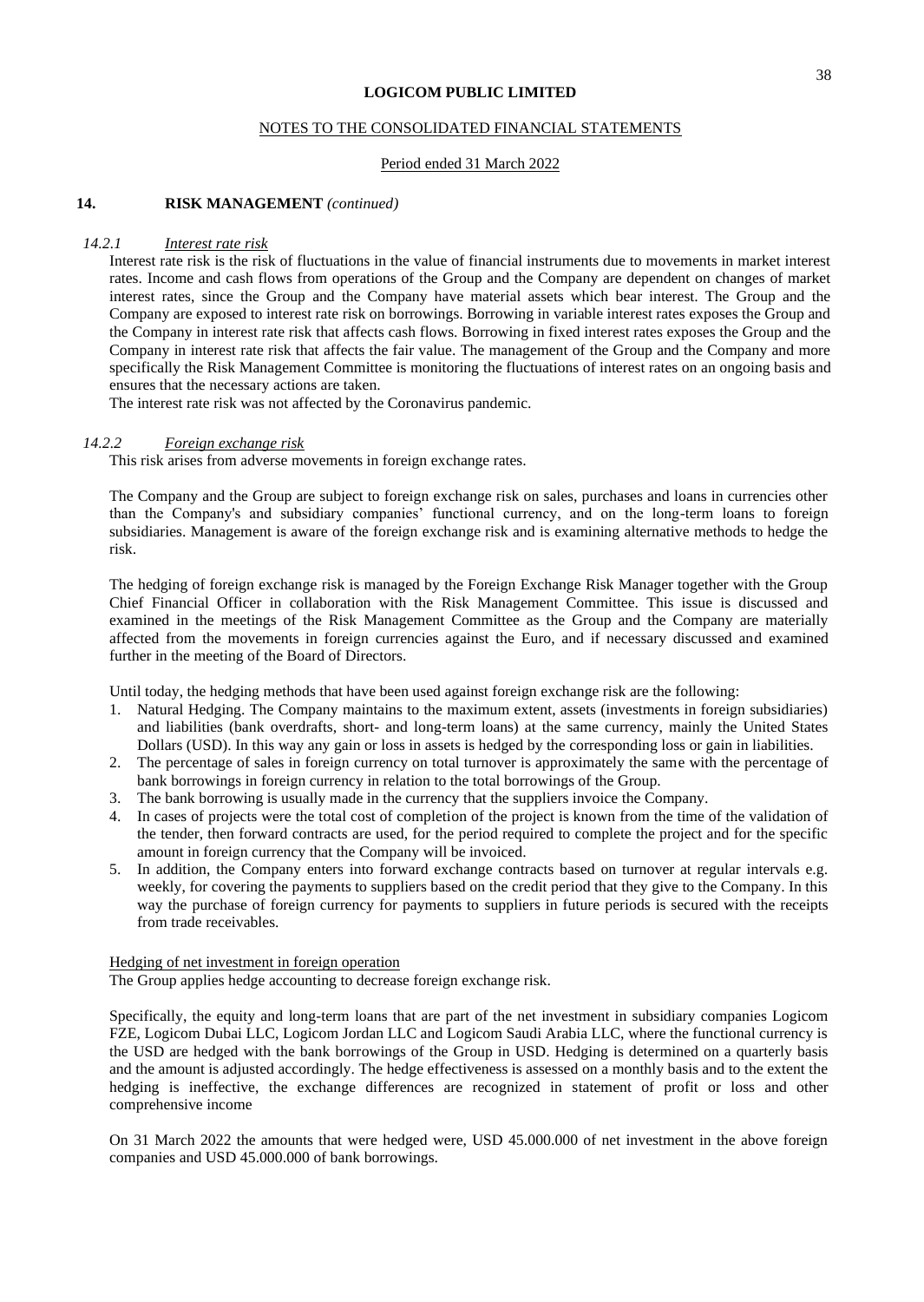#### NOTES TO THE CONSOLIDATED FINANCIAL STATEMENTS

#### Period ended 31 March 2022

#### **14. RISK MANAGEMENT** *(continued)*

#### *14.3 Other market price risks*

The Group is exposed to financial risks arising from changes in share prices. The Group monitors the spread of its portfolio in order to mitigate its exposure to these financial risks. The Group's main investments are classified as investments at fair value through other comprehensive income.

#### 14.4 Liquidity risk

Liquidity risk is the risk that arises when the expiry date of assets and liabilities does not concur. When expiries do not concur, the performance can increase but at the same time the risk for losses can also increase. The Group has procedures in place to minimize such losses, like retaining sufficient amounts in cash and other highly liquid assets and retaining sufficient amounts in secured credit facilities in order to cover liabilities when they fall due.

The liquidity risk has increased since the Coronavirus pandemic. As part of the efforts to restrain the impact of the pandemic on the cash flows, agreements were reached to extend the terms of payment with trade suppliers and facilities were granted to the Group's customers respectively.

The Management estimates that the ability of the Group to discount its trade receivables through the factoring agreement without recourse in Cyprus, Greece and the United Arab Emirates reduces even further the liquidity risk.

Bank loans and overdrafts of the Group and the Company are presented in note 12.

The expected cash outflows based on the information included in the consolidated and separate financial statements are presented below:

#### **THE GROUP**

| <b>Liquidity Risk</b>            | Cash outflows arising from contractual liabilities |             |           |           |           |            |
|----------------------------------|----------------------------------------------------|-------------|-----------|-----------|-----------|------------|
|                                  |                                                    | 6 months or | $6 - 12$  | $1 - 2$   | $2 - 5$   | More than  |
|                                  | <b>Balance</b>                                     | less        | months    | years     | years     | 5 years    |
|                                  | €                                                  | €           | €         | €         | €         | €          |
| 31 March 2022<br>Long-term loans | 14.417.123                                         | 1.863.199   | 1.852.753 | 3.089.798 | 5.878.113 | 1.733.260  |
| Short term loans                 | 98.020.289                                         | 98.020.289  |           |           |           |            |
|                                  |                                                    |             |           |           |           |            |
| Trade and other payables         | 171.609.431                                        | 159.715.481 |           |           |           | 11.893.950 |
| <b>Bank</b> overdrafts           | 41.141.396                                         | 41.141.396  |           |           |           |            |
| Provision for other liabilities  | 93.829                                             | 93.829      |           |           |           |            |
| Promissory notes                 | 2.000.000                                          | 2.000.000   |           |           |           |            |
| Obligation under finance         |                                                    |             |           |           |           |            |
| leases                           | 5.196.418                                          | 600.729     | 604.182   | 913.519   | 1.346.340 | 1.731.648  |
|                                  | 332.478.486 303.434.923                            |             | 2.456.935 | 4.003.317 | 7.224.453 | 15.358.858 |
|                                  |                                                    |             |           |           |           |            |
| 31 December 2021                 |                                                    |             |           |           |           |            |
| Long-term loans                  | 15.242.650                                         | 1.865.478   | 1.867.785 | 3.229.258 | 6.439.496 | 1.840.633  |
| Short term loans                 | 72.609.182                                         | 72.609.182  |           |           |           |            |
| Trade and other payables         | 174.497.080                                        | 162.633.317 |           | 17.115    | 4.507     | 11.842.141 |
| Bank overdrafts                  | 41.185.501                                         | 41.185.501  |           |           |           |            |
| Provision for other liabilities  | 93.801                                             | 93.801      |           |           |           |            |
| Promissory notes                 | 1.997.842                                          | 1.997.842   |           |           |           |            |
| Obligations under finance        |                                                    |             |           |           |           |            |
| leases                           | 4.988.753                                          | 550.267     | 607.393   | 903.820   | 1.224.208 | 1.703.065  |
|                                  | 310.614.809                                        | 280.935.388 | 2.475.178 | 4.150.193 | 7.668.211 | 15.385.839 |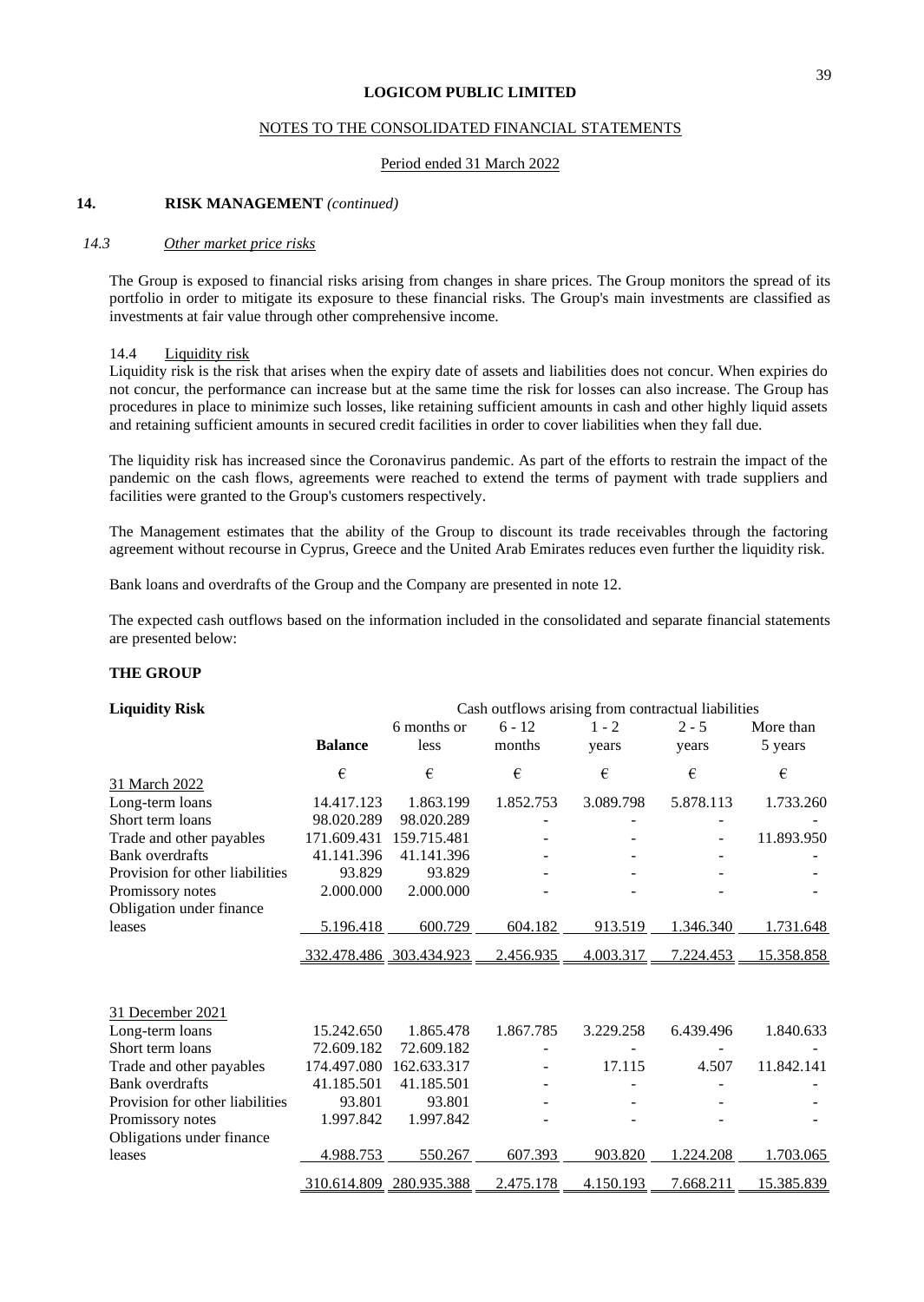## NOTES TO THE CONSOLIDATED FINANCIAL STATEMENTS

## Period ended 31 March 2022

## **14. RISK MANAGEMENT** *(continued)*

## *14.4 Liquidity risk (continued)*

## **THE COMPANY**

| <b>Liquidity Risk</b>     | Cash outflows arising from contractual liabilities |             |           |           |           |           |
|---------------------------|----------------------------------------------------|-------------|-----------|-----------|-----------|-----------|
|                           |                                                    | 6 months or | $6 - 12$  | $1 - 2$   | $2 - 5$   | More than |
|                           | <b>Balance</b>                                     | less        | months    | years     | years     | 5 years   |
|                           | €                                                  | €           | €         | €         | €         | €         |
| 31 March 2022             |                                                    |             |           |           |           |           |
| Long-term loans           | 8.339.482                                          | 1.355.849   | 1.342.905 | 2.063.034 | 3.577.694 |           |
| Short term loans          | 38.414.321                                         | 38.414.321  |           |           |           |           |
| Trade and other payables  | 21.393.338                                         | 21.393.338  |           |           |           |           |
| <b>Bank overdrafts</b>    | 20.387.377                                         | 20.387.377  |           |           |           |           |
| Promissory notes          | 2.000.000                                          | 2.000.000   |           |           |           |           |
| Obligations under finance |                                                    |             |           |           |           |           |
| leases                    | 376.504                                            | 64.462      | 66.940    | 138.861   | 106.241   |           |
|                           | 90.911.022                                         | 83.615.347  | 1.409.845 | 2.201.895 | 3.683.935 |           |
|                           |                                                    |             |           |           |           |           |
| 31 December 2021          |                                                    |             |           |           |           |           |
| Long-term loans           | 8.948.458                                          | 1.359.208   | 1.359.204 | 2.204.890 | 4.025.156 |           |
| Short term loans          | 35.838.206                                         | 35.838.206  |           |           |           |           |
| Trade and other payables  | 22.852.659                                         | 22.852.659  |           |           |           |           |
| <b>Bank</b> overdrafts    | 21.526.226                                         | 21.526.226  |           |           |           |           |
| Promissory notes          | 1.997.842                                          | 1.997.842   |           |           |           |           |
| Obligations under finance |                                                    |             |           |           |           |           |
| leases                    | 408.186                                            | 63.956      | 65.422    | 137.556   | 141.252   |           |
|                           | 91.571.577                                         | 83.638.097  | .424.626  | 2.342.446 | 4.166.408 |           |

## *14.5 Fair Value*

Items of the assets and liabilities of the Group and the Company, as these are classified in amortised cost or fair value are presented below:

Assets and liabilities in amortised cost: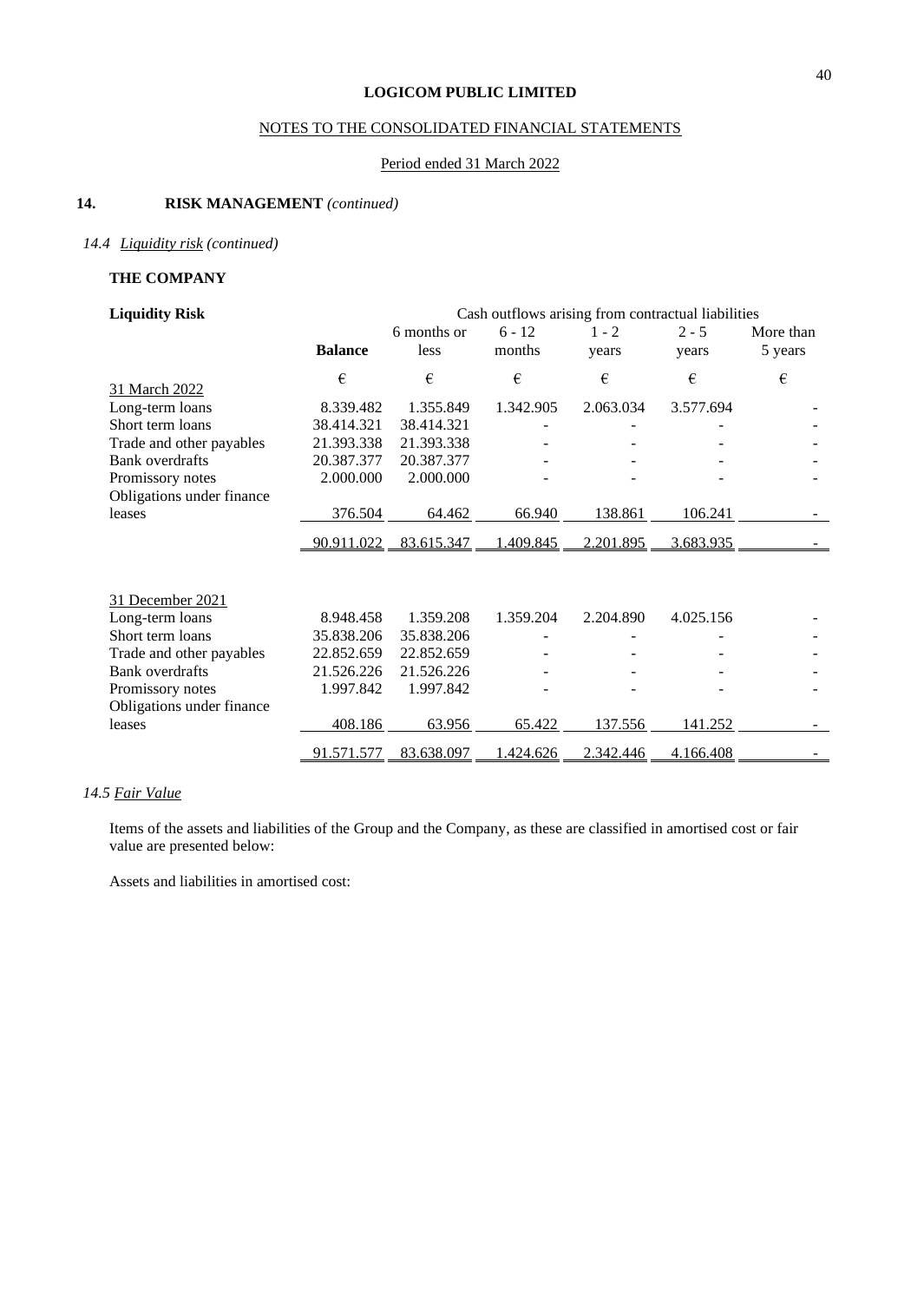## NOTES TO THE CONSOLIDATED FINANCIAL STATEMENTS

### Period ended 31 March 2022

## **14. RISK MANAGEMENT** *(continued)*

*14.5 Fair Value (continued)*

### **THE GROUP**

|                                 | 31 March<br>2022<br>€ | 31 December<br>2021<br>€ |
|---------------------------------|-----------------------|--------------------------|
| Trade and other receivables     | 275.162.033           | 266.021.905              |
| Cash and cash equivalents       | 33.302.131            | 40.515.953               |
| Long-term loans                 | (14.417.123)          | (15.242.650)             |
| Short term loans                | (98.020.289)          | (72.609.182)             |
| Bank overdrafts                 | (41.141.396)          | (41.185.501)             |
| Provision for other liabilities | (93.852)              | (93.801)                 |
| Trade and other payables        | (171.609.431)         | (174.497.080)            |
| Promissory notes                | (2.000.000)           | (1.997.842)              |
|                                 | (18.817.927)          | 911.802                  |

## **THE COMPANY**

|                                         | 31 March     | 31 December  |
|-----------------------------------------|--------------|--------------|
|                                         | 2022         | 2021         |
|                                         | €            | €            |
| Long-term loans to subsidiary companies | 27.879.550   | 27.562.770   |
| Balances with subsidiary companies      | 33.255.257   | 33.209.766   |
| Trade and other receivables             | 19.501.134   | 21.380.880   |
| Cash and cash equivalents               | 2.065.983    | 2.648.299    |
| Long-term loans                         | (8.339.482)  | (8.948.458)  |
| Short term loans                        | (38.414.321) | (35.838.206) |
| Bank overdrafts                         | (20.387.377) | (21.526.226) |
| Trade and other payables                | (21.393.338) | (22.852.659) |
| Promissory notes                        | (2.000.000)  | (1.997.842)  |
|                                         |              |              |
|                                         | (7.832.594)  | (6.361.676)  |

The fair values of the financial assets and liabilities of the Group and the Company are approximately the same as the amounts reported in the consolidated and separate financial statements at the end of year.

Assets and liabilities in fair value:

#### **THE GROUP**

|                                                              | 31 March   | 31 December |
|--------------------------------------------------------------|------------|-------------|
|                                                              | 2022       | 2021        |
|                                                              | €          | €           |
| Investments at fair value through profit and loss            | 14.943     | 14.943      |
| Investments at fair value through other comprehensive income | 10.050.143 | 11.725.167  |
| Land and buildings                                           | 18.837.180 | 18.793.508  |
| Derivative financial instruments                             | (6.251)    | (421.946)   |
|                                                              | 28.896.015 | 30.111.672  |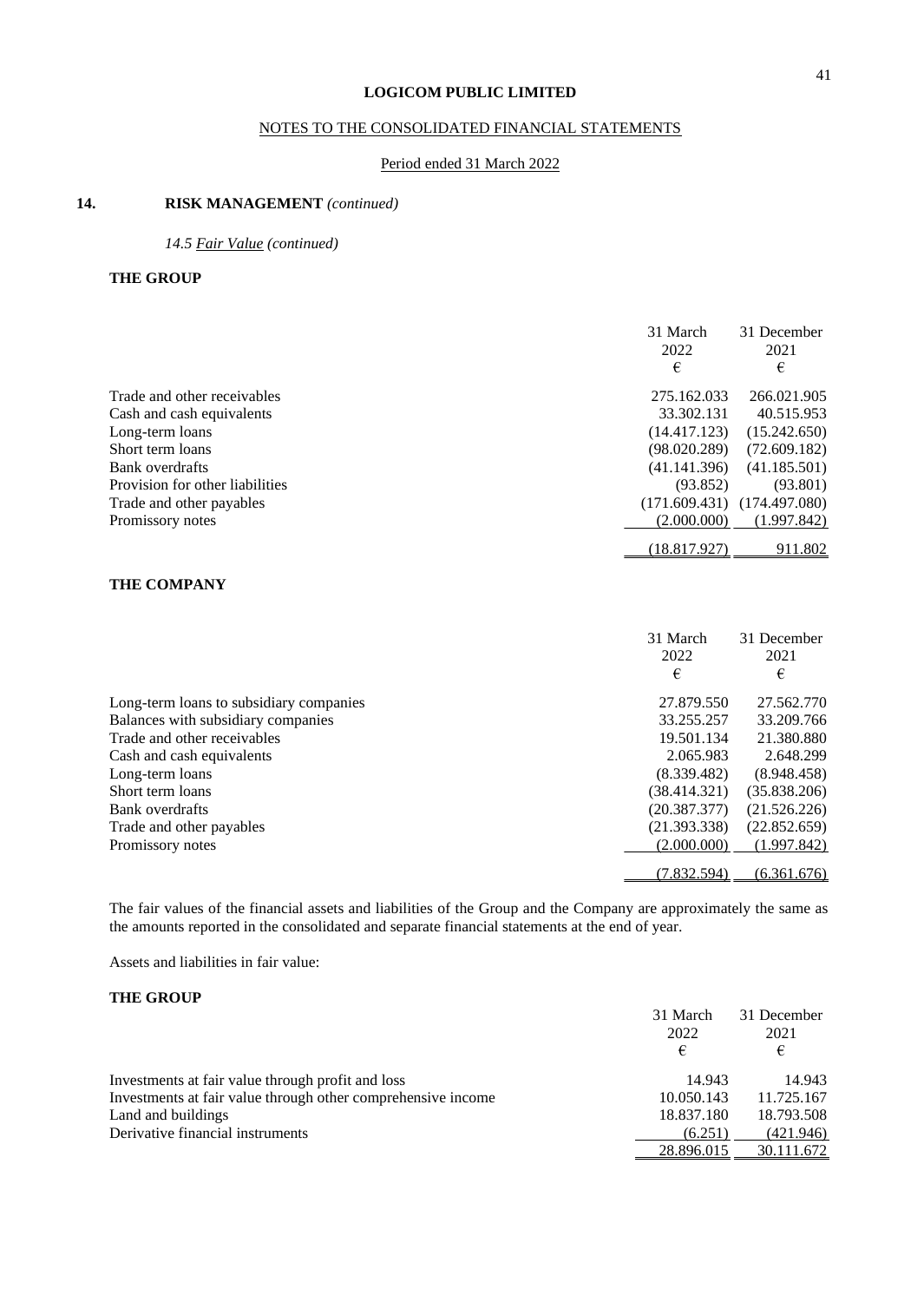#### NOTES TO THE CONSOLIDATED FINANCIAL STATEMENTS

#### Period ended 31 March 2022

#### **14. RISK MANAGEMENT** *(continued)*

*14.5 Fair Value (continued)*

#### **THE COMPANY**

|                                                   | 31 March<br>2022<br>€ | 31 December<br>2021<br>€ |
|---------------------------------------------------|-----------------------|--------------------------|
| Investments at fair value through profit and loss | 6.758                 | 6.758                    |
| Land and buildings                                | 3.202.443             | 3.261.782                |
| Derivative financial instruments                  | (302.084)             | (738.388)                |
|                                                   | 2.907.117             | 2.530.152                |

The table below analyses the financial assets carried at fair value, by the valuation method used to determine their value. The different levels have been defined as follows:

- Level 1: investments measured at fair value using quoted prices in active markets.
- Level 2: investments measured at fair value based on valuation models in which all significant inputs that significantly affect the fair value are based on observable market data.
- Level 3: investments measured at fair value based on valuation models in which all significant inputs that significantly affect the fair value are not based on observable market data.

#### **THE GROUP**

| 31 March 2022                                                                                | Level 1<br>€ | Level 2<br>€ | Level 3<br>€ | Total<br>€  |
|----------------------------------------------------------------------------------------------|--------------|--------------|--------------|-------------|
| <b>Financial assets and liabilities</b>                                                      |              |              |              |             |
| Investments at fair value through profit and loss<br>Investments at fair value through other | 14.943       |              |              | 14.943      |
| comprehensive income                                                                         | 10.050.143   |              |              | 10.050.143  |
| Land and buildings                                                                           |              |              | 18.837.180   | 18.837.180  |
| Derivative financial instruments                                                             |              | (6.251)      |              | (6.251)     |
| Total                                                                                        | 10.065.086   | (6.251)      | (1.099.306)  | (1.099.306) |
| 31 December 2021                                                                             | Level 1<br>€ | Level 2<br>€ | Level 3<br>€ | Total<br>€  |
| <b>Financial assets and liabilities</b>                                                      |              |              |              |             |
| Investments at fair value through profit and loss<br>Investments at fair value through other | 14.943       |              |              | 14.943      |
| comprehensive income                                                                         | 11.725.167   |              |              | 11.725.167  |
| Land and buildings                                                                           |              |              | 18.793.508   | 18.793.508  |
| Derivative financial instruments                                                             |              | (421.946)    |              | (421.946)   |
| Total                                                                                        | 11.740.110   | (421.946)    | 18.793.508   | 30.111.672  |

During the A' quarter of 2022, as well as 2021 there were no transfers between the two levels mentioned above.

The fair value of investments at fair value through profit and loss and through other comprehensive income is based on the stock exchange prices at the reporting date.

The determination of the fair value of the land and buildings is made with the assistance of independent qualified appraisers using various valuation methods and assumptions which are mainly based on the market conditions at each valuation date.

The determination of the fair value of the derivative financial instruments is based on monitoring tools of the active markets of foreign currencies. The Company enters into derivate contracts for the purchase of foreign exchange at pre-specified prices for future delivery in order to reduce foreign exchange risk, using derivative financial instruments such as fixed forward contracts, flexible forward contracts and open-ended contracts.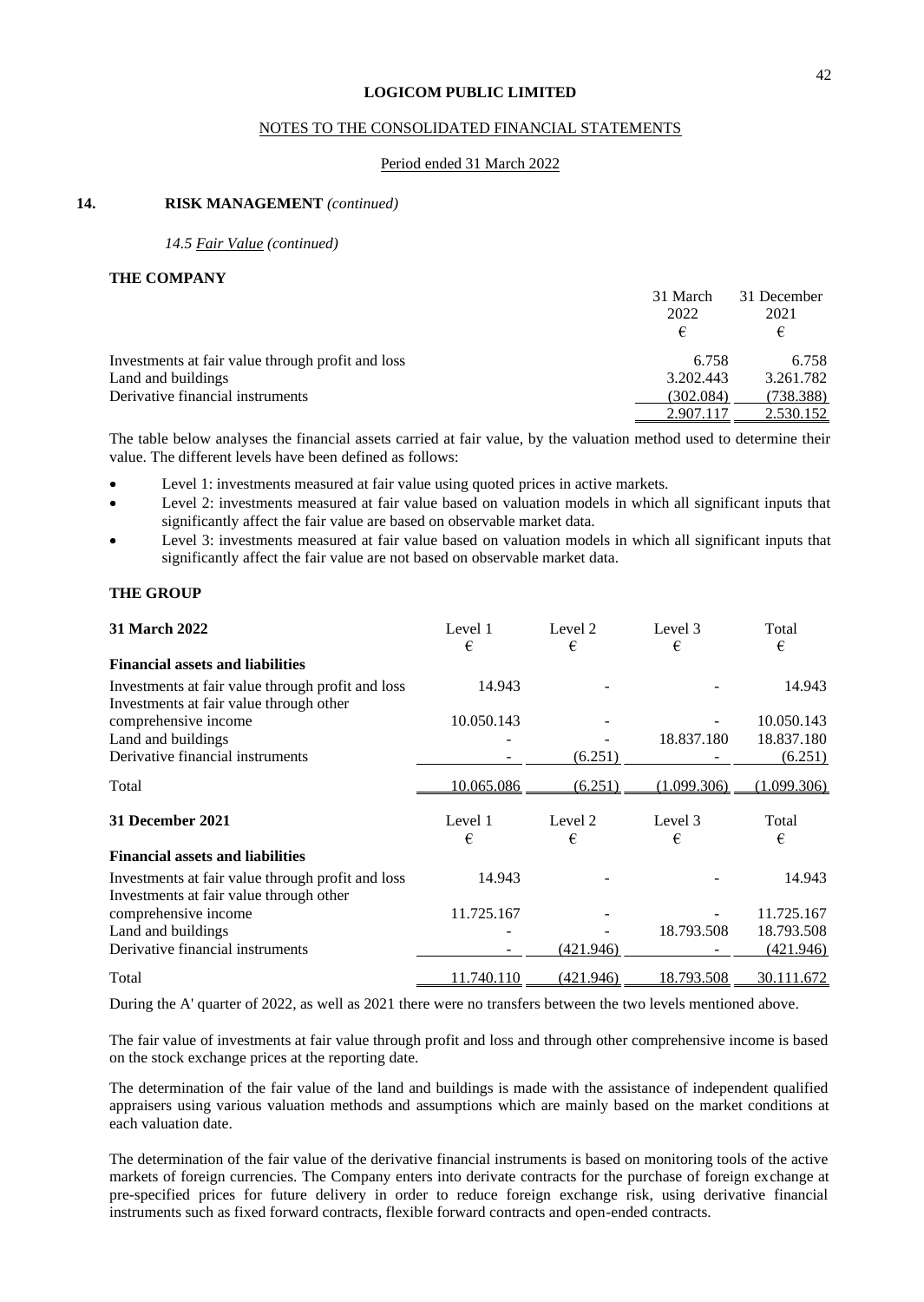### NOTES TO THE CONSOLIDATED FINANCIAL STATEMENTS

#### Period ended 31 March 2022

#### **14. RISK MANAGEMENT** *(continued)*

*14.5 Fair Value (continued)*

#### **THE COMPANY**

| <b>31 March 2022</b>                              | Level 1<br>€ | Level 2<br>€ | Level 3<br>€ | Total<br>€  |
|---------------------------------------------------|--------------|--------------|--------------|-------------|
| <b>Financial assets and liabilities</b>           |              |              |              |             |
| Investments at fair value through profit and loss | 6.758        |              |              | 6.758       |
| Land and buildings                                |              |              | 3.202.443    | 3.202.443   |
| Derivative financial instruments                  |              | (302.084)    |              | (302.084)   |
| Total                                             | 6.758        | (302.084)    | (1.144.764)  | (1.144.764) |
| 31 December 2021                                  | Level 1      | Level 2      | Level 3      | Total       |
|                                                   | €            | €            | €            | €           |
| <b>Financial assets and liabilities</b>           |              |              |              |             |
| Investments at fair value through profit and loss | 6.758        |              |              | 6.758       |
| Land and buildings                                |              |              | 3.261.782    | 3.261.782   |
| Derivative financial instruments                  |              | (738.388)    |              | (2.351.275) |
| Total                                             | 6.758        | (738.388)    | 3.261.782    | 2.530.152   |

#### *14.6 Capital Management*

The Group's and the Company's management has as a principle the maintenance of a strong capital base for the support of the credibility and trust of the investors and creditors as well as the market as a whole. Management monitors continuously the return on equity.

In order to maintain or change the share capital structure, the Group may adjust the amount of dividends paid to shareholders, return capital to shareholders or issue new shares.

The Group monitors capital on the basis of the gearing ratio. This ratio is calculated as net debt divided by total capital. Net debt is calculated as total borrowings, minus cash and cash equivalents. Total capital is calculated as ''equity'' as shown in the consolidated statement of financial position plus net debt.

The gearing ratio is as follows:

|                                           | <b>THE GROUP</b> |              | THE COMPANY   |             |
|-------------------------------------------|------------------|--------------|---------------|-------------|
|                                           | Period ended     | 31 December  | Period ended  | 31 December |
|                                           | 31 March 2022    | 2021         | 31 March 2022 | 2021        |
|                                           | €                | €            | €             | €           |
| Total borrowings                          | 155.578.808      | 131.035.175  | 67.141.180    | 68.310.732  |
| Less: Cash and cash equivalents (Note 10) | (33.302.131)     | (40.515.953) | (2.065.983)   | (2.648.299) |
| Net debt                                  | 122.276.677      | 90.519.222   | 65.075.197    | 65.662.433  |
| Total equity                              | 206.447.040      | 198.832.381  | 50.297.636    | 50.984.193  |
|                                           |                  |              |               |             |
| <b>Gearing ratio</b>                      | 0.59             | 0.46         | 1.29          | 1,29        |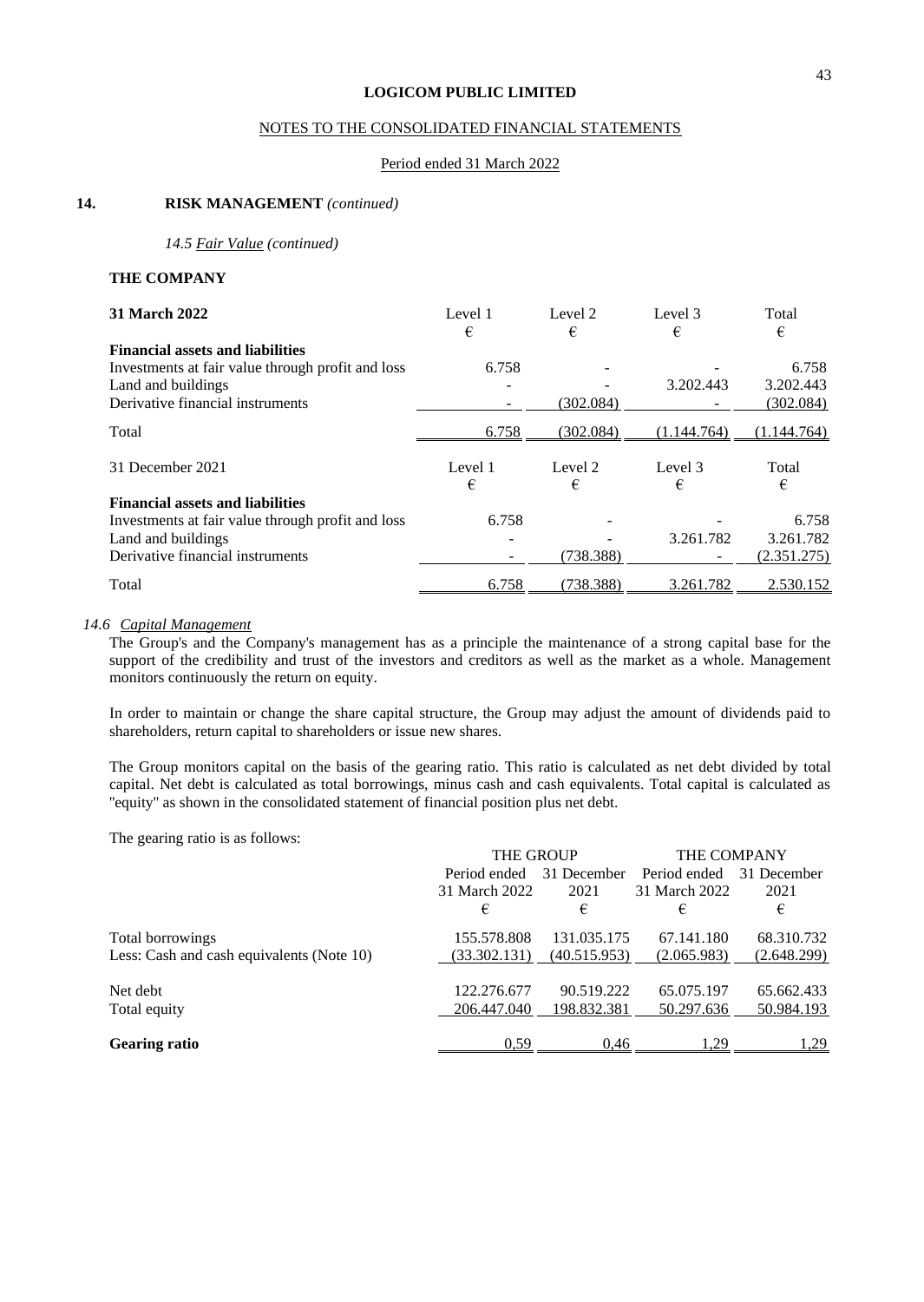### NOTES TO THE CONSOLIDATED FINANCIAL STATEMENTS

#### Period ended 31 March 2022

#### **15. DIRECTORS' INTEREST**

The percentage of the share capital of the Company that was held by each member of the Board of Directors, directly or indirectly, is as follows:

|                                  | 31/03/2022    | 14/06/2022    |
|----------------------------------|---------------|---------------|
|                                  | Fully paid    | Fully paid    |
|                                  | <b>Shares</b> | <b>Shares</b> |
|                                  | $\%$          | $\%$          |
| Varnavas Irinarchos <sup>1</sup> | 51,55         | 51,55         |
| Takis Klerides <sup>2</sup>      | 0.55          | 0.55          |
| George Papaioannou <sup>3</sup>  | 1.09          | 1,09          |
| Anthoulis Papachristoforou       | 0.76          | 0.76          |
| Anastasios Athanasiades          | 0,07          | 0.07          |
| <b>Andreas Constantinides</b>    |               |               |
| Christoforos Hadjikyprianou      |               |               |
| Neoclis Nicolaou                 |               |               |
|                                  |               |               |

1. The indirect ownership of Mr. Varnavas Irinarchos on 14 June 2022 of 51,55% arises from the participation of the company Edcrane Ltd.

2. The direct ownership of Mr. Takis Klerides on 14 June 2022 is 0,28% and the indirect ownership, which arises from the participation of his daughter Mrs. Pamela Klerides, is 0,27%.

3. The direct ownership of Mr. George Papaioannou on 14 June 2022 is 1,08% and the indirect ownership, which arises from the participation of his sons Mr. Christos Papaioannou is 0,0034% and Mr. Alexandros Papaioannou is 0,0034%.

#### **16. SHAREHOLDERS' INTEREST**

The shareholders who held, directly or indirectly, more than 5% of the share capital of the Company were as follows:

|                                  | 31/03/2022 | 14/06/2022 |
|----------------------------------|------------|------------|
|                                  | $\%$       | $\%$       |
| Varnavas Irinarchos <sup>1</sup> | 51.55      | 51.55      |
| Demetra Holdings Plc             | 10.28      | 10.28      |

1. The indirect ownership of Mr. Varnavas Irinarchos on 14 June 2022 arises through the company Edcrane Ltd. The ultimate parent company of the Group is Takero Limited which holds 100% of Edcrane's Ltd shares.

#### **17. DIRECTORS' CONTRACTS**

No important contract exists or existed at the end of the financial year and at the date of issuing the financial statements in which the members of management, their spouses or their underage children have or had, direct or indirect significant interest, except from the employment contracts of Mr. Varnavas Irinarchos and Mr. Anthoulis Papachristoforou.

#### **(1) Contract of Mr. Varnavas Irinarchos, Managing Director**

Employment contract as Managing Director of the Company for two years from 1 January 2005, with annual salary (13 months) of  $\epsilon$ 93.973 which will be increasing at a proportion equal to the annual rate of inflation, as determined by the annual index on 31 January each year or at a rate equal to 4% over his last salary, whichever is higher. For 2021 the annual salary of the Managing Director was €151.200. The Company will also pay annually (12 months) for entertainment expenses an amount of  $E$ 25.629, that will be increasing in every following annual period at a proportion equal to the rate of inflation, as determined by the annual index on 31 January each year or at a rate equal to 4%, whichever is higher. For 2021 the allowance for entertainment expenses amounted to  $£25.000.$ 

In addition, the Company provides to the Director an appropriate vehicle and covers all related expenses. The contract was renewed for one year from 1 January 2022, with an annual salary (13 months) of  $\epsilon$ 150.000. The Company will also pay annually (12 months), for entertainment expenses the amount of  $\epsilon$ 25.000.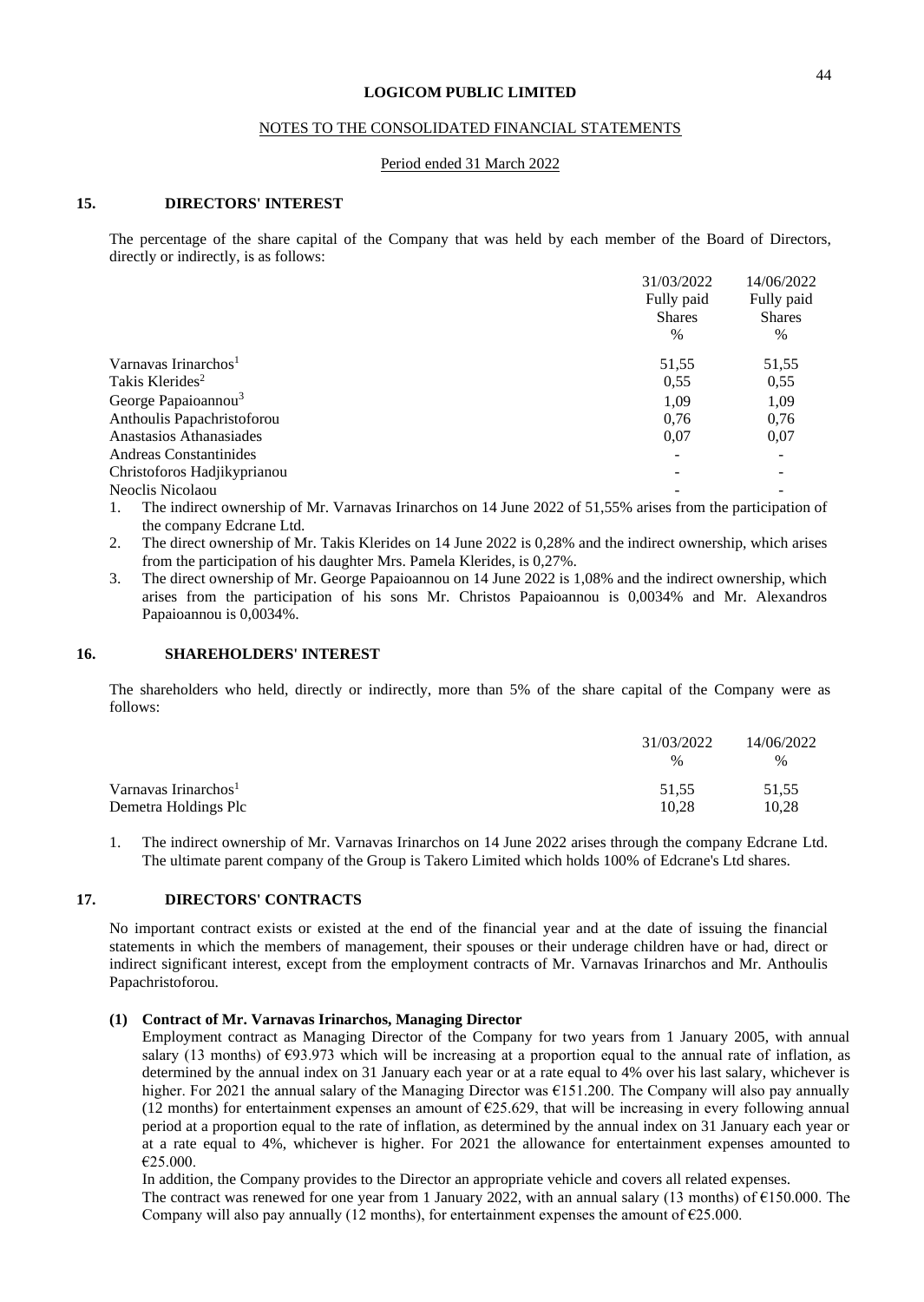### NOTES TO THE CONSOLIDATED FINANCIAL STATEMENTS

#### Period ended 31 March 2022

#### **17. DIRECTORS' CONTRACTS** *(continued)*

 Mr. Varnavas Irinarchos is committed not to form, assist or take part in any way in the incorporation of a company or business, which performs operations similar or competitive to the operations of the Company during his employment and for at least five years after his departure from the Company. Mr. Varnavas Irinarchos accepts that this constraint is by no means in contrast with the general principle of Restraint of Trade, and that it is considered reasonable as the employee benefited from the bonus issue of shares during the listing of the Company in the CSE.

#### **(2) Contract of Mr. Anthoulis Papachristoforou, Group Financial Controller**

In 2021 the annual salary of Mr. Anthoulis Papachristoforou amounted to €197.000, plus bonus of €50.000 and the allowance for entertainment expenses amounted to  $€24.000$ . The remuneration of Mr. Anthoulis Papachristoforou for 2022 will be the same as 2021. The Company provides to the Director an appropriate vehicle and covers all related expenses.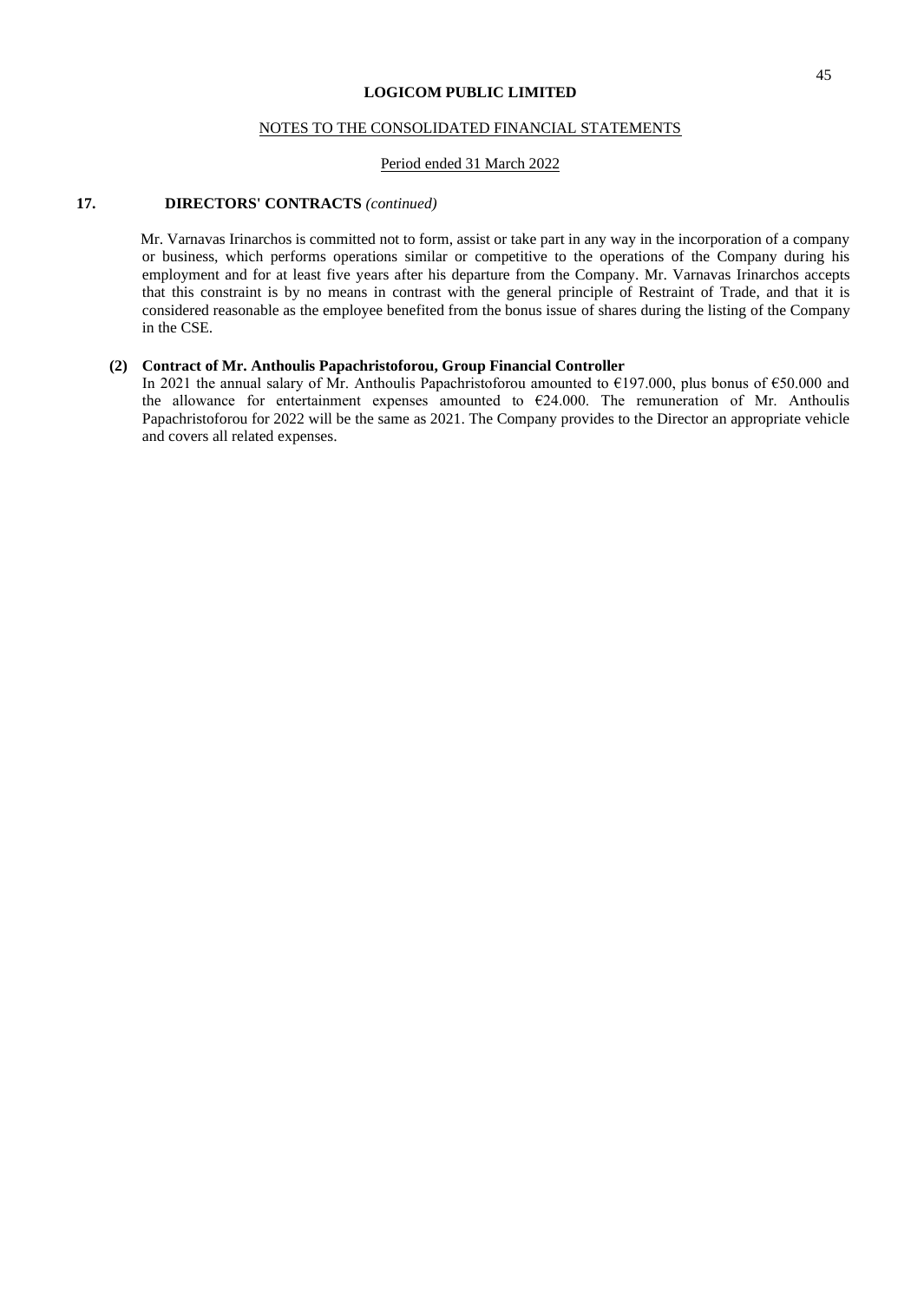#### NOTES TO THE CONSOLIDATED FINANCIAL STATEMENTS

#### Period ended 31 March 2022

#### **18. CONTINGENCIES AND LITIGATIONS**

The most important guarantees are as follows:

- (1) The Company has provided a bank guarantee of up to USD 4.000.000 ( $63.603.279$ ) to a foreign supplier for providing a trading credit facility. This guarantee is valid from 08 June 2021 until 18 August 2022. The guarantee was increased on 09 February 2022 for an amount up to USD 4.400.000 ( $\epsilon$ 3.963.607).
- (2) The Company has provided a second bank guarantee of up to USD 400.000 (€360.328) to a second foreign supplier for providing a trading credit facility. This guarantee is valid from 18 August 2021 until 18 August 2022.
- (3) The Company has provided a third bank guarantee of up to EUR 1.500.000 to a third foreign supplier for providing a trading credit facility. This guarantee is valid from 11 August 2021 until 11 August 2022.
- (4) The Company has provided a fourth bank guarantee of up to EUR450.000 to a fourth foreign supplier for providing a trading facility. This guarantee is valid from 11 August 2021 until 11 August 2022.
- (5) The Company has provided a fifth bank guarantee of up to USD 800.000 (€720.656) to a fifth supplier for providing a trading facility. This guarantee is valid from 15 April 2022 until 15 April 2023.
- (6) The Company has provided a sixth bank guarantee of up to USD 3.000.00 ( $\epsilon$ 2.702.459) to a sixth foreign supplier for providing a trading facility. This guarantee is valid from 15 April 2022 until 15 April 2023.
- (7) The Company has provided a seventh bank guarantee of up to USD 300.000 ( $\epsilon$ 270.246) to a seventh foreign supplier for providing a trading facility. This guarantee is valid from 25 April 2021 until 15 April 2022. This guarantee was not renewed.
- (8) The Company has provided an eighth guarantee of up to USD 150.000 ( $\epsilon$ 135.123) to an eighth foreign supplier for providing a trading facility. The guarantee is valid from 25 April 2021 until 15 April 2022. This guarantee was renewed until 15 April 2023.
- (9) Companies of the Group have provided bank guarantees in order to participate to government projects and private sector projects.
- (10) Verendrya Ventures Ltd committed not to request repayment of the loan receivable from M.N. Larnaca Desalination Co. Ltd for the following 12 months or until it becomes possible without affecting the company's ability to continue to operate as a going concern.
- (11) The Company committed to provide financial and other assistance to Verendrya Ventures Ltd, to the extent of its participation in the company, which will enable it to continue its activities and meets its obligation as they fall due. As part of the financial assistance provided, the Company has also committed not to claim repayment of the amounts due from Verendrya Ventures Ltd, until the company has the necessary liquidity.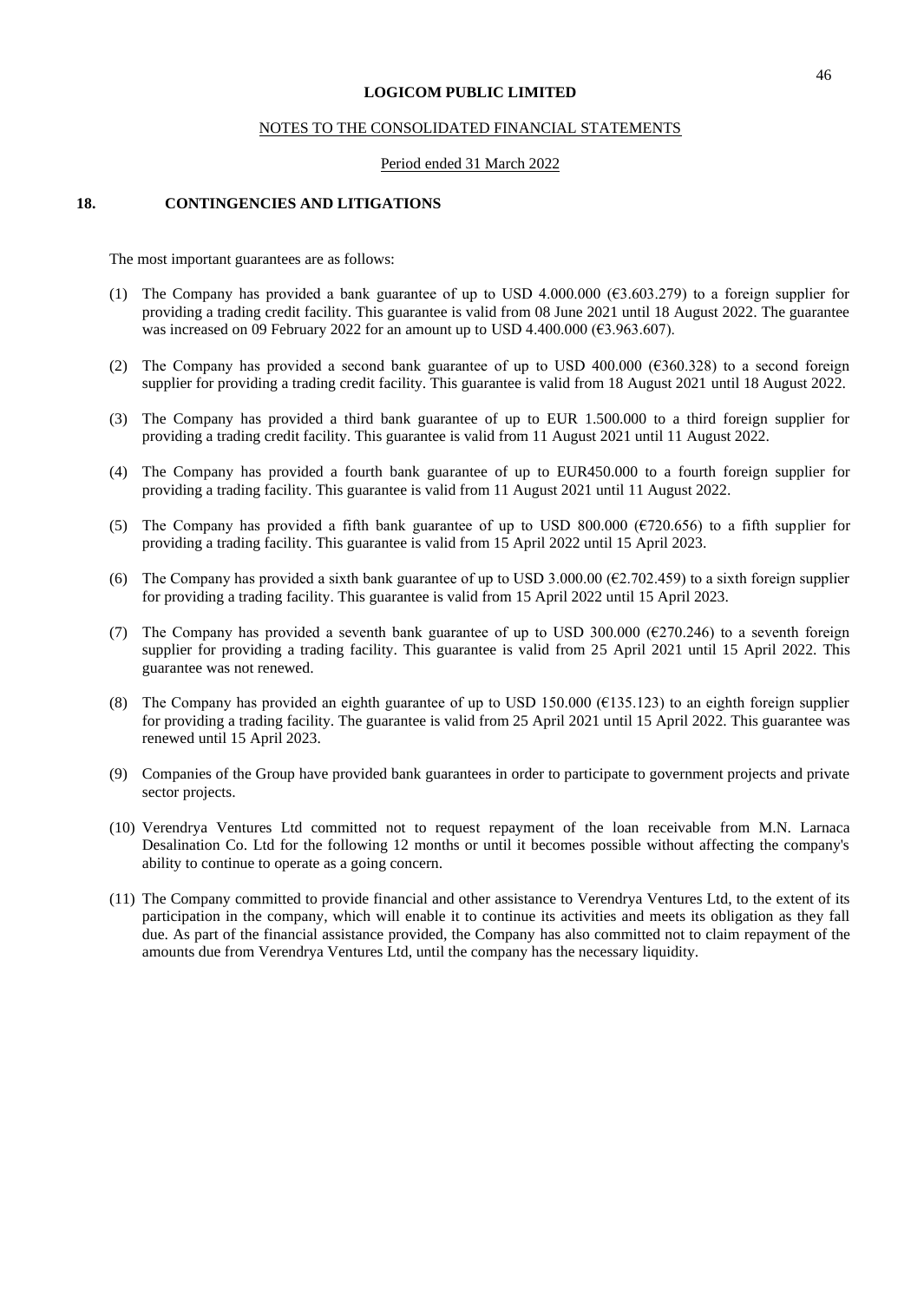#### NOTES TO THE CONSOLIDATED FINANCIAL STATEMENTS

#### Period ended 31 March 2022

#### **18. CONTINGENCIES AND LITIGATIONS** *(continued)*

In December 2018, the subsidiary company Logicom Saudi Arabia LLC in Saudi Arabia ("the company"), received notice of Zakat and Income tax assessments from the General Authority of Zakat and Tax ("GAZT") relating to the years 2010 2014. The total claim is additional tax and Zakat of  $\epsilon$ 2,4m (SAR10,3 m), plus additional penalties to be computed when the tax is settled. In February 2019 the company has filed an objection in response to the claim and in September 2019 received a negative response. In November 2019 the Company contacted the General Secretariat of Tax Affairs ('GSTC') and expects a response on this matter.

In October 2020 the General Secretariat of Tax Affairs ('GSTC') asked the company to resubmit its position in writing, which the company did. The General Secretariat of Tax Affairs ('GSTC') should have submitted its assessment, however, the company has not received any response on the matter.

As there was a tax amnesty, to avoid fines and other charges, the Company paid the corporate tax on 31 March 2021 in protest. At the moment the company considers that it is possible to recover the amount and for this reason did not recognise any provision. In May 2021, The General Secretariat of Tax Affairs ("GSTC") issued a decision in favor of the company, accepting most of its positions. Both the company and the General Authority of Zakat and Tax have appealed but a date has not yet been set by the appeals committee of the tax authorities. At this time the company considers that it is possible to recover the amount and for this reason did not proceed with a forecast.

The company has submitted the Zakat and Income tax forms up to 2021 and is expecting the assessment of the local authorities.

Apart from the tax liabilities that have already been accounted for in the consolidated and separate financial statements, based on the existing information, it is possible that additional tax liabilities may arise during the examination of the tax and other affairs of the companies of the Group.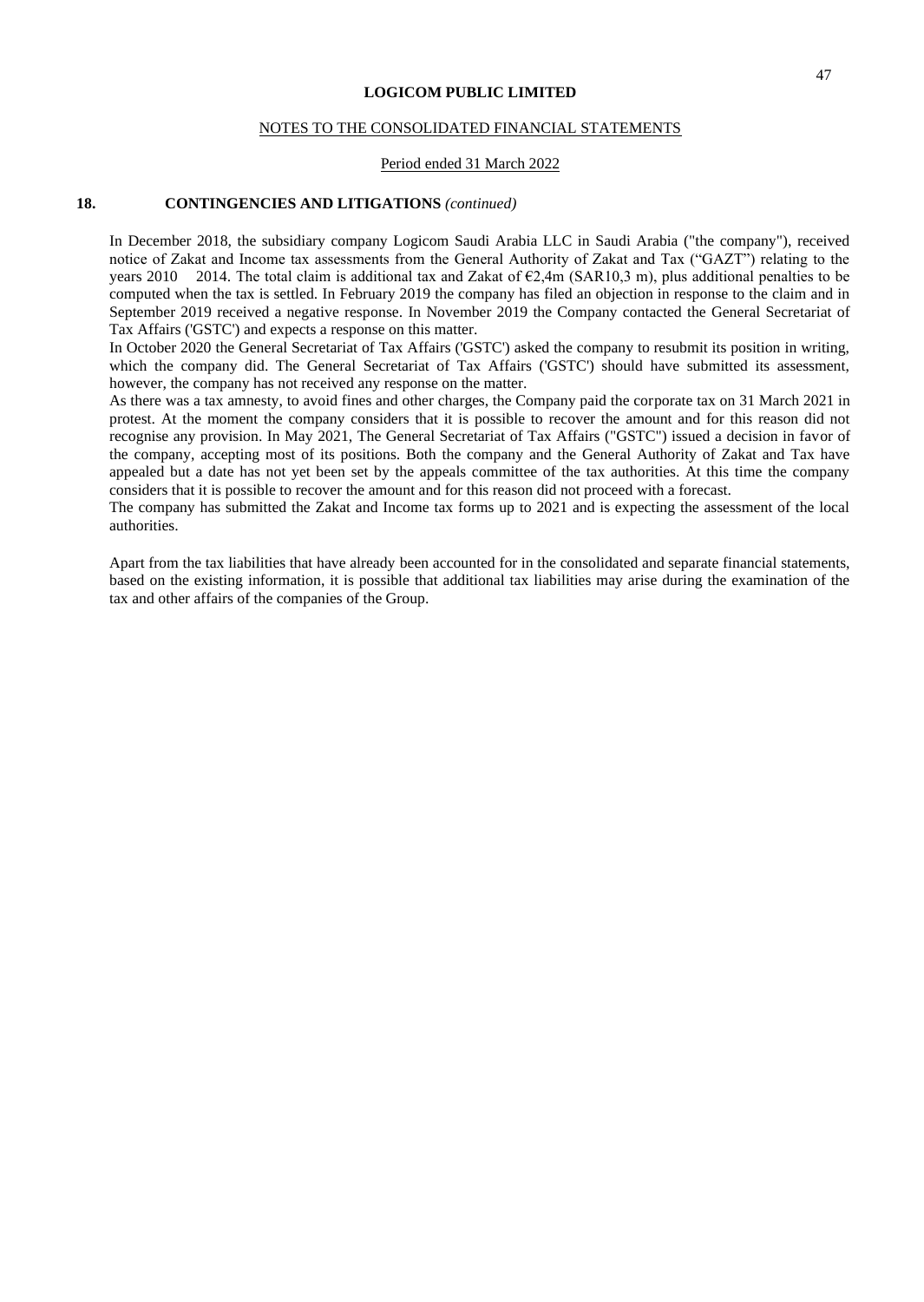### NOTES TO THE CONSOLIDATED FINANCIAL STATEMENTS

#### Period ended 31 March 2022

#### **19. RELATED PARTY TRANSACTIONS**

The companies of the Group buy and sell goods and services according to their needs from other Group companies. Transactions are made in the context of commercial practices related to intragroup transactions in the relevant operating activities.

Logicom Public Limited and Logicom FZE charge their subsidiary companies with a fee for administration services and financing cost.

## **i. Transactions and balances between Group Companies**

The amounts charged by Logicom Public Limited to its subsidiary companies for administration services were as follows:

## **Administration services**

|                                                    | Period ended Period ended   |         |
|----------------------------------------------------|-----------------------------|---------|
|                                                    | 31 March 2022 31 March 2021 |         |
|                                                    | €                           | €       |
| Logicom Solutions Limited                          | 26.750                      | 33.978  |
| Newcytech Business Solutions Ltd                   | 36.668                      | 43.602  |
| <b>ENET Solutions Logicom S.A.</b>                 | 116.090                     | 133.240 |
| Logicom Saudi Arabia LLC                           | 245.656                     | 204.627 |
| Logicom FZE                                        | 425.209                     | 371.885 |
| <b>ICT Logicom Solutions SA</b>                    | 6.295                       | 6.987   |
| Logicom Information Technology Distribution s.r.l. | 89.174                      | 79.807  |
| Logicom Italia s.r.l.                              | 35.951                      | 36.955  |
| Logicom Jordan LLC                                 | 40.767                      | 37.231  |
|                                                    | 1.022.560                   | 948.312 |

The amounts charged by Logicom Public Ltd to its subsidiary companies for interest were as follows:

### **Interest**

|                                                    | Period ended Period ended<br>31 March 2022 31 March 2021 |         |
|----------------------------------------------------|----------------------------------------------------------|---------|
|                                                    | €                                                        | €       |
| Logicom Saudi Arabia LLC                           | 29.006                                                   | 32.813  |
| Logicom Information Technology Distribution s.r.l. | 86.250                                                   | 75.000  |
| Logicom Italia s.r.l.                              | 23,000                                                   | 28.125  |
| Logicom Jordan LLC                                 |                                                          | 9.375   |
|                                                    | 138.256                                                  | 145.313 |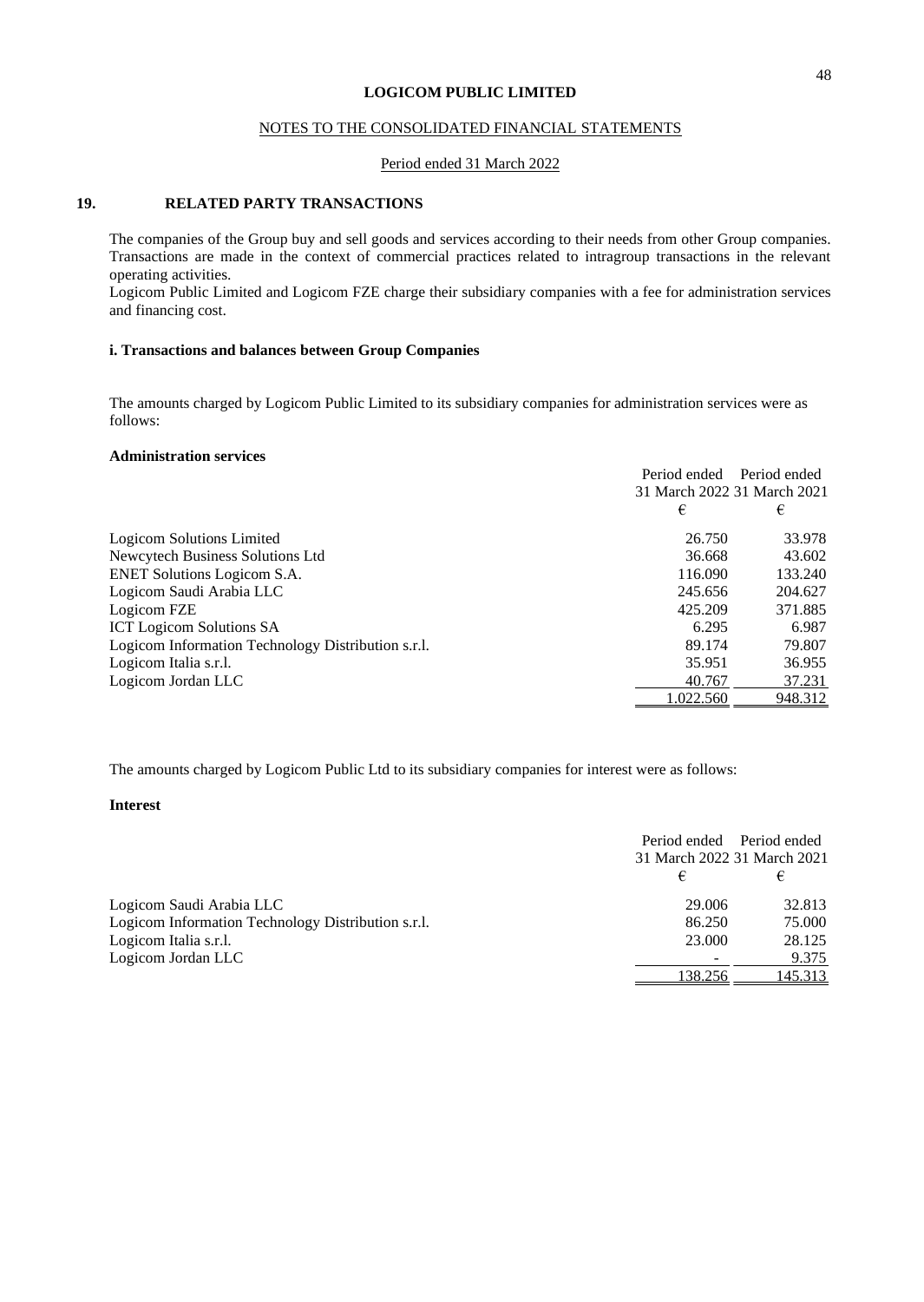### NOTES TO THE CONSOLIDATED FINANCIAL STATEMENTS

#### Period ended 31 March 2022

## **19. RELATED PARTY TRANSACTIONS** *(continued)*

The sales made by Logicom Public Ltd to its subsidiary companies were as follows:

#### **Sales**

|                                                    | March 2022<br>€ | Period ended 31 Period ended 31<br>March 2021<br>€ |
|----------------------------------------------------|-----------------|----------------------------------------------------|
| Logicom Solutions Limited                          | 349.583         | 1.505.548                                          |
| Newcytech Business Solutions Ltd                   | 1.638.142       | 1.475.812                                          |
| <b>ENET Solutions Logicom S.A.</b>                 | 4.407.281       | 3.354.231                                          |
| Logicom Jordan LLC                                 | 857.865         | 576.154                                            |
| Logicom (Middle East) SAL                          | 9.397           | 6.666                                              |
| Logicom FZE                                        |                 | 73.149                                             |
| Logicom Italia s.r.l.                              | 4.968           | 6.070                                              |
| Logicom Information Technology Distribution s.r.l. | 1.765.607       | 2.002.196                                          |
| Logicom Saudi Arabia LLC                           |                 | 792                                                |
| Logicom Distribution Egypt LLC                     | 45.133          |                                                    |

The balances between Logicom Public Ltd and its subsidiary companies in the books of the parent company were as follows:

#### **Long-term loans to subsidiary companies:**

|                                    | Period ended 31<br>March 2022<br>€ | 31 December<br>2021<br>€ |
|------------------------------------|------------------------------------|--------------------------|
| <b>ENET Solutions Logicom S.A.</b> | 2.307.900                          | 2.262.052                |
| Logicom (Middle East) SAL          | 4.302.585                          | 4.217.111                |
| Logicom FZE                        | 2.670.570                          | 2.617.517                |
| Logicom Jordan LLC                 | 2.752.995                          | 2.698.305                |
| Verendrya Ventures Ltd             | 17.840.534                         | 17.762.819               |
|                                    | 29.874.584                         | 29.557.804               |
| Expected credit losses             | (1.995.034)                        | (1.995.034)              |
|                                    | 27.879.550                         | 27.562.770               |
|                                    |                                    |                          |

There is no written agreement between the parent and the subsidiary companies, regarding the long term loans receivable from the subsidiary companies. The loans bear no interest and there is no fixed repayment date. The loans are recognised according to the provisions of IAS 21.

The long term loan with the subsidiary company Verendrya Ventures Limited, relates to a contract for the financing of the operations of the desalination units in Larnaka and Episkopi. The loan bears an annual interest of 1,75% (2021: 1,75%) and has no fixed repayment date.

Taking into consideration the expected future cash flows of the subsidiary company, which consists of the expected future cash flows of the desalination company in Larnaca as well as those of the company that has undertaken the same project of the desalination unit in Limassol no impairment has been recognised for the loan with the subsidiary company Verendrya Ventures Limited. The determination of the expected future cash flows is based on estimates, judgements and assumptions that were applied by the management of Verendrya Ventures Limited.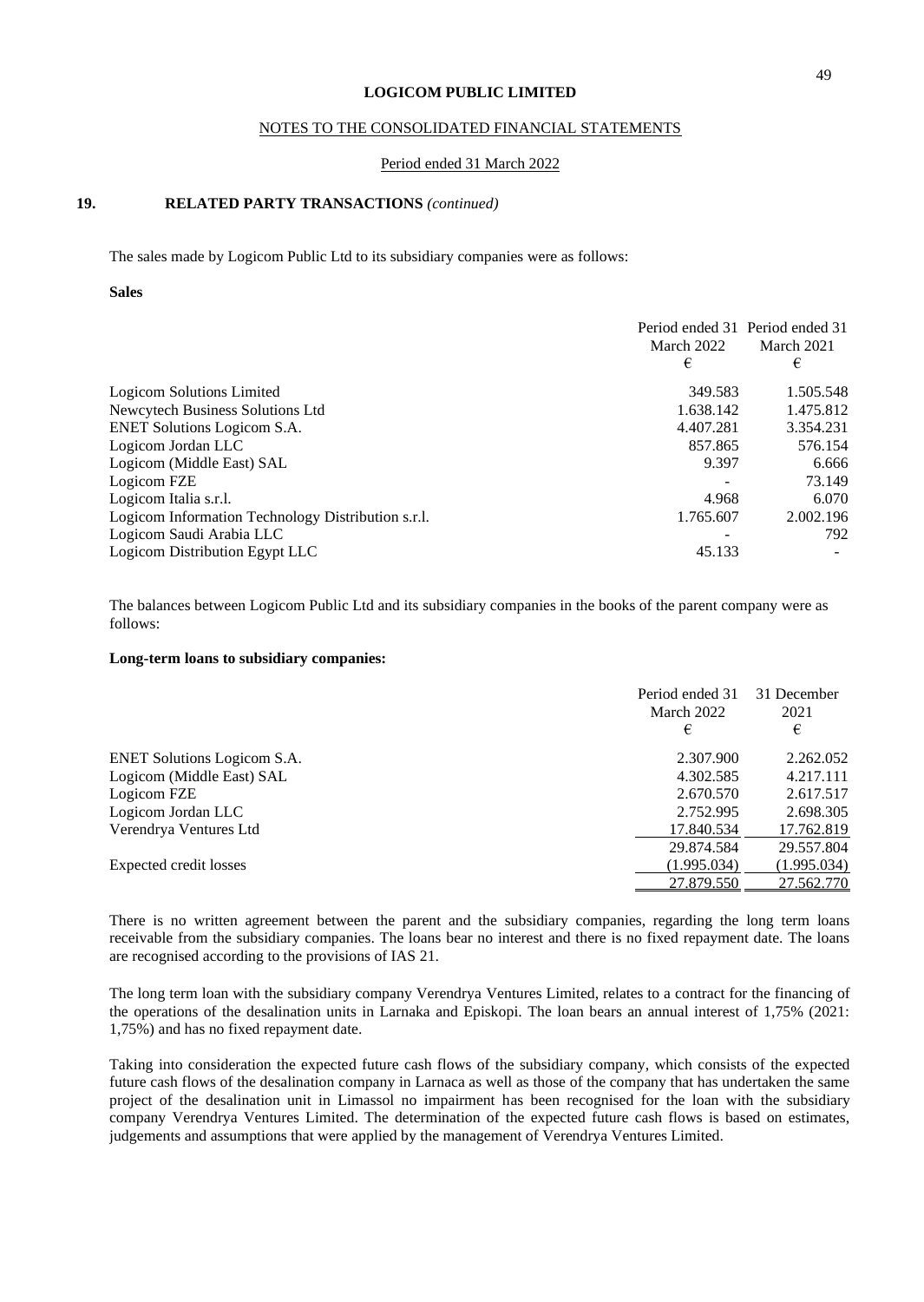## NOTES TO THE CONSOLIDATED FINANCIAL STATEMENTS

## Period ended 31 March 2022

## **19. RELATED PARTY TRANSACTIONS** *(continued)*

## **Balances with subsidiary companies**

|                                              | Nature of transactions | 31 March 2022<br>€ | 31 December 2021<br>€ |
|----------------------------------------------|------------------------|--------------------|-----------------------|
|                                              |                        | Debit/             | Debit/                |
|                                              |                        | (Credit)           | (Credit)              |
| Logicom (Overseas) Limited                   | Other                  | (275.077)          | (282.218)             |
| Netcom Limited                               | Other                  | 128.054            | 128.054               |
| <b>Logicom Solutions Limited</b>             | Trading                | (1.515.610)        | (822.127)             |
| Logicom Services Ltd                         | Financing              | 27.357.713         | 27.354.222            |
| ENET Solutions Logicom S.A.                  | Trading                | 1.578.051          | 4.189.025             |
| Newcytech Business Solutions Ltd             | Trading                | (710.576)          | 345.024               |
| <b>ICT Logicom Solutions SA</b>              | Other                  | (110.751)          | (117.046)             |
| Logicom Jordan LLC                           | Trading                | (2.475.187)        | (2.089.668)           |
| Logicom (Middle East) SAL                    | Trading/Financing      | (549.907)          | (585.293)             |
| Logicom FZE                                  | Trading/Financing      | (26.821.721)       | (18.997.267)          |
| Logicom Italia s.r.l.                        | Trading/Financing      | 4.018.905          | 4.868.957             |
| Logicom Saudi Arabia LLC                     | Trading/Financing      | 12.581.351         | 628.129               |
| <b>Logicom Information Technology</b>        | Trading                |                    |                       |
| Distribution s.r.l.                          |                        | 18.541.950         | 17.245.467            |
| Logicom Trading & Distribution LLC           | Trading                | (2.181)            |                       |
| Logicom Distribution Germany GmbH            | Other                  | (575.684)          | (620.332)             |
| Najada Holdings Limited                      | Financing              | 1.970.927          | 1.827.655             |
| Logicom Egypt LLC                            | Other                  | 47.178             |                       |
| Verendrya Ventures Ltd                       | Financing              | 243.949            | 243.259               |
| <b>Elogicomnet Morocco Distribution SARL</b> | Financing              | (6.555)            | 63.496                |
|                                              |                        | 33.424.829         | 33.379.337            |
| Expected credit losses                       |                        | (169.572)          | (169.572)             |
|                                              |                        | 33.255.257         | 33.209.765            |

The above balances are repayable according to the nature of each transaction.

## **Balances with joint ventures**

|                                   | 31 March<br>2022<br>€ | 31 December<br>2021<br>€ |
|-----------------------------------|-----------------------|--------------------------|
|                                   | Debit/                | Debit/                   |
|                                   | (Credit)              | (Credit)                 |
| M.N. E.P.C Water Co.              | (350)                 | (350)                    |
| M.N. Larnaca Desalination Co. Ltd | 31.764                | (18.357)                 |
| M.N. Limassol Water Co. Ltd.      | 35.963                | (16.204)                 |
|                                   | 67.377                | (34.911)                 |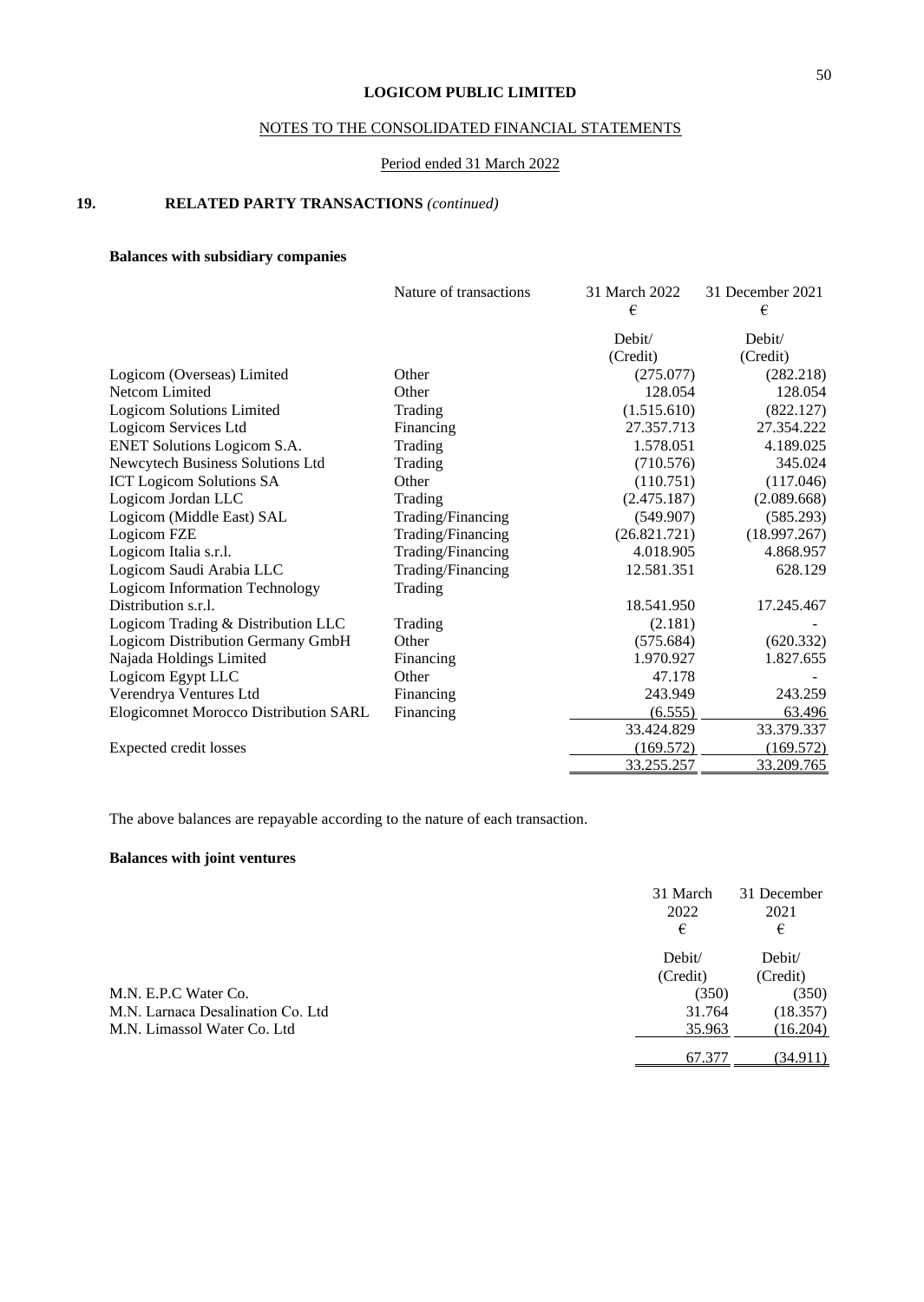## NOTES TO THE CONSOLIDATED FINANCIAL STATEMENTS

#### Period ended 31 March 2022

## **19. RELATED PARTY TRANSACTIONS** *(continued)*

The sales made by Logicom FZE to Group companies were as follows:

### **Sales**

|                                           | March 2022<br>€ | Period ended 31 Period ended 31<br>March 2021<br>€ |
|-------------------------------------------|-----------------|----------------------------------------------------|
| Logicom Public Limited                    | 1.943           | 17.509                                             |
| Logicom Jordan LLC                        | 322.792         | 363.581                                            |
| Logicom (Middle East) SAL                 | 65.500          | 89.470                                             |
| Logicom Dubai LLC                         | 24.951.696      | 20.860.980                                         |
| Logicom Saudi Arabia LLC                  | 2.170.452       | 1.842.066                                          |
| Logicom Kuwait for Computer Company W.L.L | 4.952.097       | 1.745.214                                          |
| Logicom Trading & Distribution LLC        | 3.183.080       | 2.023.267                                          |
| Logicom LLC                               | 5.290.743       | 3.414.278                                          |
| Logicom Bahrain W.L.L                     | 922.156         | 403.130                                            |
|                                           |                 |                                                    |

The sales made by ENET Solutions Logicom S.A. to Group companies were as follows:

#### **Sales**

|                                                    | Period ended 31 Period ended 31<br>March 2022 | March 2021 |
|----------------------------------------------------|-----------------------------------------------|------------|
|                                                    |                                               |            |
|                                                    | €                                             | €          |
| Logicom Public Limited                             | 1.817.105                                     | 1.513.525  |
| <b>ICT Logicom Solutions SA</b>                    | 19.155                                        | 5.545      |
| Logicom Information Technology Distribution s.r.l. | 301.643                                       | 135.308    |
| Logicom LLC                                        |                                               | 60.950     |
| Logicom Solutions Limited                          |                                               | 1.430      |
| Logicom Italia s.r.l.                              | 35.297                                        | 48.870     |

The sales made by Logicom Solutions Limited to Group companies were as follows:

## **Sales**

|                                  | Period ended 31 Period ended 31<br>March 2022 | March 2021 |
|----------------------------------|-----------------------------------------------|------------|
|                                  |                                               |            |
| Logicom Public Limited           | 993                                           | 2.160      |
| Newcytech Business Solutions Ltd | 3.296                                         | 9.682      |
| <b>ICT</b> Logicom Solutions SA  | 262.183                                       | 291.816    |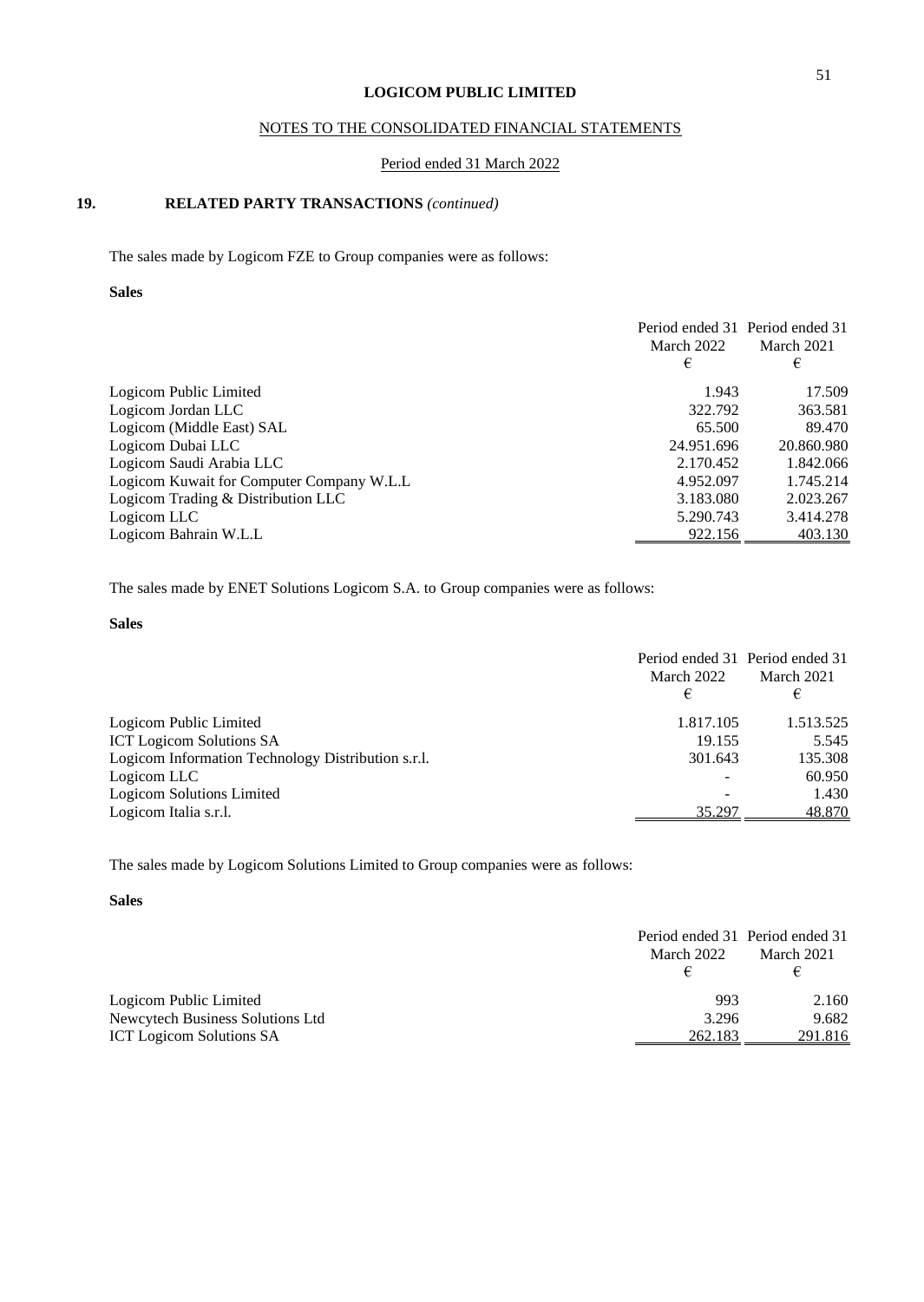## NOTES TO THE CONSOLIDATED FINANCIAL STATEMENTS

#### Period ended 31 March 2022

## **19. RELATED PARTY TRANSACTIONS** *(continued)*

The sales made by Logicom IT Distribution s.r.l. to Group companies were as follows:

#### **Sales**

|                                    | Period ended 31 Period ended 31 |            |
|------------------------------------|---------------------------------|------------|
|                                    | March 2022                      | March 2021 |
|                                    |                                 | €          |
| <b>ENET Solutions Logicom S.A.</b> | 123.105                         | 12.089     |
| Logicom Italia s.r.l.              | .088.011                        | 22.213     |

The sales made by Logicom Saudi Arabia LLC to Group companies were as follows:

#### **Sales**

|                        | March 2022<br>€ | Period ended 31 Period ended 31<br>March 2021<br>€ |
|------------------------|-----------------|----------------------------------------------------|
| Logicom Public Limited | 3.433           | -                                                  |

The sales made by Newcytech Business Solutions Limited to Group companies were as follows:

### **Sales**

|                            | March 2022<br>€          | Period ended 31 Period ended 31<br>March 2021<br>€ |
|----------------------------|--------------------------|----------------------------------------------------|
| Logicom Public Limited     | 1.796                    | 19.820                                             |
| Logicom Solutions Limited  | 18.389                   | 26.921                                             |
| Newcytech Distribution Ltd | $\overline{\phantom{a}}$ | 19.135                                             |

The sales made by ICT Logicom Solutions S.A. to Group companies were as follows:

#### **Sales**

|                           |            | Period ended 31 Period ended 31 |
|---------------------------|------------|---------------------------------|
|                           | March 2022 | March 2021                      |
|                           |            | €                               |
| Logicom Solutions Limited | $\sim$     | 16.154                          |
|                           |            |                                 |

The sales made by Logicom Distribution Germany Gmbh to Group companies were as follows:

#### **Sales**

|                       |            | Period ended 31 Period ended 31 |
|-----------------------|------------|---------------------------------|
|                       | March 2022 | March 2021                      |
|                       |            | €                               |
| Logicom Italia s.r.l. | 44.491     | 51.525                          |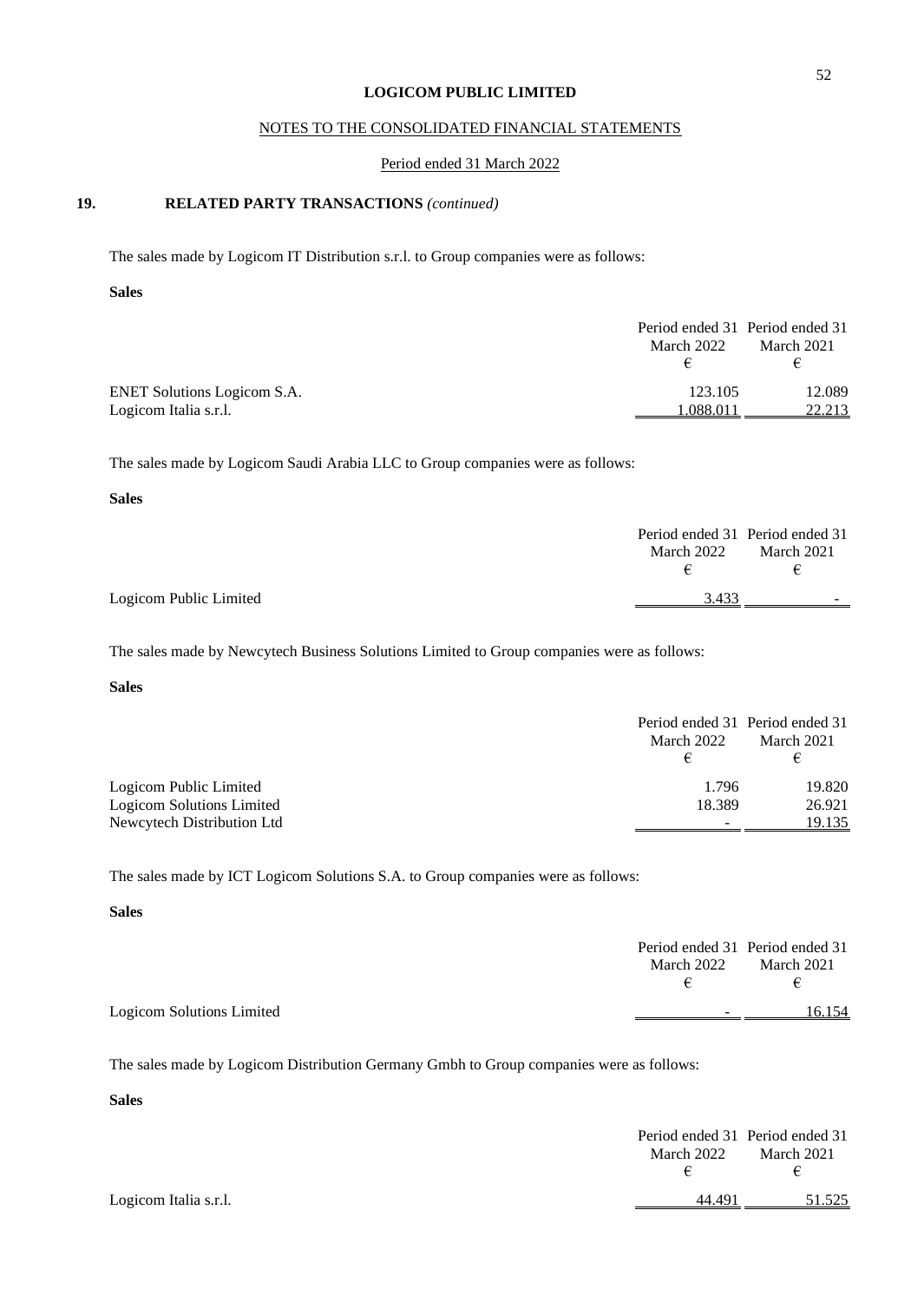## NOTES TO THE CONSOLIDATED FINANCIAL STATEMENTS

#### Period ended 31 March 2022

## **19. RELATED PARTY TRANSACTIONS** *(continued)*

The balances between Group companies and the parent Company are stated below:

### **Balances with related companies**

|                                                    | Nature of transactions | Period ended 31<br>March 2022 | 31 December<br>2021 |
|----------------------------------------------------|------------------------|-------------------------------|---------------------|
|                                                    |                        | €                             | €                   |
|                                                    |                        | Debit/                        | Debit/              |
|                                                    |                        | (Credit)                      | (Credit)            |
| Logicom (Overseas) Limited                         | Other                  | 275.077                       | 282.218             |
| Netcom Limited                                     | Other                  | (128.054)                     | (128.054)           |
| <b>Logicom Solutions Limited</b>                   | Trading                | 1.515.610                     | 822.127             |
| Logicom Services Ltd                               | Financing              | (27.357.713)                  | (27.354.222)        |
| Newcytech Business Solutions Ltd                   | Trading                | 710.576                       | (345.024)           |
| <b>ENET Solutions Logicom S.A.</b>                 | Trading/Financing      | (3.885.951)                   | (6.451.077)         |
| <b>ICT</b> Logicom Solutions SA                    | Other                  | 110.751                       | 117.046             |
| Logicom Jordan LLC                                 | Trading                | (277.808)                     | (608.637)           |
| Logicom (Middle East) SAL                          | Trading/Financing      | (3.752.678)                   | (3.631.818)         |
| Logicom FZE                                        | Trading/Financing      | 24.151.151                    | 16.379.750          |
| Logicom Italia s.r.l.                              | Trading/Financing      | (4.018.905)                   | (4.868.957)         |
| Logicom Saudi Arabia LLC                           | Trading/Financing      | (12.581.351)                  | (628.129)           |
| Logicom Information Technology Distribution s.r.l. | Trading                | (18.541.950)                  | (17.245.467)        |
| Logicom Trading & Distribution LLC                 | Trading                | 2.181                         |                     |
| Logicom Distribution Germany GmbH                  | Other                  | 575.684                       | 620.332             |
| Najada Holdings Limited                            | Financing              | (1.970.927)                   | (1.827.655)         |
| Logicom Egypt LLC                                  | Other                  | (47.178)                      |                     |
| Verendrya Ventures Ltd                             | Financing              | (18.084.483)                  | (18.006.078)        |
| <b>Elogicomnet Morocco Distribution SARL</b>       | Financing              | 6.555                         | (63.496)            |

ii. Transactions and balances between related parties

There were no significant transactions and balances with related parties, including the Directors, during the period ended 31 March 2022.